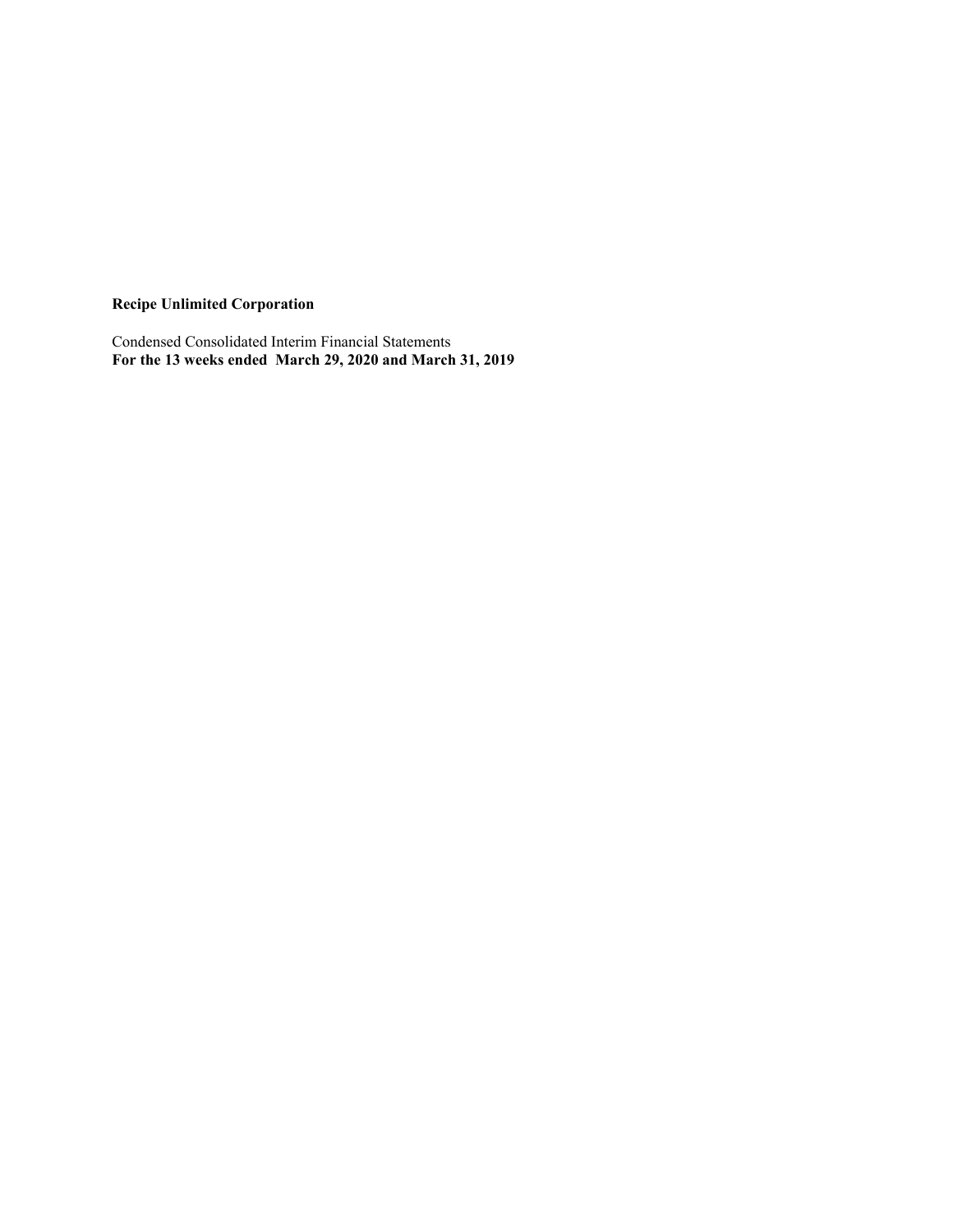# **Recipe Unlimited Corporation** Condensed Consolidated Interim Statements of Earnings and Comprehensive Income **For the 13 weeks ended March 29, 2020 and March 31, 2019**

|                                                                                                                | For the 13 weeks ended    |                         |                           |                          |  |  |  |
|----------------------------------------------------------------------------------------------------------------|---------------------------|-------------------------|---------------------------|--------------------------|--|--|--|
| (in thousands of Canadian dollars, except where otherwise indicated)                                           |                           | <b>March 29</b><br>2020 |                           | March 31,<br><u>2019</u> |  |  |  |
|                                                                                                                |                           | 229,757                 | \$                        | 259,485                  |  |  |  |
|                                                                                                                |                           | 40,165                  |                           | 45,162                   |  |  |  |
|                                                                                                                |                           | 269,922                 | $\boldsymbol{\mathsf{S}}$ | 304,647                  |  |  |  |
| Cost of inventories sold.                                                                                      |                           | (102, 957)              |                           | (108, 475)               |  |  |  |
|                                                                                                                |                           | (162, 551)              |                           | (164, 881)               |  |  |  |
| Impairment, net of reversals, of restaurant assets and lease receivables                                       |                           | (16,282)                |                           |                          |  |  |  |
|                                                                                                                |                           | 1,143                   |                           | 225                      |  |  |  |
|                                                                                                                |                           | $(10,725)$ \$           |                           | 31,516                   |  |  |  |
|                                                                                                                |                           | (6,401)                 |                           | (4, 460)                 |  |  |  |
|                                                                                                                |                           | 113                     |                           | (577)                    |  |  |  |
|                                                                                                                |                           | $(17,013)$ \$           |                           | 26,479                   |  |  |  |
|                                                                                                                |                           |                         |                           |                          |  |  |  |
| Change in fair value of Exchangeable Keg Partnership units and Keg Royalty                                     |                           | (33,050)                |                           | 4,828                    |  |  |  |
|                                                                                                                |                           | $(50,063)$ \$           |                           | 31,307                   |  |  |  |
|                                                                                                                |                           | (2, 410)                |                           | (7,090)                  |  |  |  |
|                                                                                                                |                           | 11,228                  |                           | (1,510)                  |  |  |  |
|                                                                                                                |                           | $(41,245)$ \$           |                           | 22,707                   |  |  |  |
|                                                                                                                |                           | (40, 974)               |                           | 22,469                   |  |  |  |
|                                                                                                                |                           | (271)                   |                           | 238                      |  |  |  |
|                                                                                                                | $\boldsymbol{\mathsf{S}}$ | $\frac{(41,245)}{5}$    |                           | 22,707                   |  |  |  |
| <b>Statement of comprehensive income</b>                                                                       |                           |                         |                           |                          |  |  |  |
|                                                                                                                |                           | (41,245)                |                           | 22,707                   |  |  |  |
|                                                                                                                |                           | 1,067                   |                           | 303                      |  |  |  |
|                                                                                                                |                           | $(40, 178)$ \$          |                           | 23,010                   |  |  |  |
| Net earnings (loss) per share attributable to the Common Shareholders of<br>the Company (note 23) (in dollars) |                           |                         |                           |                          |  |  |  |
|                                                                                                                |                           | $(0.73)$ \$             |                           | 0.36                     |  |  |  |
|                                                                                                                |                           | $(0.73)$ \$             |                           | 0.35                     |  |  |  |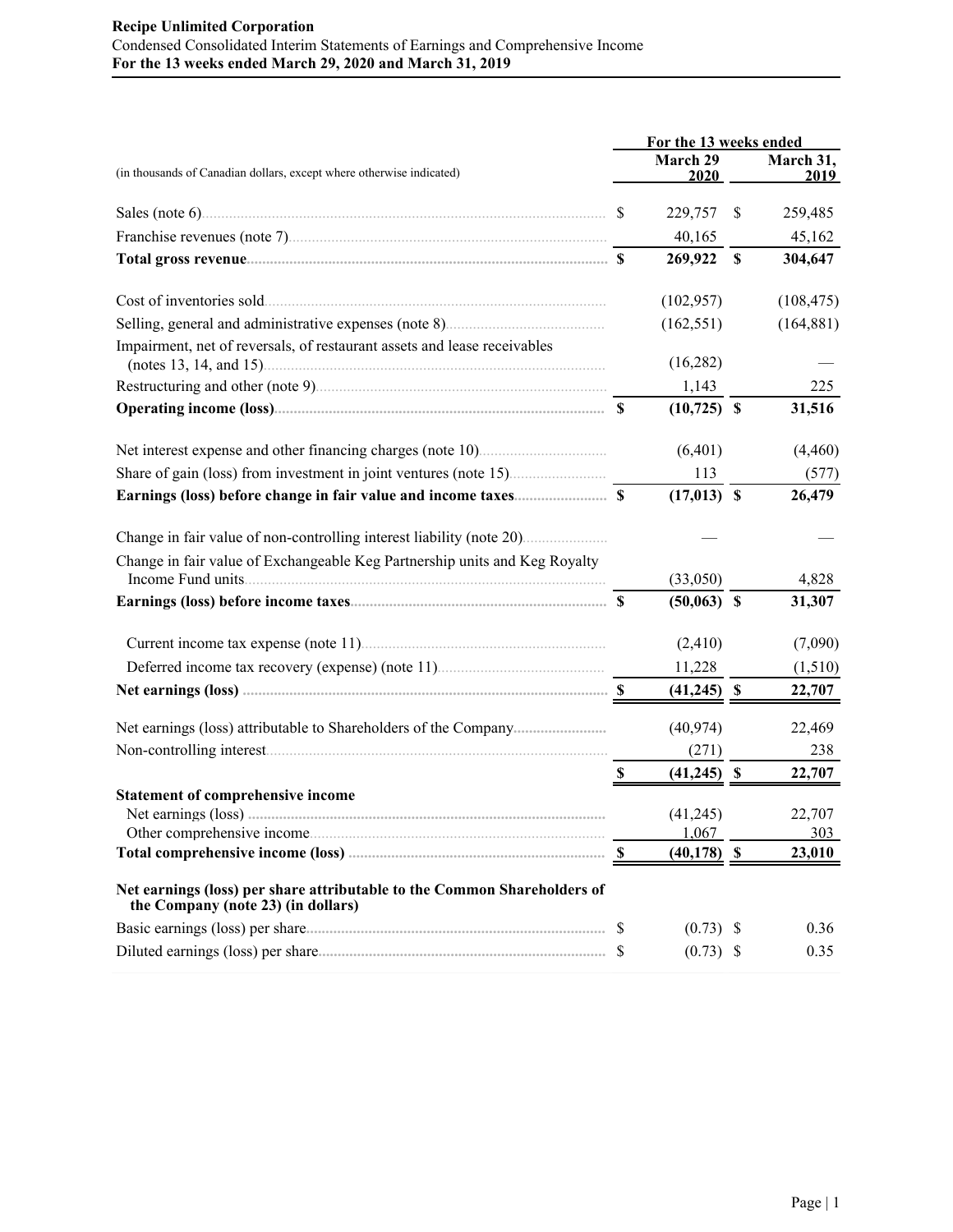# **Recipe Unlimited Corporation** Condensed Consolidated Interim Statements of Total Equity **For the 13 weeks ended March 29, 2020 and March 31, 2019**

|                                                                         | <b>Attributable to the Common Shareholders of the Company</b> |                                      |                   |    |                        |     |                                               |             |                 |  |
|-------------------------------------------------------------------------|---------------------------------------------------------------|--------------------------------------|-------------------|----|------------------------|-----|-----------------------------------------------|-------------|-----------------|--|
| (in thousands of Canadian dollars, except<br>where otherwise indicated) | <b>Number</b><br>of shares<br>(in<br>thousands)               | <b>Share</b><br>capital<br>(note 23) | Merger<br>reserve |    | Contributed<br>surplus |     | Accumulated<br>other<br>comprehensive<br>loss | Deficit     | Total<br>equity |  |
| Balance at December 29, 2019.                                           | 56,378                                                        | \$617,126                            | \$(216,728)       | S  | 10,617                 | \$. | (3,404)                                       | \$ (62,625) | \$344,986       |  |
|                                                                         |                                                               |                                      |                   |    |                        |     |                                               | (40.974)    | (40, 974)       |  |
|                                                                         |                                                               |                                      |                   |    |                        |     | 1,067                                         |             | 1,067           |  |
| Dividends.                                                              |                                                               |                                      |                   |    |                        |     |                                               | (6, 633)    | (6, 633)        |  |
| Share re-purchase (note 22)                                             | (26)                                                          | (312)                                |                   |    |                        |     |                                               |             | (312)           |  |
| Stock-based compensation (note 21)                                      |                                                               |                                      |                   |    | 488                    |     |                                               |             | 488             |  |
|                                                                         | (26)                                                          | (312)                                |                   |    | 488                    |     | 1.067                                         | (47,607)    | (46, 364)       |  |
| Balance at March 29, 2020.                                              | 56,352                                                        | \$616,814                            | \$(216,728)       | -8 | 11.105                 |     | (2,337)                                       | \$(110.232) | \$298,622       |  |

|                                                                          | <b>Attributable to the Common Shareholders of the Company</b> |                                      |                   |   |                        |     |                                               |             |                 |
|--------------------------------------------------------------------------|---------------------------------------------------------------|--------------------------------------|-------------------|---|------------------------|-----|-----------------------------------------------|-------------|-----------------|
| (in thousands of Canadian dollars, except)<br>where otherwise indicated) | Number<br>of shares<br>(in<br>thousands)                      | <b>Share</b><br>capital<br>(note 23) | Merger<br>reserve |   | Contributed<br>surplus |     | Accumulated<br>other<br>comprehensive<br>loss | Deficit     | Total<br>equity |
| Balance at December 30, 2018.                                            | 61,755                                                        | \$769,662                            | \$(216,728)       | S | 13,546                 | \$. | (2,556)                                       | \$(78,112)  | \$485,812       |
| Net earnings                                                             |                                                               |                                      |                   |   |                        |     |                                               | 22,707      | 22,707          |
|                                                                          |                                                               |                                      |                   |   |                        |     | (303)                                         |             | (303)           |
| The Keg merger                                                           |                                                               |                                      |                   |   |                        |     |                                               | (2,107)     | (2,107)         |
| Dividends.                                                               |                                                               |                                      |                   |   |                        |     |                                               | (6,909)     | (6,909)         |
|                                                                          | (266)                                                         | (7,079)                              |                   |   |                        |     |                                               |             | (7,079)         |
| Stock options exercised (note 21)                                        | 125                                                           | 2,222                                |                   |   | (933)                  |     |                                               |             | 1,289           |
| Stock-based compensation (note 21)                                       |                                                               |                                      |                   |   | 1,924                  |     |                                               |             | 1,924           |
|                                                                          | (141)                                                         | (4,857)                              |                   |   | 991                    |     | (303)                                         | 13,691      | 9,522           |
| <b>Balance at March 31, 2019</b>                                         | 61,614                                                        | \$764,805                            | \$(216,728)       | S | 14,537                 |     | (2,859)                                       | \$(64, 421) | \$495,334       |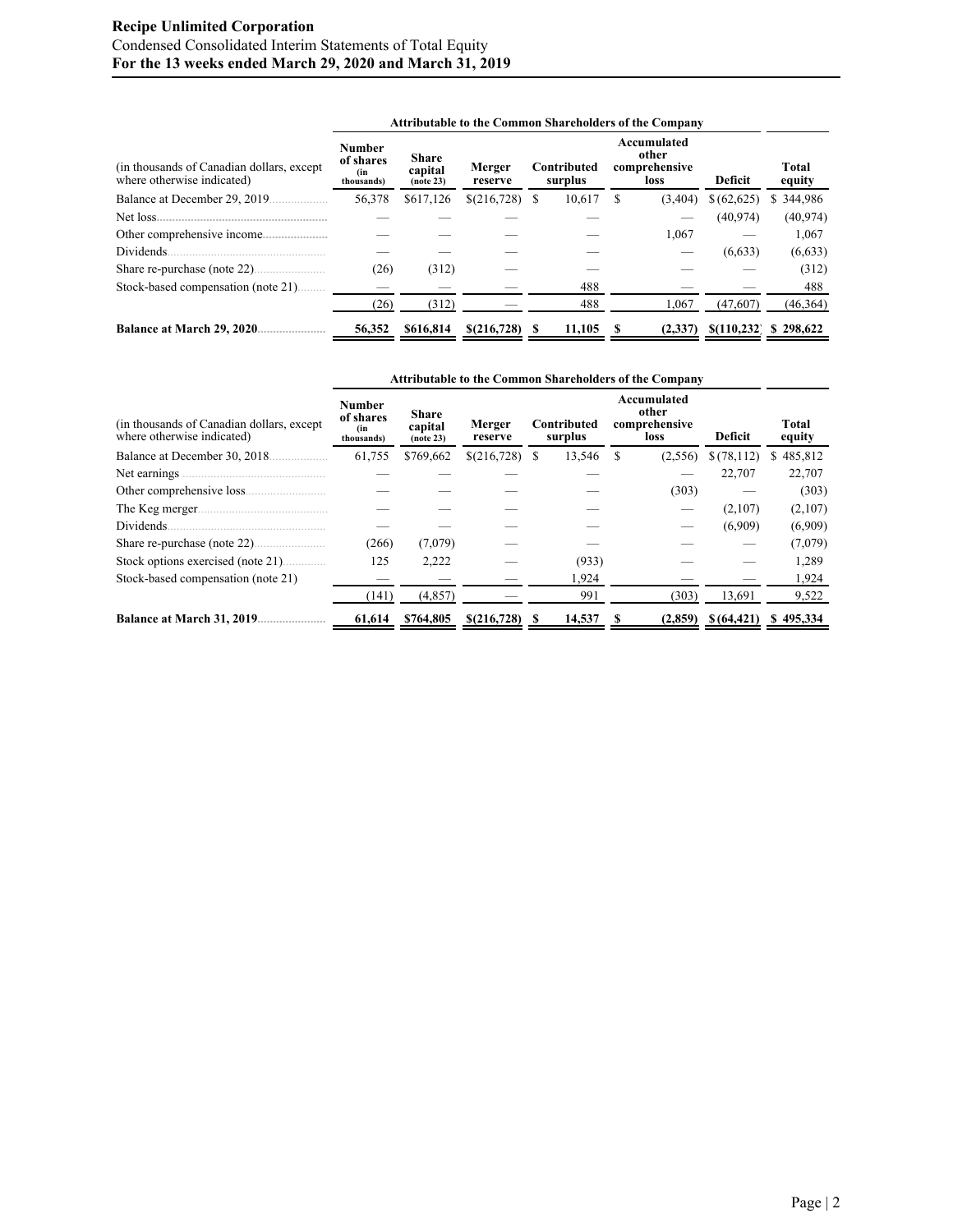# **Recipe Unlimited Corporation** Condensed Consolidated Interim Balance Sheets **As at March 29, 2020, December 29, 2019 and March 31, 2019**

| <b>Assets</b><br><b>Current Assets</b><br>41,252<br>311,928<br>\$<br>40,351<br>\$<br>71,195<br>75,774<br>117,279<br>37,180<br>39,804<br>33,449<br>3,241<br>6,536<br>6,653<br>8,410<br>75,736<br>Current portion of long-term receivables (note 13)<br>80,347<br>77,965<br>$\boldsymbol{\mathsf{S}}$<br>512,269<br>284,317<br>$\boldsymbol{\mathsf{S}}$<br>230,514<br>394,227<br>400,883<br>Long-term receivables (note 13)<br>435,614<br>Property, plant and equipment (note 14).<br>593,147<br>602,914<br>647,695<br>Investment in the Keg Limited Partnership (note 27)<br>128,640<br>101,480<br>132,148<br>Brands and other assets (note 15).<br>610,624<br>616,474<br>611,490<br>198,313<br>198,313<br>198,313<br>48,444<br>26,175<br>37,509<br>2,458,504<br>2,264,066<br>\$<br>\$<br>2,286,933<br><b>Liabilities</b><br><b>Current Liabilities</b><br><sup>\$</sup><br>120,501<br>\$<br>124,590<br>\$<br>120,092<br>2,994<br>4,721<br>3,908<br>128,611<br>167,585<br>111,594<br>3,234<br>12,015<br>5,701<br>154,000<br>121,559<br>121,847<br>120,510<br>376,899<br>$\mathbb S$<br>430,758<br>\$<br>515,805<br>770,974<br>234,762<br>Long-term debt (note 18).<br>475,742<br>57,000<br>57,000<br>57,000<br>3,651<br>3,589<br>4,204<br>642,972<br>646,602<br>661,457<br>66,973<br>64,985<br>82,057<br>144,688<br>139,315<br>139,028<br>98,713<br>97,286<br>Deferred tax liability (note 11).<br>99,101<br>1,791,599<br>2,159,882<br>\$<br>1,919,080<br>\$<br>-S<br><b>Shareholders' Equity</b><br>Common share capital (note 22)<br>616,814<br>617,126<br>\$<br>764,805<br>\$<br>11,105<br>10,617<br>14,537<br>(216, 728)<br>(216, 728)<br>(2, 337)<br>(3, 404)<br>Deficit.<br>(110, 232)<br>(62, 625)<br>298,622<br>344,986<br>495,334<br>\$<br>\$<br>2,458,504<br>\$<br>2,264,066<br>- \$<br>S<br>2,286,933<br>Commitments, contingencies and guarantees (note 25) | (in thousands of Canadian dollars) | March 29<br>2020 | December 29<br>2019 | March 31<br>2019 |
|-------------------------------------------------------------------------------------------------------------------------------------------------------------------------------------------------------------------------------------------------------------------------------------------------------------------------------------------------------------------------------------------------------------------------------------------------------------------------------------------------------------------------------------------------------------------------------------------------------------------------------------------------------------------------------------------------------------------------------------------------------------------------------------------------------------------------------------------------------------------------------------------------------------------------------------------------------------------------------------------------------------------------------------------------------------------------------------------------------------------------------------------------------------------------------------------------------------------------------------------------------------------------------------------------------------------------------------------------------------------------------------------------------------------------------------------------------------------------------------------------------------------------------------------------------------------------------------------------------------------------------------------------------------------------------------------------------------------------------------------------------------------------------------------------------------------------------------------------------------------------|------------------------------------|------------------|---------------------|------------------|
|                                                                                                                                                                                                                                                                                                                                                                                                                                                                                                                                                                                                                                                                                                                                                                                                                                                                                                                                                                                                                                                                                                                                                                                                                                                                                                                                                                                                                                                                                                                                                                                                                                                                                                                                                                                                                                                                         |                                    |                  |                     |                  |
|                                                                                                                                                                                                                                                                                                                                                                                                                                                                                                                                                                                                                                                                                                                                                                                                                                                                                                                                                                                                                                                                                                                                                                                                                                                                                                                                                                                                                                                                                                                                                                                                                                                                                                                                                                                                                                                                         |                                    |                  |                     |                  |
|                                                                                                                                                                                                                                                                                                                                                                                                                                                                                                                                                                                                                                                                                                                                                                                                                                                                                                                                                                                                                                                                                                                                                                                                                                                                                                                                                                                                                                                                                                                                                                                                                                                                                                                                                                                                                                                                         |                                    |                  |                     |                  |
|                                                                                                                                                                                                                                                                                                                                                                                                                                                                                                                                                                                                                                                                                                                                                                                                                                                                                                                                                                                                                                                                                                                                                                                                                                                                                                                                                                                                                                                                                                                                                                                                                                                                                                                                                                                                                                                                         |                                    |                  |                     |                  |
|                                                                                                                                                                                                                                                                                                                                                                                                                                                                                                                                                                                                                                                                                                                                                                                                                                                                                                                                                                                                                                                                                                                                                                                                                                                                                                                                                                                                                                                                                                                                                                                                                                                                                                                                                                                                                                                                         |                                    |                  |                     |                  |
|                                                                                                                                                                                                                                                                                                                                                                                                                                                                                                                                                                                                                                                                                                                                                                                                                                                                                                                                                                                                                                                                                                                                                                                                                                                                                                                                                                                                                                                                                                                                                                                                                                                                                                                                                                                                                                                                         |                                    |                  |                     |                  |
|                                                                                                                                                                                                                                                                                                                                                                                                                                                                                                                                                                                                                                                                                                                                                                                                                                                                                                                                                                                                                                                                                                                                                                                                                                                                                                                                                                                                                                                                                                                                                                                                                                                                                                                                                                                                                                                                         |                                    |                  |                     |                  |
|                                                                                                                                                                                                                                                                                                                                                                                                                                                                                                                                                                                                                                                                                                                                                                                                                                                                                                                                                                                                                                                                                                                                                                                                                                                                                                                                                                                                                                                                                                                                                                                                                                                                                                                                                                                                                                                                         |                                    |                  |                     |                  |
|                                                                                                                                                                                                                                                                                                                                                                                                                                                                                                                                                                                                                                                                                                                                                                                                                                                                                                                                                                                                                                                                                                                                                                                                                                                                                                                                                                                                                                                                                                                                                                                                                                                                                                                                                                                                                                                                         |                                    |                  |                     |                  |
|                                                                                                                                                                                                                                                                                                                                                                                                                                                                                                                                                                                                                                                                                                                                                                                                                                                                                                                                                                                                                                                                                                                                                                                                                                                                                                                                                                                                                                                                                                                                                                                                                                                                                                                                                                                                                                                                         |                                    |                  |                     |                  |
|                                                                                                                                                                                                                                                                                                                                                                                                                                                                                                                                                                                                                                                                                                                                                                                                                                                                                                                                                                                                                                                                                                                                                                                                                                                                                                                                                                                                                                                                                                                                                                                                                                                                                                                                                                                                                                                                         |                                    |                  |                     |                  |
|                                                                                                                                                                                                                                                                                                                                                                                                                                                                                                                                                                                                                                                                                                                                                                                                                                                                                                                                                                                                                                                                                                                                                                                                                                                                                                                                                                                                                                                                                                                                                                                                                                                                                                                                                                                                                                                                         |                                    |                  |                     |                  |
|                                                                                                                                                                                                                                                                                                                                                                                                                                                                                                                                                                                                                                                                                                                                                                                                                                                                                                                                                                                                                                                                                                                                                                                                                                                                                                                                                                                                                                                                                                                                                                                                                                                                                                                                                                                                                                                                         |                                    |                  |                     |                  |
|                                                                                                                                                                                                                                                                                                                                                                                                                                                                                                                                                                                                                                                                                                                                                                                                                                                                                                                                                                                                                                                                                                                                                                                                                                                                                                                                                                                                                                                                                                                                                                                                                                                                                                                                                                                                                                                                         |                                    |                  |                     |                  |
|                                                                                                                                                                                                                                                                                                                                                                                                                                                                                                                                                                                                                                                                                                                                                                                                                                                                                                                                                                                                                                                                                                                                                                                                                                                                                                                                                                                                                                                                                                                                                                                                                                                                                                                                                                                                                                                                         |                                    |                  |                     |                  |
|                                                                                                                                                                                                                                                                                                                                                                                                                                                                                                                                                                                                                                                                                                                                                                                                                                                                                                                                                                                                                                                                                                                                                                                                                                                                                                                                                                                                                                                                                                                                                                                                                                                                                                                                                                                                                                                                         |                                    |                  |                     |                  |
|                                                                                                                                                                                                                                                                                                                                                                                                                                                                                                                                                                                                                                                                                                                                                                                                                                                                                                                                                                                                                                                                                                                                                                                                                                                                                                                                                                                                                                                                                                                                                                                                                                                                                                                                                                                                                                                                         |                                    |                  |                     |                  |
|                                                                                                                                                                                                                                                                                                                                                                                                                                                                                                                                                                                                                                                                                                                                                                                                                                                                                                                                                                                                                                                                                                                                                                                                                                                                                                                                                                                                                                                                                                                                                                                                                                                                                                                                                                                                                                                                         |                                    |                  |                     |                  |
|                                                                                                                                                                                                                                                                                                                                                                                                                                                                                                                                                                                                                                                                                                                                                                                                                                                                                                                                                                                                                                                                                                                                                                                                                                                                                                                                                                                                                                                                                                                                                                                                                                                                                                                                                                                                                                                                         |                                    |                  |                     |                  |
|                                                                                                                                                                                                                                                                                                                                                                                                                                                                                                                                                                                                                                                                                                                                                                                                                                                                                                                                                                                                                                                                                                                                                                                                                                                                                                                                                                                                                                                                                                                                                                                                                                                                                                                                                                                                                                                                         |                                    |                  |                     |                  |
|                                                                                                                                                                                                                                                                                                                                                                                                                                                                                                                                                                                                                                                                                                                                                                                                                                                                                                                                                                                                                                                                                                                                                                                                                                                                                                                                                                                                                                                                                                                                                                                                                                                                                                                                                                                                                                                                         |                                    |                  |                     |                  |
|                                                                                                                                                                                                                                                                                                                                                                                                                                                                                                                                                                                                                                                                                                                                                                                                                                                                                                                                                                                                                                                                                                                                                                                                                                                                                                                                                                                                                                                                                                                                                                                                                                                                                                                                                                                                                                                                         |                                    |                  |                     |                  |
|                                                                                                                                                                                                                                                                                                                                                                                                                                                                                                                                                                                                                                                                                                                                                                                                                                                                                                                                                                                                                                                                                                                                                                                                                                                                                                                                                                                                                                                                                                                                                                                                                                                                                                                                                                                                                                                                         |                                    |                  |                     |                  |
|                                                                                                                                                                                                                                                                                                                                                                                                                                                                                                                                                                                                                                                                                                                                                                                                                                                                                                                                                                                                                                                                                                                                                                                                                                                                                                                                                                                                                                                                                                                                                                                                                                                                                                                                                                                                                                                                         |                                    |                  |                     |                  |
|                                                                                                                                                                                                                                                                                                                                                                                                                                                                                                                                                                                                                                                                                                                                                                                                                                                                                                                                                                                                                                                                                                                                                                                                                                                                                                                                                                                                                                                                                                                                                                                                                                                                                                                                                                                                                                                                         |                                    |                  |                     |                  |
|                                                                                                                                                                                                                                                                                                                                                                                                                                                                                                                                                                                                                                                                                                                                                                                                                                                                                                                                                                                                                                                                                                                                                                                                                                                                                                                                                                                                                                                                                                                                                                                                                                                                                                                                                                                                                                                                         |                                    |                  |                     |                  |
|                                                                                                                                                                                                                                                                                                                                                                                                                                                                                                                                                                                                                                                                                                                                                                                                                                                                                                                                                                                                                                                                                                                                                                                                                                                                                                                                                                                                                                                                                                                                                                                                                                                                                                                                                                                                                                                                         |                                    |                  |                     |                  |
|                                                                                                                                                                                                                                                                                                                                                                                                                                                                                                                                                                                                                                                                                                                                                                                                                                                                                                                                                                                                                                                                                                                                                                                                                                                                                                                                                                                                                                                                                                                                                                                                                                                                                                                                                                                                                                                                         |                                    |                  |                     |                  |
|                                                                                                                                                                                                                                                                                                                                                                                                                                                                                                                                                                                                                                                                                                                                                                                                                                                                                                                                                                                                                                                                                                                                                                                                                                                                                                                                                                                                                                                                                                                                                                                                                                                                                                                                                                                                                                                                         |                                    |                  |                     |                  |
|                                                                                                                                                                                                                                                                                                                                                                                                                                                                                                                                                                                                                                                                                                                                                                                                                                                                                                                                                                                                                                                                                                                                                                                                                                                                                                                                                                                                                                                                                                                                                                                                                                                                                                                                                                                                                                                                         |                                    |                  |                     |                  |
|                                                                                                                                                                                                                                                                                                                                                                                                                                                                                                                                                                                                                                                                                                                                                                                                                                                                                                                                                                                                                                                                                                                                                                                                                                                                                                                                                                                                                                                                                                                                                                                                                                                                                                                                                                                                                                                                         |                                    |                  |                     |                  |
|                                                                                                                                                                                                                                                                                                                                                                                                                                                                                                                                                                                                                                                                                                                                                                                                                                                                                                                                                                                                                                                                                                                                                                                                                                                                                                                                                                                                                                                                                                                                                                                                                                                                                                                                                                                                                                                                         |                                    |                  |                     |                  |
|                                                                                                                                                                                                                                                                                                                                                                                                                                                                                                                                                                                                                                                                                                                                                                                                                                                                                                                                                                                                                                                                                                                                                                                                                                                                                                                                                                                                                                                                                                                                                                                                                                                                                                                                                                                                                                                                         |                                    |                  |                     |                  |
|                                                                                                                                                                                                                                                                                                                                                                                                                                                                                                                                                                                                                                                                                                                                                                                                                                                                                                                                                                                                                                                                                                                                                                                                                                                                                                                                                                                                                                                                                                                                                                                                                                                                                                                                                                                                                                                                         |                                    |                  |                     |                  |
|                                                                                                                                                                                                                                                                                                                                                                                                                                                                                                                                                                                                                                                                                                                                                                                                                                                                                                                                                                                                                                                                                                                                                                                                                                                                                                                                                                                                                                                                                                                                                                                                                                                                                                                                                                                                                                                                         |                                    |                  |                     |                  |
|                                                                                                                                                                                                                                                                                                                                                                                                                                                                                                                                                                                                                                                                                                                                                                                                                                                                                                                                                                                                                                                                                                                                                                                                                                                                                                                                                                                                                                                                                                                                                                                                                                                                                                                                                                                                                                                                         |                                    |                  |                     |                  |
|                                                                                                                                                                                                                                                                                                                                                                                                                                                                                                                                                                                                                                                                                                                                                                                                                                                                                                                                                                                                                                                                                                                                                                                                                                                                                                                                                                                                                                                                                                                                                                                                                                                                                                                                                                                                                                                                         |                                    |                  |                     |                  |
|                                                                                                                                                                                                                                                                                                                                                                                                                                                                                                                                                                                                                                                                                                                                                                                                                                                                                                                                                                                                                                                                                                                                                                                                                                                                                                                                                                                                                                                                                                                                                                                                                                                                                                                                                                                                                                                                         |                                    |                  |                     | (216, 728)       |
|                                                                                                                                                                                                                                                                                                                                                                                                                                                                                                                                                                                                                                                                                                                                                                                                                                                                                                                                                                                                                                                                                                                                                                                                                                                                                                                                                                                                                                                                                                                                                                                                                                                                                                                                                                                                                                                                         |                                    |                  |                     | (2,859)          |
|                                                                                                                                                                                                                                                                                                                                                                                                                                                                                                                                                                                                                                                                                                                                                                                                                                                                                                                                                                                                                                                                                                                                                                                                                                                                                                                                                                                                                                                                                                                                                                                                                                                                                                                                                                                                                                                                         |                                    |                  |                     | (64, 421)        |
|                                                                                                                                                                                                                                                                                                                                                                                                                                                                                                                                                                                                                                                                                                                                                                                                                                                                                                                                                                                                                                                                                                                                                                                                                                                                                                                                                                                                                                                                                                                                                                                                                                                                                                                                                                                                                                                                         |                                    |                  |                     |                  |
|                                                                                                                                                                                                                                                                                                                                                                                                                                                                                                                                                                                                                                                                                                                                                                                                                                                                                                                                                                                                                                                                                                                                                                                                                                                                                                                                                                                                                                                                                                                                                                                                                                                                                                                                                                                                                                                                         |                                    |                  |                     |                  |
|                                                                                                                                                                                                                                                                                                                                                                                                                                                                                                                                                                                                                                                                                                                                                                                                                                                                                                                                                                                                                                                                                                                                                                                                                                                                                                                                                                                                                                                                                                                                                                                                                                                                                                                                                                                                                                                                         |                                    |                  |                     |                  |

Subsequent events (note 29)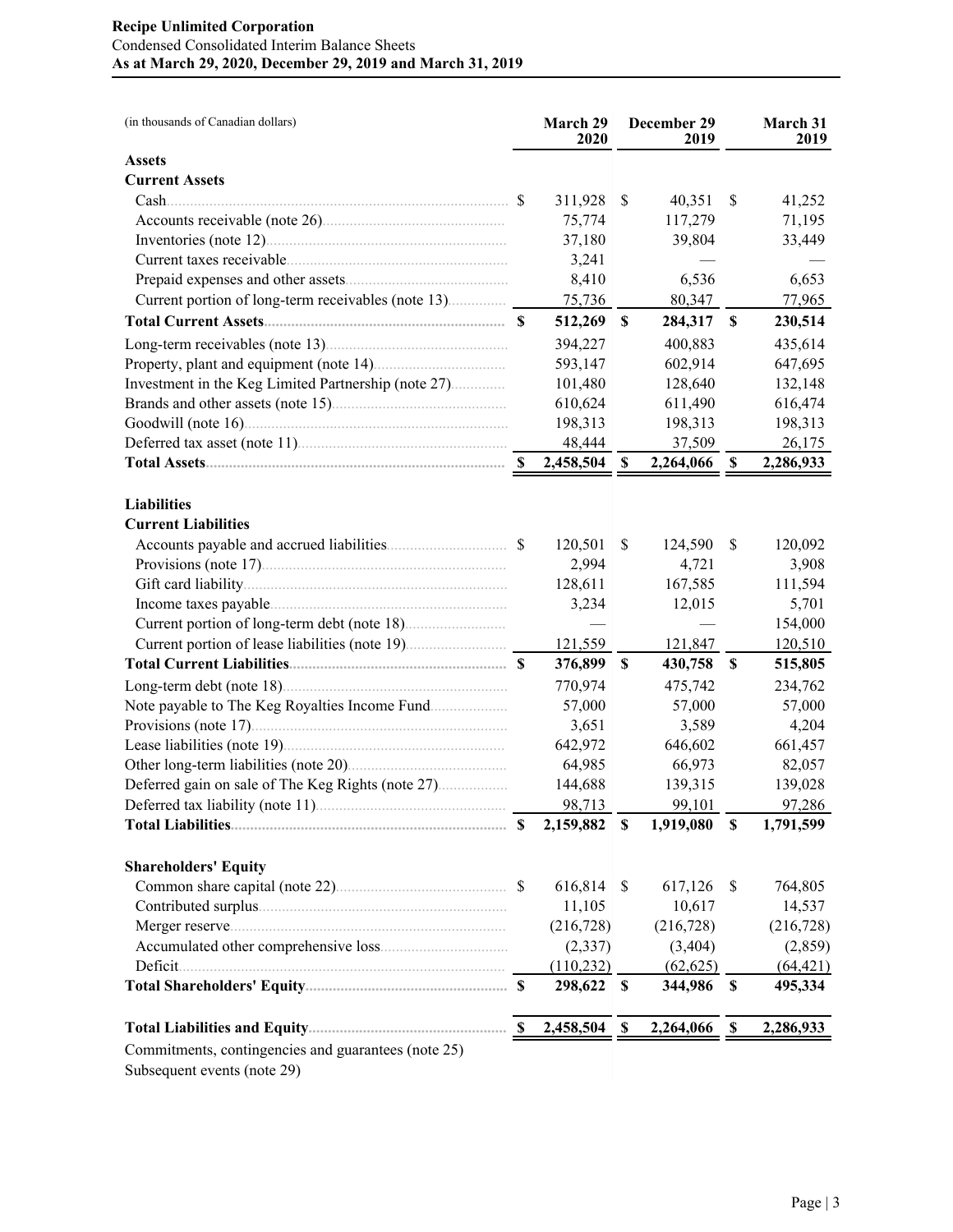|                                                                              | For the 13 weeks ended    |                   |                           |                  |  |
|------------------------------------------------------------------------------|---------------------------|-------------------|---------------------------|------------------|--|
| (in thousands of Canadian dollars)                                           |                           | March 29<br>2020  |                           | March 31<br>2019 |  |
| Cash from (used in)                                                          |                           |                   |                           |                  |  |
|                                                                              |                           |                   |                           |                  |  |
| <b>Operating Activities</b>                                                  | <sup>\$</sup>             | $(41,245)$ \$     |                           | 22,707           |  |
|                                                                              |                           | 27,441            |                           | 28,368           |  |
|                                                                              |                           | (446)             |                           | (423)            |  |
| Net gain on disposal of property, plant and equipment and other assets       |                           | 177               |                           | 599              |  |
|                                                                              |                           | (46)              |                           |                  |  |
| Impairment, net of reversals, of restaurant assets and lease receivables     |                           |                   |                           |                  |  |
|                                                                              |                           | 16,282            |                           |                  |  |
|                                                                              |                           | 118               |                           |                  |  |
| Net interest expense on long-term debt and note payable to the Keg Royalties |                           | 5,447             |                           | 3,606            |  |
|                                                                              |                           | 3,038             |                           | 2,887            |  |
|                                                                              |                           | 488               |                           | 1,924            |  |
|                                                                              |                           | (14, 451)         |                           | (4, 810)         |  |
|                                                                              |                           | (2,138)           |                           | (1, 531)         |  |
|                                                                              |                           | (11, 323)         |                           | 1,555            |  |
|                                                                              |                           | 33,050            |                           | (4,828)          |  |
|                                                                              |                           | (4,895)           |                           | (2, 847)         |  |
|                                                                              |                           | (4, 856)          |                           | (18, 127)        |  |
|                                                                              |                           | $6,641$ \$        |                           | 29,080           |  |
| <b>Investing Activities</b>                                                  |                           |                   |                           |                  |  |
|                                                                              | $\mathbb{S}$              | $(9)$ \$          |                           | (3,773)          |  |
|                                                                              |                           | (8, 838)          |                           | (9,627)          |  |
|                                                                              |                           | 82                |                           |                  |  |
|                                                                              |                           | 658               |                           |                  |  |
|                                                                              |                           | (500)             |                           |                  |  |
|                                                                              |                           | (113)             |                           | 577              |  |
|                                                                              |                           | (1,091)           |                           |                  |  |
|                                                                              |                           | 22,977            |                           | 23,641           |  |
|                                                                              |                           | (1,217)           |                           | 806              |  |
|                                                                              | $\boldsymbol{\mathsf{S}}$ | 11,949            | $\mathbf S$               | 11,624           |  |
| <b>Financing Activities</b>                                                  |                           |                   |                           |                  |  |
|                                                                              | <sup>\$</sup>             | 300,000           | S                         |                  |  |
|                                                                              |                           | (5,000)           |                           | (1,000)          |  |
|                                                                              |                           |                   |                           | 1,289            |  |
|                                                                              |                           | (312)             |                           | (7,079)          |  |
|                                                                              |                           | (37, 742)         |                           | (37, 433)        |  |
|                                                                              |                           | (3, 552)          |                           | (4,669)          |  |
|                                                                              | - \$                      | <u>253,394 \$</u> |                           | (48, 892)        |  |
|                                                                              | $\boldsymbol{\mathsf{S}}$ | 271,984           | $\boldsymbol{\mathsf{s}}$ | (8, 188)         |  |
|                                                                              |                           | (407)             |                           | 168              |  |
|                                                                              |                           | 40,351            |                           | 49,272           |  |
|                                                                              | -S                        | $311,928$ \$      |                           | 41,252           |  |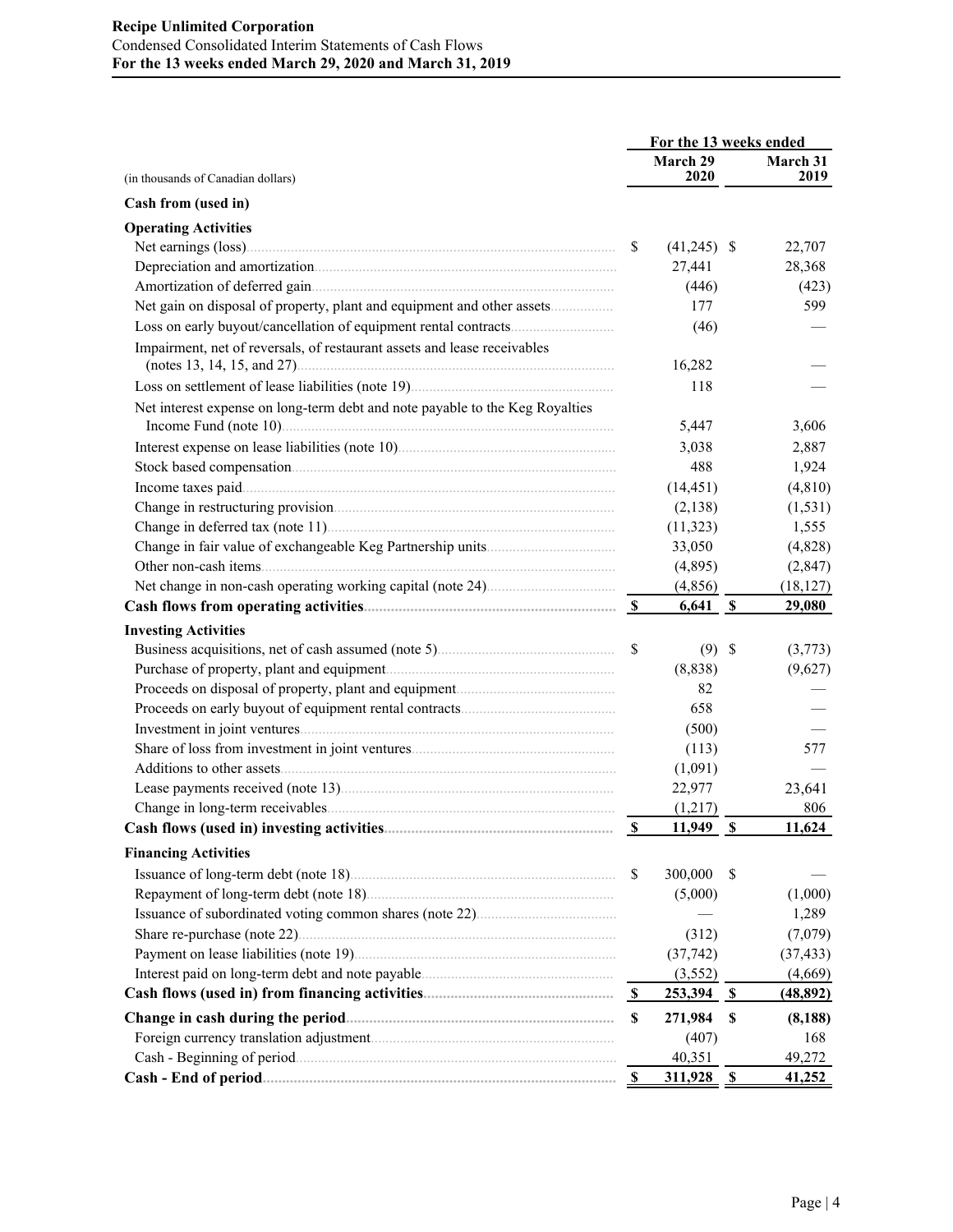## **1 Nature and description of the reporting entity**

Recipe Unlimited Corporation is a Canadian Company incorporated under the Ontario Business Corporations Act and is a Canadian full service restaurant operator and franchisor.

The Company's subordinate voting shares are listed on the Toronto Stock Exchange under the stock symbol "RECP". As part of the Company's initial public offering ("IPO") during fiscal 2015, the Company issued multiple voting shares to Fairfax Financial Holdings Limited and its affiliates (''Fairfax'') and to the Phelan family through Cara Holdings Limited and its affiliates ("Cara Holdings", and together with Fairfax, the ''Principal Shareholders''). As at March 29, 2020, the Principal Shareholders hold 70.7% of the total issued and outstanding shares and have 98.1% of the voting control attached to all the shares.

The Company's registered office is located at 199 Four Valley Drive, Vaughan, Canada L4K 0B8. Recipe Unlimited Corporation and its controlled subsidiaries are together referred to in these condensed consolidated interim financial statements as "Recipe" or "the Company".

## **Impact of COVID-19**

In the first quarter of 2020 the Company was impacted by the COVID-19 pandemic and the corresponding government mandated closures of non-essential services. As a consequence, 42% of our Canadian corporate and franchise restaurants were completely closed in mid-March and 58% of restaurant locations remained partially open for off-premise (take out and delivery) sales. In addition, the Company's Retail and Catering divisions remained open as an essential service continuing to supply branded and private label products to grocery customers.

In response to the COVID-19 disruption, the Company closed its central office locations and implemented remote work from home protocols, focused on off-premise sales and delivery channels with revised menus, ecommerce platform enhancements and opened a new "Ultimate Kitchen" to offer multi-brand off-premise choices for delivery to customers from a single kitchen. In conjunction with government wage subsidy programs available to the Company and to laid off employees, the Company laid off most restaurant level associates and adjusted the work and compensation arrangements for all central associates. For all corporate and franchise restaurants and central leases, the Company is negotiating rent deferral or reductions for the COVID-19 disruption period.

On March 17, 2020 the Company drew \$300.0 million on it's revolving credit facility to provide liquidity during the COVID-19 period and announced that the payment of dividends will be suspended after the April 15, 2020 dividend. In addition, the Company has suspended share buybacks and has implemented cost reductions and/or deferrals, including salary reductions for management and the suspension of board fees.

Regarding the Company's franchise network, effective mid-March 2020 the Company suspended collections of all fees from franchisees including April 1st rent. The Company is working with each franchisee to arrange lender accommodations and expanded credit facilities and the Company is working with each franchise landlord to arrange rent deferrals or reductions for the COVID-19 disruption period.

While the actions taken to provide liquidity during the COVID-19 period are considered sufficient for the foreseeable future, the future effect of COVID-19 on the economy and businesses, in general, remains uncertain. The medium and long term impact to the Company from COVID-19 will depend on the length of time restaurants are closed, the financial solutions achieved with government, lenders, franchisees, and landlords, post COVID-19 consumer dining behaviours, and the macro impact on the overall economy, in particular household debt and levels of disposable income. Potential financial solutions which may be required include, but are not limited to, obtaining sufficient financial support from government(s) for the Company and its franchisees, lenders, and obtaining rent relief from landlords.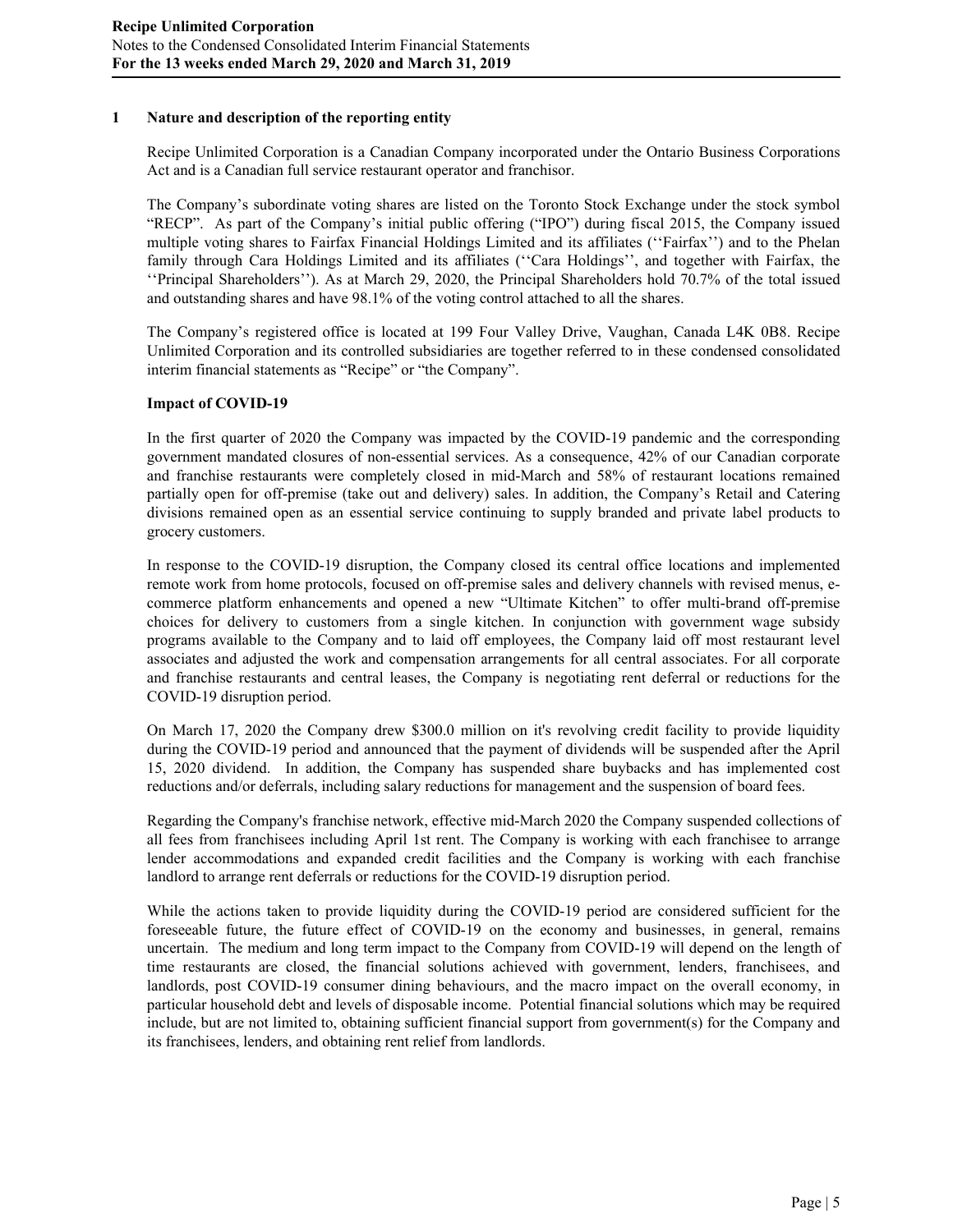### **2 Basis of Presentation**

#### **Statement of compliance**

The unaudited condensed consolidated interim financial statements have been prepared in accordance with International Financial Reporting Standards ("IFRS") and International Accounting Standard ("IAS") 34, "Interim Financial Reporting" as issued by the International Accounting Standards Board ("IASB"). The unaudited condensed consolidated interim financial statements should be read in conjunction with the Company's 2019 audited annual consolidated financial statements and accompanying notes, except for new accounting standards that have been adopted in 2020, as described in note 3.

The condensed consolidated interim financial statements were authorized for issue by the Board of Directors ("Board") on May 7, 2020.

#### **Basis of preparation**

The condensed consolidated interim financial statements were prepared on a historical cost basis, except for initial recording of net assets acquired on business combinations, certain financial instruments, liabilities associated with certain stock-based compensation, defined benefit plan assets and certain investments in the Keg Limited Partnership units, which are stated at fair value. Liabilities associated with employee benefits are stated at actuarially determined present values.

## **Critical accounting judgements and estimates**

The preparation of the condensed consolidated interim financial statements requires management to make various judgements, estimates and assumptions in applying the Company's accounting policies that affect the reported amounts and disclosures made in the condensed consolidated interim financial statements and accompanying notes. Actual results may differ from these estimates.

In preparing these condensed consolidated interim financial statements, the significant judgements made by management in applying the Company's accounting policies except those adopted during the 13 weeks ended March 29, 2020 and the key sources of estimation of uncertainty were the same as those that applied to the Company's audited annual consolidated financial statements as at and for the year ended December 29, 2019.

These judgements and estimates are based on management's historical experience, knowledge of current events and conditions and other factors that are believed to be reasonable under the circumstances. Actual results may differ from these estimates.

Within the context of these financial statements, a judgement is a decision made by management in respect of the application of an accounting policy, a recognized or unrecognized financial statement amount, and/or note disclosure, following an analysis of relevant information that may include estimates and assumptions.

Estimates and assumptions are used mainly in determining the measurement of balances recognized or disclosed in the condensed consolidated interim financial statements and are based on a set of underlying data that may include management's historical experience, knowledge of current events and conditions and other factors that are believed to be reasonable under the circumstances. Estimates and assumptions are reviewed on an ongoing basis. Revisions to accounting estimates are recognized in the period in which the estimates are revised and in any future periods affected.

#### **Comparative information**

Certain of the Company's prior year information was reclassified to conform with the current year's presentation and changes in accounting standards.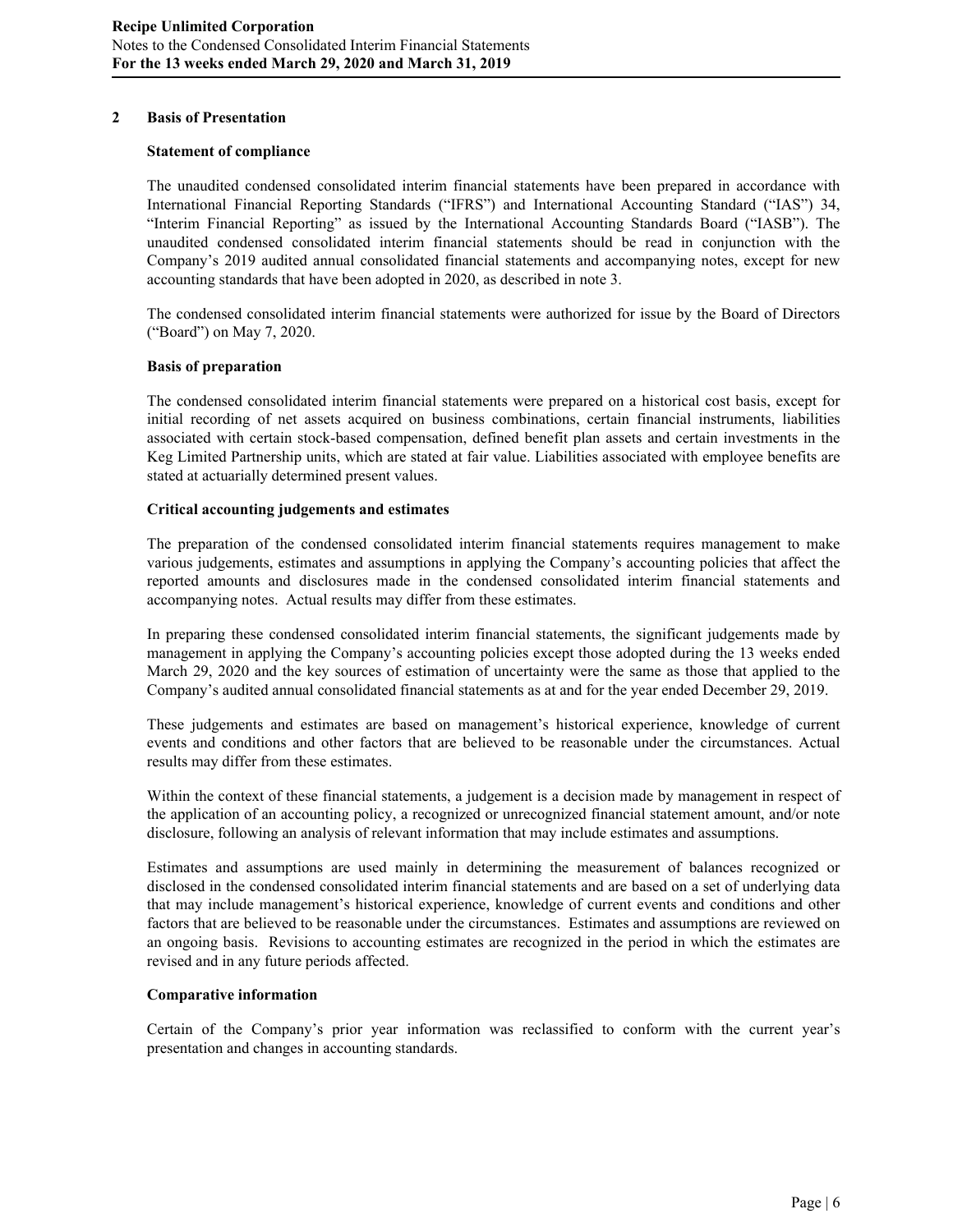## **3 Significant accounting policies**

#### **Accounting standards implemented in 2020**

#### **Definition of a Business (Amendment to IFRS 3)**

On October 22, 2018, the IASB issued amendments to IFRS 3 Business Combinations, that seek to clarify whether a transaction results in an asset or a business acquisition. The Company has adopted this amendment in its financial statements for the annual period beginning on December 30, 2019. There was no material impact on the consolidated financial statements.

#### **Definition of Material (Amendments to IAS 1 and IAS 8)**

On October 31, 2018, the IASB refined its definition of material and removed the definition of material omissions or misstatements from IAS 8. The Company has adopted this amendment in its financial statements for the annual period beginning on December 30,2019. There was no material impact on the consolidated financial statements.

#### **4 Future accounting standards**

#### **Sale or Contribution of assets between an investor and its associate or joint venture**

On September 11, 2014 the IASB issued Sale or Contribution of Assets between an Investor and its Associate or Joint Venture (Amendments to IFRS 10 and IAS 28). The amendments address an acknowledged inconsistency between the requirements in IFRS 10 and those in IAS 28 (2011), in dealing with the sale or contribution of assets between an investor and its associate or joint venture (JV). Specifically, under the existing consolidation standard the parent recognizes the full gain on the loss of control, whereas under the existing guidance on associates and JVs the parent recognizes the gain only to the extent of unrelated investors' interests in the associate or JV. The main consequence of the amendments is that a full gain/loss is recognized when the assets transferred meet the definition of a 'business' under IFRS 3 Business Combinations. A partial gain/loss is recognized when the assets transferred do not meet the definition of a business, even if these assets are housed in a subsidiary. The Company did not adopt these amendments in its financial statements for the annual period beginning December 30, 2019, as the effective date for these amendments has been deferred indefinitely.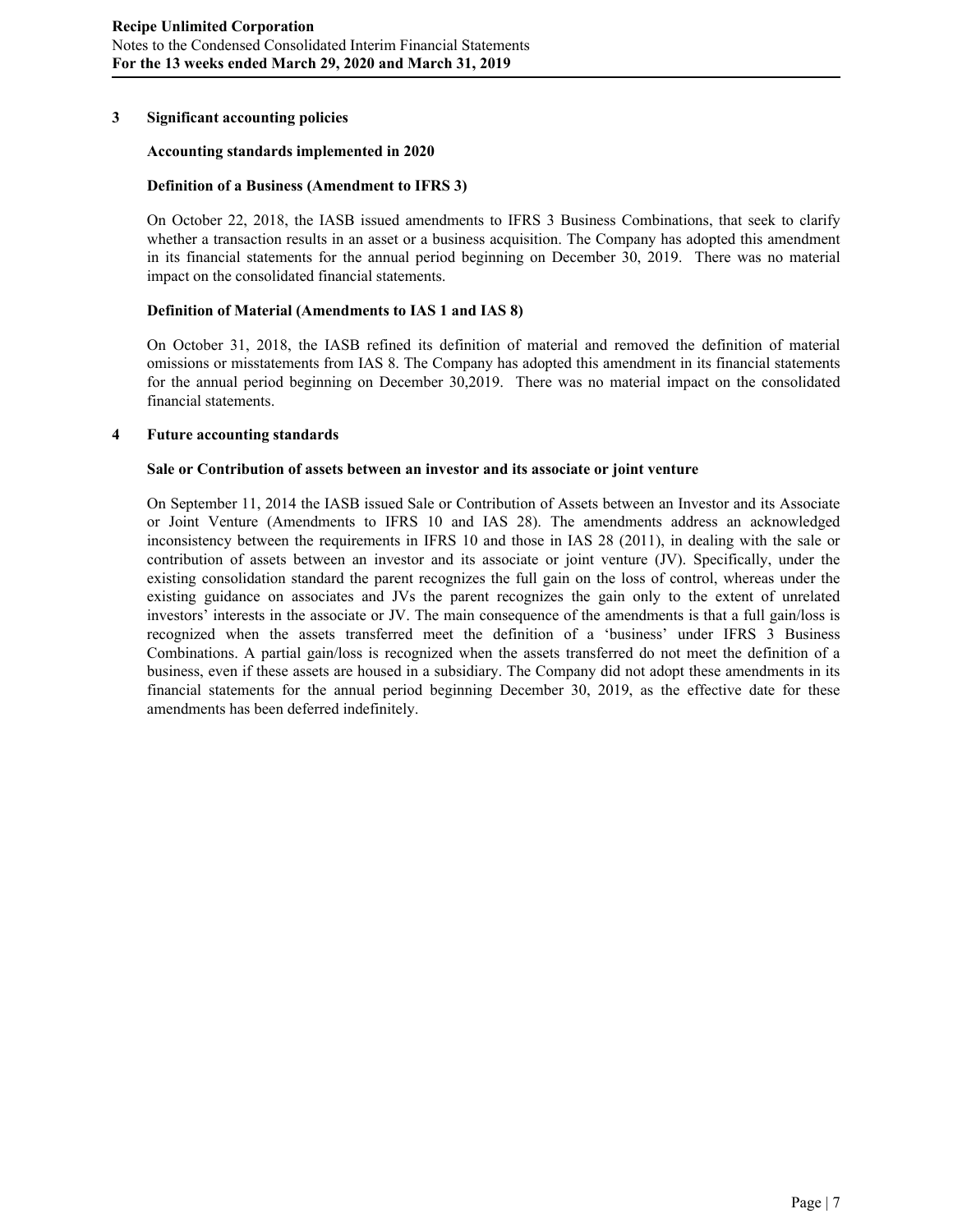## **5 Acquisitions and Buyouts**

The Company has accounted for all acquisitions using the acquisition method, with the results of the businesses acquired included in the condensed consolidated interim financial statements from the date of acquisition.

### **Rose Reisman Catering - see note 27 Related Parties**

On January 31, 2020, the Company purchased the remaining 50% interest in Rose Reisman Catering for an immaterial amount.

## **Re-acquired franchise locations**

In the normal course of business, the Company may acquire or re-acquire franchise restaurants and convert them into corporate restaurants. During the 13 weeks ended March 29, 2020, 1 franchise location (March 31, 2019 – 8 locations) was re-acquired by the Company.

(in thousands of Canadian dollars)

|                     |   | <b>March 29, 2020</b> | <b>March 31, 2019</b> |
|---------------------|---|-----------------------|-----------------------|
| Consideration       |   |                       |                       |
| Cash.               | S | 9                     | 3.388                 |
|                     |   | 9                     | 3,388                 |
| Net assets acquired |   |                       |                       |
| Inventories.        |   | 9                     | 195                   |
|                     |   |                       | 187                   |
|                     |   |                       | 1,971                 |
|                     |   | $\mathbf Q$           | 2,353                 |
| <b>Liabilities</b>  |   |                       |                       |
|                     |   |                       | 256                   |
|                     |   |                       | 256                   |
| Goodwill.           |   |                       | 1.291                 |
| Total.              | S | 9                     | 3.388                 |

#### **Anejo and Blanco Cantina**

On May 24, 2019, the Company purchased the assets of Anejo and Blanco Cantina, 2 Mexican themed restaurants, and related brand intellectual property for \$5.0 million, which was settled by drawing on the Company's existing credit facility on the date of acquisition.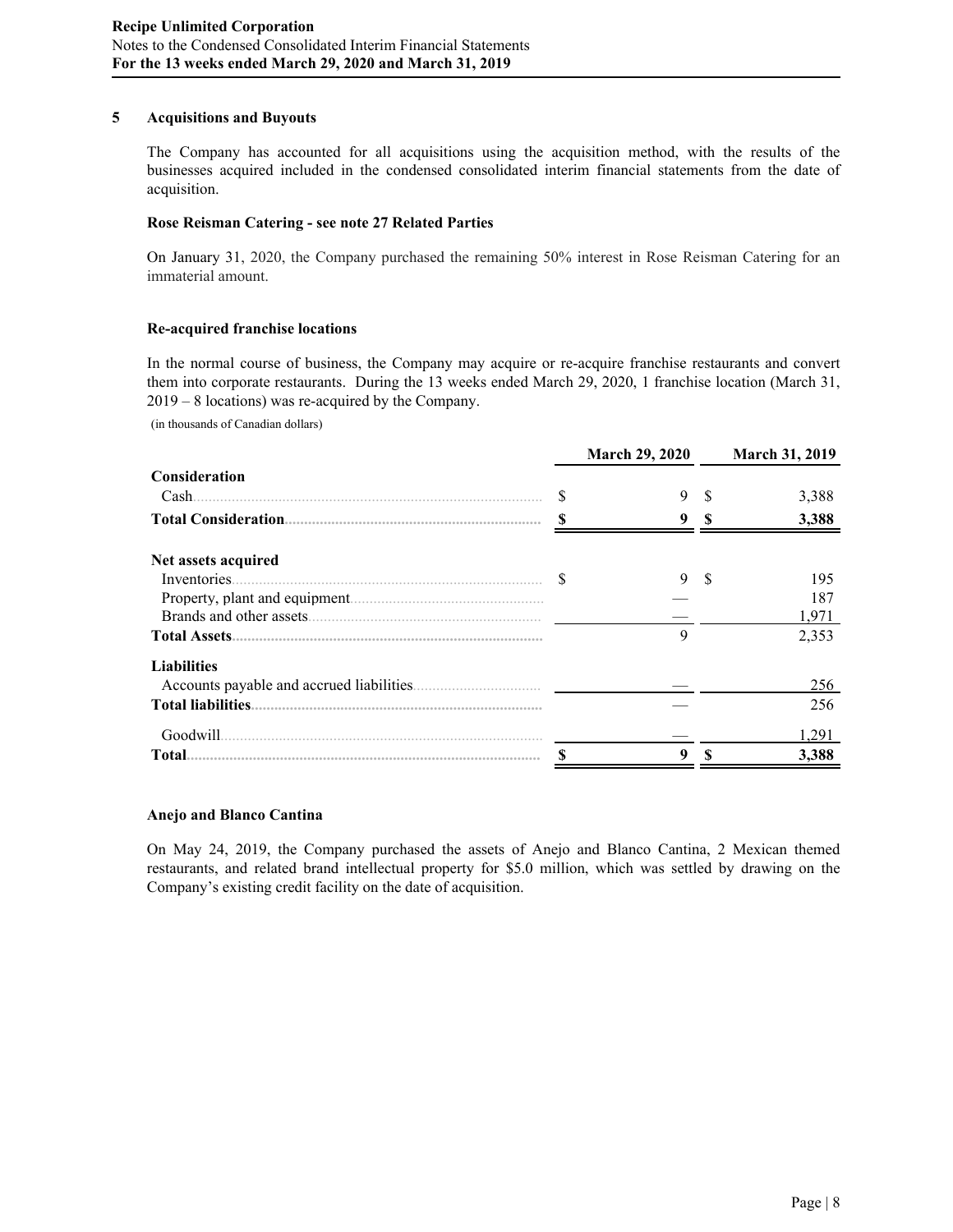### **6 Sales**

Sales are made up of the direct sales of prepared food and beverage to customers at company-owned restaurants and from its catering division, sales of St-Hubert and The Keg branded and other private label products produced and shipped from the Company's manufacturing plant and distribution centers to retail grocery customers and to its network of St-Hubert restaurants, and revenue from processing off-premise phone, web and mobile orders for franchised locations.

|                                         | For the 13 weeks ended |    |                       |
|-----------------------------------------|------------------------|----|-----------------------|
| (in thousands of Canadian dollars)      | <b>March 29, 2020</b>  |    | <b>March 31, 2019</b> |
| Sales at corporate restaurants.         | 151,804                | -S | 185,092               |
| Food processing and distribution sales. | 72,860                 |    | 68,802                |
| Catering sales.                         | 2,365                  |    | 2,702                 |
| Call centre service charge revenues.    | 2,728                  |    | 2,889                 |
|                                         | 229,757                |    | 259,485               |

## **7 Franchise revenues**

The Company grants license agreements to independent operators ("franchisees"). As part of the license agreements, the franchisees pay franchise fees, marketing fund contributions, conversion fees for established locations, and other payments, which may include payments for royalties, equipment and property rents.

|                                                  | For the 13 weeks ended |                       |
|--------------------------------------------------|------------------------|-----------------------|
| (in thousands of Canadian dollars)               | <b>March 29, 2020</b>  | <b>March 31, 2019</b> |
|                                                  | 22,928 \$              | 26,879                |
|                                                  | 14,514                 | 15,212                |
| Other rental income.                             | 1,946                  | 2,146                 |
|                                                  | 488                    | 493                   |
| Income on finance leases.                        | 252                    | 385                   |
| Amortization of unearned conversion fees income. | 37                     | 47                    |
|                                                  | 40,165                 | 45,162                |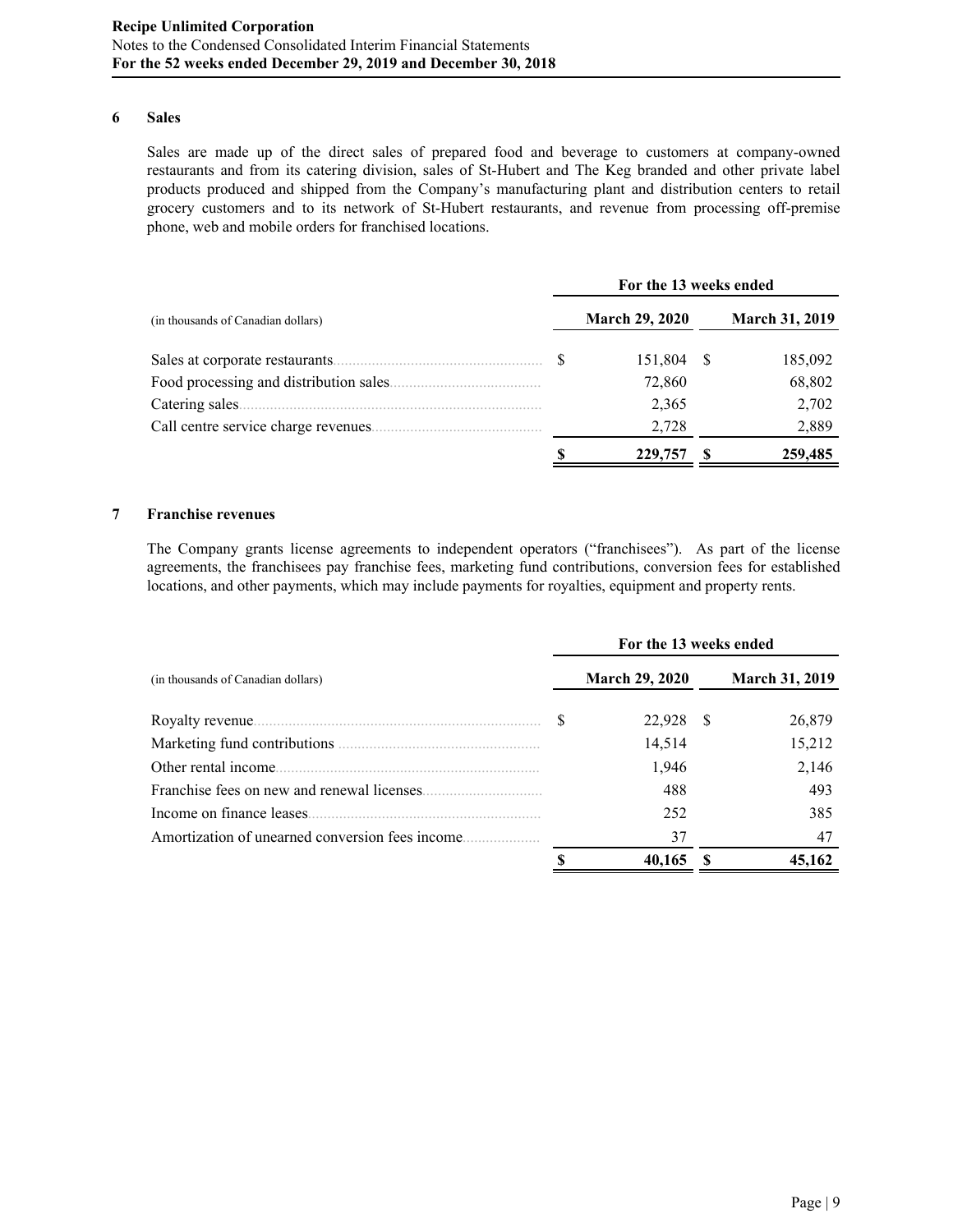## **8 Selling, general and administrative expenses**

Included in operating income are the following selling, general and administrative expenses.

|                                                                            |              | For the 13 weeks ended |     |                       |
|----------------------------------------------------------------------------|--------------|------------------------|-----|-----------------------|
| (in thousands of Canadian dollars)                                         |              | <b>March 29, 2020</b>  |     | <b>March 31, 2019</b> |
|                                                                            | <sup>S</sup> | 103,784                | - S | 111,239               |
|                                                                            |              | 13,105                 |     | 15,212                |
| The Keg royalty expense                                                    |              | 5,706                  |     | 6,686                 |
| Franchise assistance and bad debt.                                         |              | 962                    |     | 1,151                 |
| Depreciation of property, plant and equipment (note 14)                    |              | 25,282                 |     | 26,084                |
|                                                                            |              | 1,123                  |     | 1,325                 |
| Net loss on disposal of property, plant and equipment and<br>other assets. |              | 177                    |     | 567                   |
|                                                                            |              | 118                    |     |                       |
| Other.                                                                     |              | 12,294                 |     | 2,617                 |
|                                                                            |              | 162,551                |     | 164,881               |

For the year ended March 29, 2020, \$1.0 million (March 31, 2019 - \$1.0 million) of depreciation related to property, plant and equipment has been included in cost of inventories sold as part of food processing and distribution.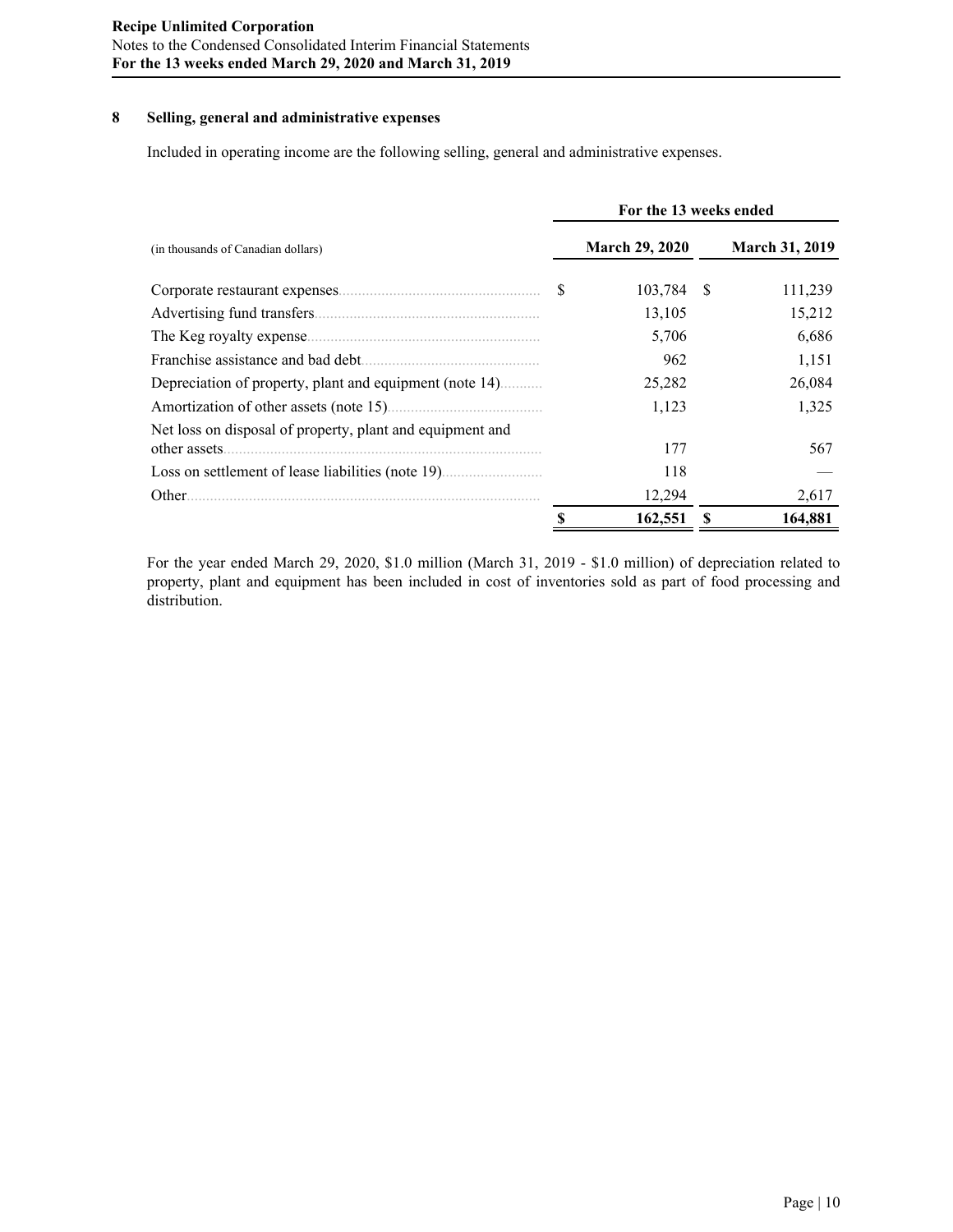## **9 Restructuring and other**

Restructuring costs consist of plans to consolidate and eliminate certain home office and brand operations positions related to Recipe's acquisitions, comprised primarily of severance costs and lease settlement costs. Restructuring costs also consist of closure costs related to repositioning certain brands.

The following table provides a summary of the costs recognized and cash payments made, as well as the corresponding net liability as at March 29, 2020:

|                                    |   | For the 13 weeks ended |      |                       |
|------------------------------------|---|------------------------|------|-----------------------|
| (in thousands of Canadian dollars) |   | <b>March 29, 2020</b>  |      | <b>March 31, 2019</b> |
|                                    |   | 13,707                 |      | 11,523                |
|                                    |   | (3,602)                |      |                       |
| <b>Cost recognized</b>             |   |                        |      |                       |
|                                    |   | 517                    |      | 78                    |
|                                    |   | (1,660)                |      | (303)                 |
|                                    | S | $(1,143)$ \$           |      | (225)                 |
| <b>Cash payments</b>               |   |                        |      |                       |
| Employee termination benefits.     |   | 547                    |      | 637                   |
|                                    |   | 448                    |      | 669                   |
|                                    | S | 995                    | - \$ | 1,306                 |
|                                    |   | 7,967                  |      | 9,992                 |

### **Recorded in the consolidated balance sheets as follows:**

| (in thousands of Canadian dollars)                           | March 29<br>2020 | December 29<br>2019 | March 31<br>2019 |
|--------------------------------------------------------------|------------------|---------------------|------------------|
| Employee termination benefits:                               |                  |                     |                  |
|                                                              | $1,552$ \$       | 1,561 \$            | 1,375            |
| Site closing costs and other are recorded as a reduction to: |                  |                     |                  |
| Long-term receivable.                                        |                  | 3,010               | 1,279            |
|                                                              |                  | 1,705               |                  |
|                                                              | 6,415            | 7.431               | 7,338            |
|                                                              | 7,967            | 13,707              | 9,992            |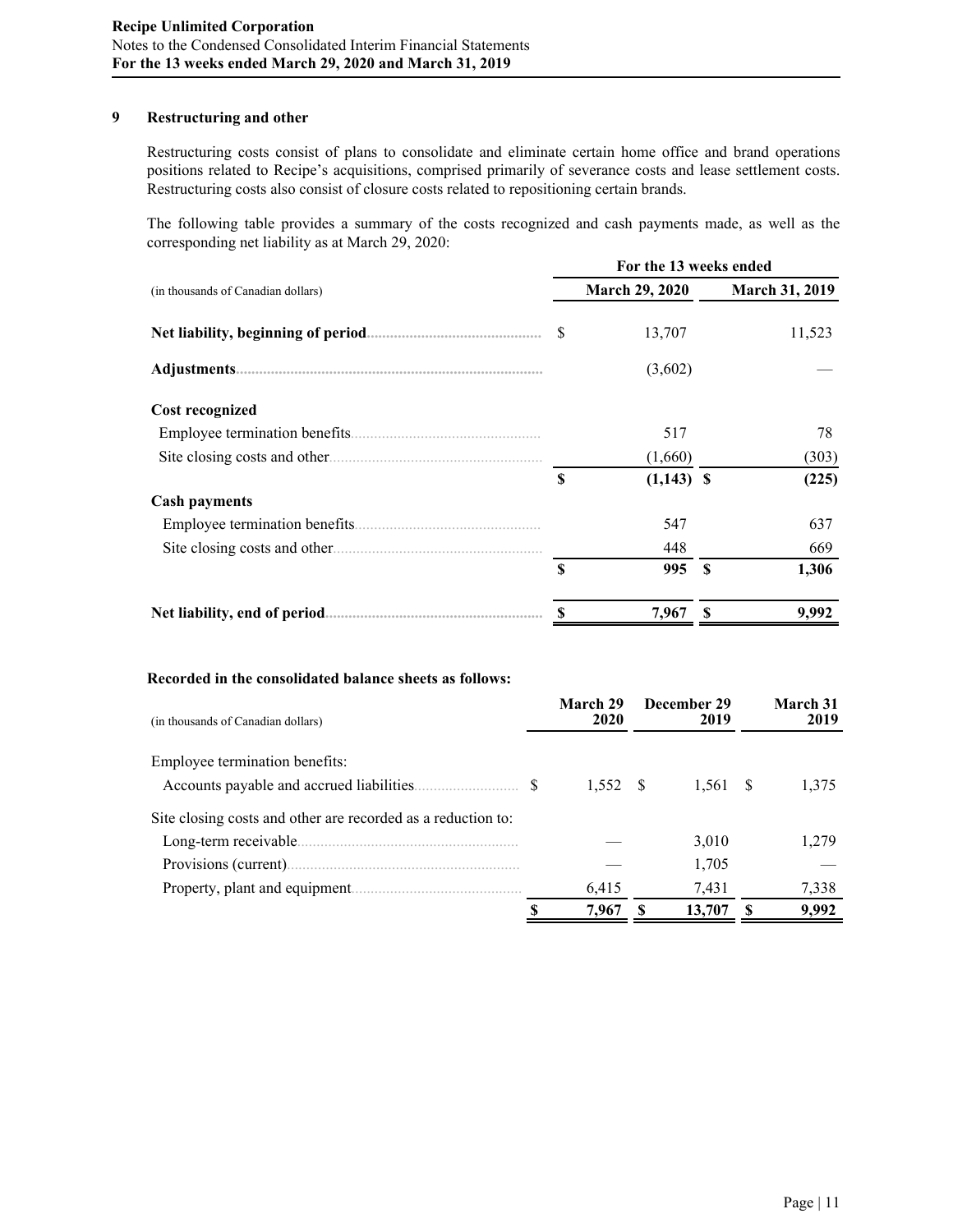# **10 Net interest expense and other financing charges**

|                                         | For the 13 weeks ended |    |                       |
|-----------------------------------------|------------------------|----|-----------------------|
| (in thousands of Canadian dollars)      | <b>March 29, 2020</b>  |    | <b>March 31, 2019</b> |
|                                         | 5,447                  | -8 | 3,606                 |
| Interest expense on note payable to     | 1,069                  |    | 1,069                 |
| Financing costs.                        | 252                    |    | 170                   |
| Interest expense - other                | 143                    |    | 87                    |
|                                         | (2,675)                |    | (2,834)               |
| Interest income.                        | (873)                  |    | (525)                 |
| Interest on lease obligations (note 19) | 7,564                  |    | 7,621                 |
| Interest income on lease receivable     | (4,526)                |    | (4, 734)              |
|                                         | 6.401                  |    | 4.460                 |

# **11 Income taxes**

The Company's income tax expense is comprised of the following:

|                                        | For the 13 weeks ended |                  |      |                  |  |  |  |  |  |
|----------------------------------------|------------------------|------------------|------|------------------|--|--|--|--|--|
|                                        |                        | March 29<br>2020 |      | March 31<br>2019 |  |  |  |  |  |
| Current income tax expense             |                        |                  |      |                  |  |  |  |  |  |
| Current period                         | <b>S</b>               | 2,414 \$         |      | 7,076            |  |  |  |  |  |
|                                        |                        | (4)              |      | 14               |  |  |  |  |  |
|                                        | \$                     | 2,410            | - \$ | 7,090            |  |  |  |  |  |
| Deferred income tax expense (recovery) |                        |                  |      |                  |  |  |  |  |  |
|                                        |                        | 150 \$           |      |                  |  |  |  |  |  |
|                                        |                        | (11,378)         |      | 579              |  |  |  |  |  |
|                                        |                        |                  |      | 931              |  |  |  |  |  |
|                                        | \$                     | $(11,228)$ \$    |      | 1,510            |  |  |  |  |  |
|                                        |                        | (8, 818)         |      | 8,600            |  |  |  |  |  |

*Recognized deferred tax assets and liabilities*

| (in thousands of Canadian dollars)             | March 29<br>2020 | December 29<br>2019 | <b>March 31</b><br>2019 |
|------------------------------------------------|------------------|---------------------|-------------------------|
|                                                | $(61,592)$ \$    | $(70, 420)$ \$      | (70, 420)               |
| Deferred income tax expense.                   | 11,228           | 7,980               | (1,510)                 |
| Income taxes recognized in other comprehensive |                  | 76                  |                         |
| Other                                          | 95               | (92)                | (45)                    |
| IFRS 16 adjustment to opening balance.         |                  | 864                 | 864                     |
|                                                | (50, 269)        | (61, 592)           | (71,111)                |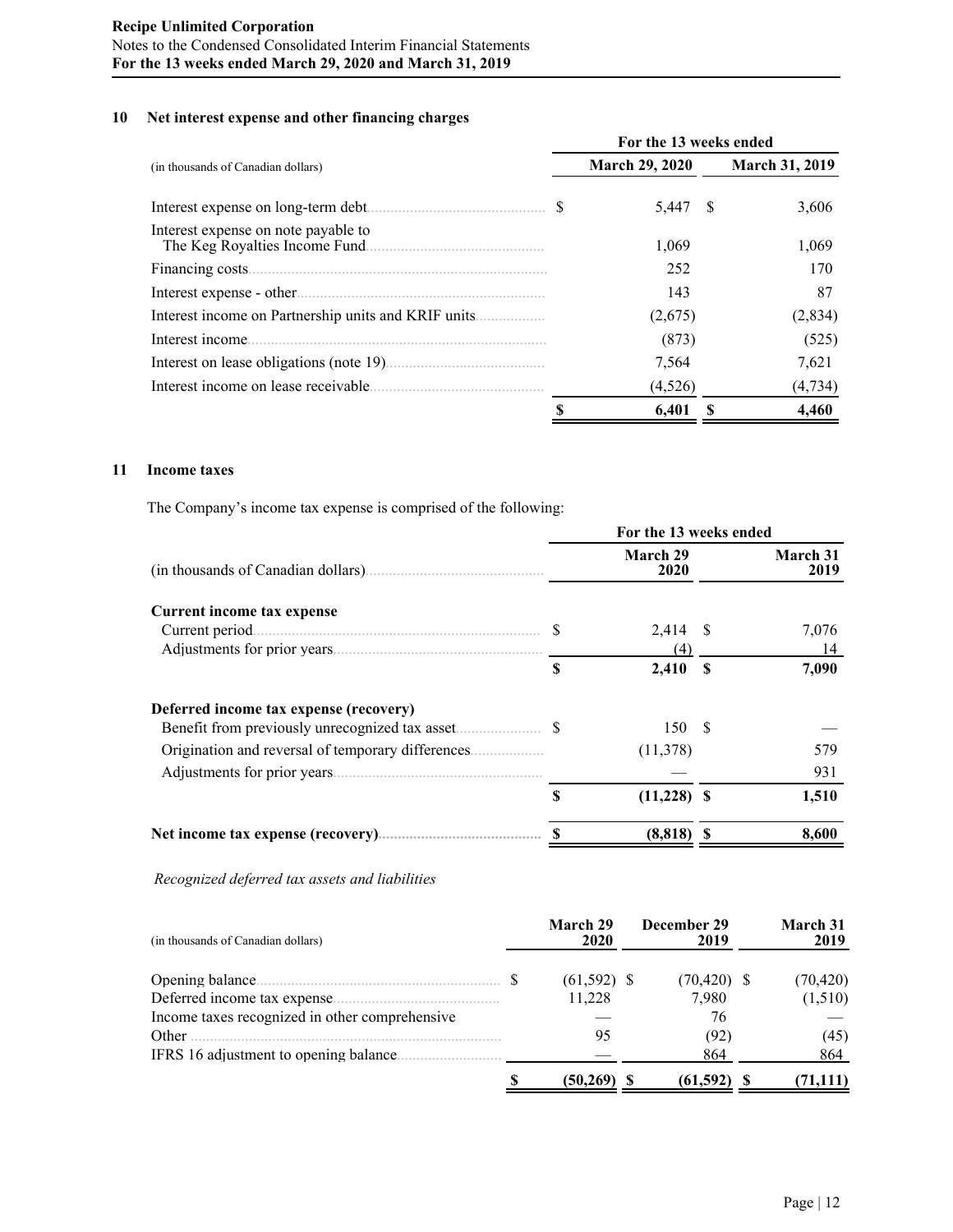Deferred tax assets and liabilities are attributable to the following:

| (in thousands of Canadian dollars)                        | March 29<br>2020 | December 29<br>2019 | March 31<br>2019 |
|-----------------------------------------------------------|------------------|---------------------|------------------|
| Classified in the consolidated balance sheets as follows: |                  |                     |                  |
|                                                           | 48.444           | 37.509 \$           | 26,175           |
| Deferred tax liability.                                   | (98, 713)        | (99.101)            | (97, 286)        |
|                                                           | (50,269)         | (61, 592)           | (71, 111)        |

## **12 Inventories**

Inventories consist of food and packaging materials used in St-Hubert's and The Keg's food processing and distribution division and food and beverage items for use at the Company's corporately-owned locations and catering divisions. Inventories are stated at the lower of cost and estimated net realizable value of corporate restaurant inventory. Costs consist of the cost to purchase, direct labour, an allocation of variable and fixed manufacturing overheads, and other costs incurred in bringing the inventory to its present location reduced by vendor allowances. The cost of inventories is determined using the first-in, first-out method.

| (in thousands of Canadian dollars) | March 29<br>2020 | December 29<br>2019 |   | March 31<br>2019 |
|------------------------------------|------------------|---------------------|---|------------------|
| Raw materials.                     | 5,968            | 6.937               | S | 6,202            |
| Work in progress.                  | 1,128            | 921                 |   | 812              |
| Finished goods.                    | 18,256           | 19,035              |   | 14,236           |
| Food and beverage supplies.        | 11,828           | 12.911              |   | 12,199           |
|                                    | 37,180           | 39,804              | S | 33,449           |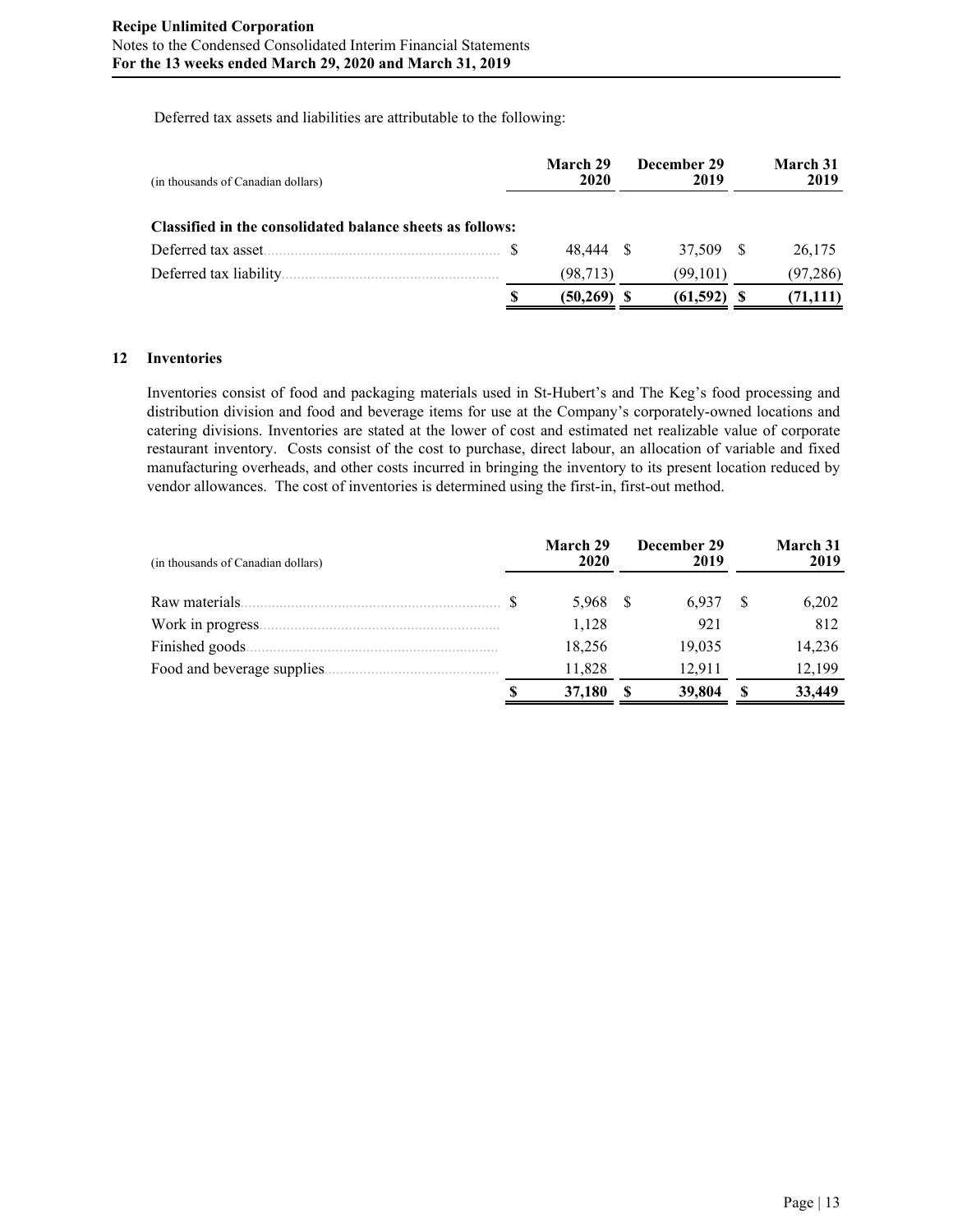## **13 Long**-**term receivables**

| (in thousands of Canadian dollars)             |               | March 29<br>2020 |     | December 29<br>2019 |              | March 31<br>2019 |
|------------------------------------------------|---------------|------------------|-----|---------------------|--------------|------------------|
| Lease receivable.                              | \$            | 443,643          | -S  | 455,245             | - S          | 479,460          |
| Franchise receivable.                          |               | 9,842            |     | 11,189              |              | 17,409           |
|                                                |               | 15,903           |     | 14,170              |              | 15,728           |
| Promissory notes                               |               | 575              |     | 626                 |              | 982              |
|                                                |               | 469,963          | -S  | 481,230             | $\mathbf{s}$ | 513,579          |
| Recorded in the consolidated balance sheets as |               |                  |     |                     |              |                  |
| (in thousands of Canadian dollars)             |               | March 29<br>2020 |     | December 29<br>2019 |              | March 31<br>2019 |
| Current portion of long-term receivables.      | <sup>\$</sup> | 75,736           | - S | 80,347              | -S           | 77,965           |
|                                                |               | 394,227          |     | 400,883             |              | 435,614          |
|                                                |               | 469,963          | -S  | 481,230             | -S           | 513,579          |

## **Lease receivable**

Lease receivables are related to the lease liabilities where the Company is on the real estate head lease of its franchised locations and a corresponding sublease contract is entered into between the Company and its franchisees. These subleases are all related to non-consolidated franchisees and are related to the long-term obligation of the franchisee sub-tenants to pay the Company over the term of the lease agreements excluding any unexercised renewal options, as they have not been determined to be certain to be exercised.

Lease receivables are reviewed for impairment based on expected losses at each balance sheet date in accordance with IFRS 9. An impairment loss is recorded when the credit risk is assessed to have increased for the lease receivables. For the 13 weeks ended March 29, 2020, the Company recorded an impairment loss of \$4.0 million (March 31, 2019 - \$nil) on long-term lease receivables using the expected credit loss model.

Lease receivables have maturity dates ranging from 2020 to 2037 and bear an average effective interest rate of 3.7% to 4.4%.

| (in thousands of Canadian dollars)             | March 29<br>2020 |   | December 29<br>2019 |   | March 31<br>2019 |
|------------------------------------------------|------------------|---|---------------------|---|------------------|
| Balance, beginning of period.                  | 455,245          | S |                     | S |                  |
| IFRS 16 inception adjustment                   |                  |   | 504,439             |   | 504,439          |
| Additions.                                     | 1.138            |   | 27,609              |   |                  |
| Lease renewals and modifications, terminations | 9,759            |   | 19,884              |   | (6,072)          |
| Interest income.                               | 4,526            |   | 19,132              |   | 4,734            |
| Impairment gain/(loss)                         | (4,048)          |   | (19, 875)           |   |                  |
|                                                | (22, 977)        |   | (95, 944)           |   | (23, 641)        |
|                                                | 443,643          |   | 455,245             | S | 479,460          |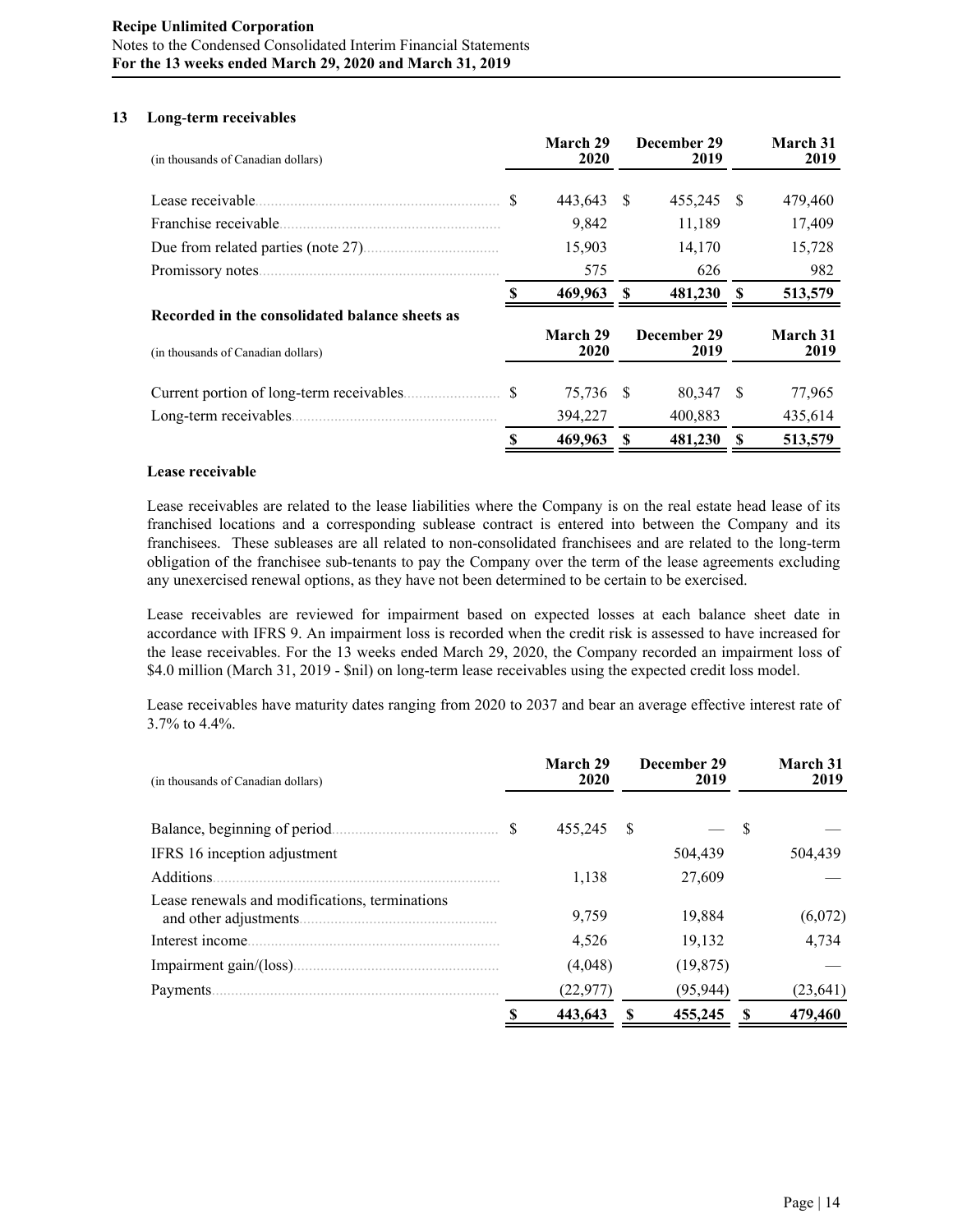## **Franchise receivable**

In prior years, the Company converted certain corporate restaurants to franchise and sold the restaurants to independent operators ("franchisees"). As part of these conversion agreements, certain franchisees entered into rental agreements to rent certain restaurant assets from the Company. Franchise receivables of \$9.8 million (March 31, 2019 - \$17.4 million) relates primarily to the long-term obligation of the franchisees to pay the Company over the term of the rental agreement which is equal to the term of the license agreement or the term to the expected buyout date assuming that the franchisee is more likely than not to acquire the rented assets from the Company.

Long-term franchise receivables are reviewed for impairment based on expected losses at each balance sheet date. An impairment loss is recorded when the credit risk is assessed to have increased for the lease receivables. For the 13 weeks ended March 29, 2020, the Company recorded \$nil (March 31, 2019 - \$nil) of impairment losses on long-term franchise receivables.

Franchise receivables have maturity dates ranging from 2020 to 2034 and bear an average effective interest rate of 8% - 10%.

## **Provision for impairment**

The Company has recorded a provision for impairment against long-term receivables of \$32.9 million as at March 29, 2020:

| (in thousands of Canadian dollars)                  | March 29<br>2020 |     | December 29<br>2019 | March 31<br>2019 |
|-----------------------------------------------------|------------------|-----|---------------------|------------------|
|                                                     | 29,616           | - S |                     |                  |
| IFRS 16 inception adjustment.                       |                  |     | 7.438               | 7.438            |
| Additions related to lease receivable.              | 4,048            |     | 19,875              |                  |
| Additions related to due from related parties.<br>. | 500              |     | 4,741               |                  |
| Write-offs.                                         | (722)            |     |                     |                  |
| Adjustments.                                        | (567)            |     | (2, 438)            |                  |
| <b>Provision for impairment.</b>                    | 32,875           |     | 29,616              | 7,438            |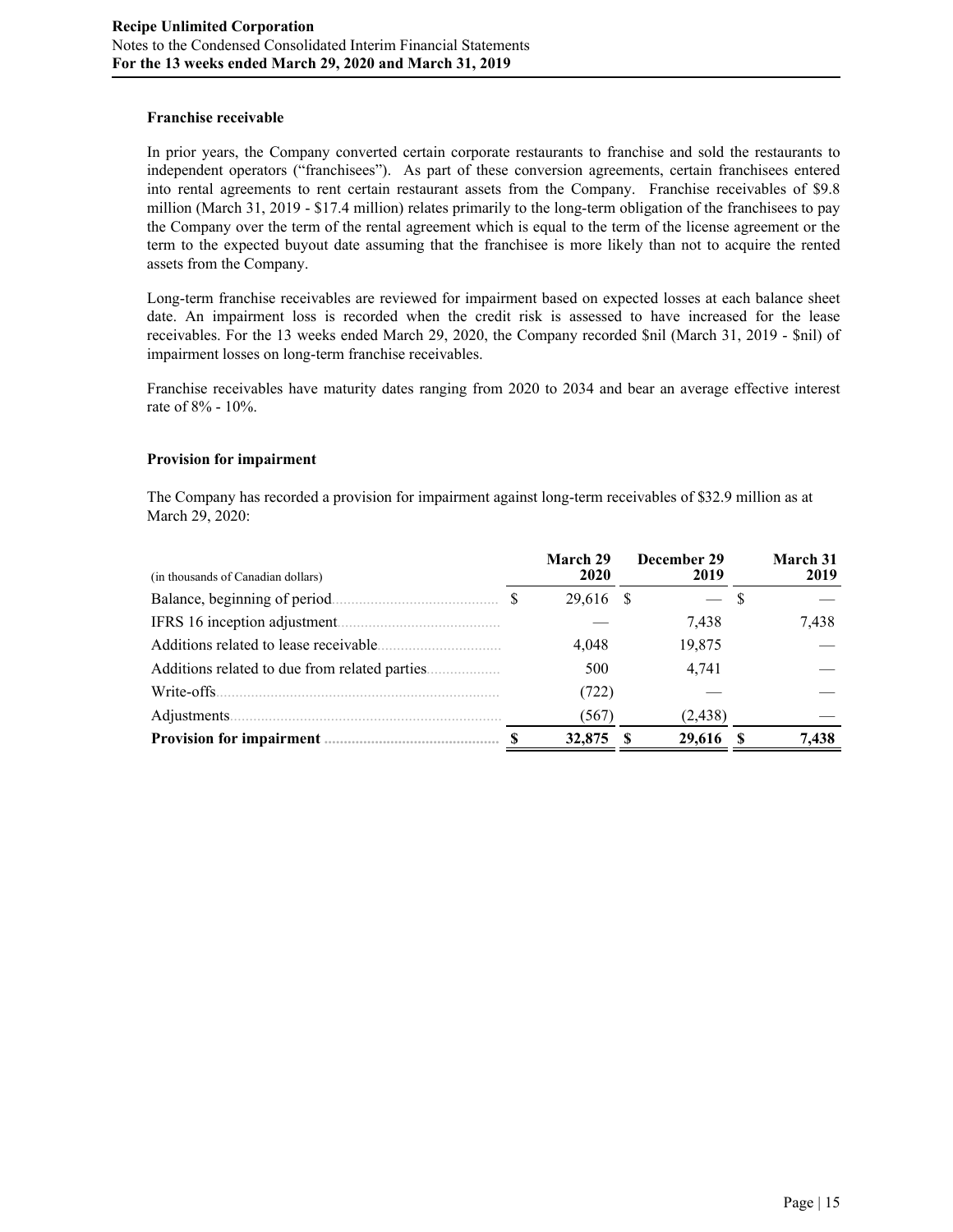# **14 Property, plant and equipment**

|                                                       |    | As at March 29, 2020 |    |                  |    |           |              |                           |               |                                            |    |                                |    |                                  |   |              |
|-------------------------------------------------------|----|----------------------|----|------------------|----|-----------|--------------|---------------------------|---------------|--------------------------------------------|----|--------------------------------|----|----------------------------------|---|--------------|
| (in thousands of Canadian dollars)<br>Cost            |    | Land                 |    | <b>Buildings</b> |    | Equipment |              | Leasehold<br>improvements |               | <b>Assets</b><br>under<br>finance<br>lease |    | Right-of-<br><b>Use Assets</b> |    | Constructio<br>n-in-<br>progress |   | <b>Total</b> |
| Balance, beginning of year                            | s  | 35,966               | S  | 115,656          | S  | 238,864   | S            | 238,540                   | s             | (20)                                       | s  | 304,504                        | S  | 8.578                            | S | 942,088      |
| <b>Additions</b>                                      |    |                      |    | 23               |    | 1,607     |              | 413                       |               |                                            |    | 5,265                          |    | 6,795                            |   | 14,103       |
| Lease renewals and modifications                      |    |                      |    |                  |    |           |              |                           |               |                                            |    | 11,413                         |    |                                  |   | 11,413       |
| Foreign exchange translation                          |    |                      |    |                  |    | 1,024     |              | 2,515                     |               |                                            |    | 1,037                          |    |                                  |   | 4,576        |
| Disposals and adjustments                             |    |                      |    |                  |    | 28        |              | (3,640)                   |               | 20                                         |    | 808                            |    |                                  |   | (2,784)      |
| Transfer to/(from)<br>construction-in-progress        |    |                      |    | 9                |    | 4,301     |              | 5,069                     |               |                                            |    |                                |    | (9,379)                          |   |              |
| Balance, end of year                                  | \$ | 35,966               | \$ | 115,688          | S  | 245,824   | s            | 242,897                   | S             |                                            | S  | 323,027                        | \$ | 5,994                            | s | 969,396      |
| <b>Accumulated depreciation and impairment losses</b> |    |                      |    |                  |    |           |              |                           |               |                                            |    |                                |    |                                  |   |              |
| Balance, beginning of year                            | \$ |                      | S  | 15,301           | S  | 149,587   | S            | 111,556                   | S             | (20)                                       | s  | 62,750                         | S  |                                  | s | 339,174      |
| Depreciation expense                                  |    |                      |    | 949              |    | 6,966     |              | 7,713                     |               |                                            |    | 10,690                         |    |                                  |   | 26,318       |
| Impairment loss                                       |    |                      |    |                  |    | 2,964     |              | 5,362                     |               |                                            |    | 4,820                          |    |                                  |   | 13,146       |
| Reversal of impairment losses                         |    |                      |    |                  |    | (44)      |              | (2,152)                   |               |                                            |    | (82)                           |    |                                  |   | (2,278)      |
| Foreign exchange translation                          |    |                      |    |                  |    | 865       |              | 2,174                     |               |                                            |    | 334                            |    |                                  |   | 3,373        |
| Disposals and adjustments                             |    |                      |    |                  |    | (201)     |              | (3,303)                   |               | 20                                         |    |                                |    |                                  |   | (3, 484)     |
| Balance, end of year                                  |    |                      | \$ | 16,250           | S  | 160,137   | s            | 121,350                   | \$            |                                            | \$ | 78,512                         | S  |                                  | S | 376,249      |
| Carrying amount as at<br><b>March 29, 2020</b>        | S  | 35,966               | S  | 99,438           | \$ | 85,687    | S            | 121,547                   | \$            |                                            | \$ | 244,515                        | S  | 5,994                            | S | 593,147      |
| December 29, 2019                                     | \$ | 35,966               | S  | 100,355          | S  | 89,277    | $\mathbb{S}$ | 126,984                   | <sup>\$</sup> |                                            | \$ | 241,754                        | \$ | 8,578                            | S | 602,914      |
| March 31, 2019                                        | \$ | 36.241               | S  | 101,583          | S  | 96,664    | S            | 137,018                   | S             |                                            | \$ | 264,337                        | S  | 11,852                           | S | 647,695      |

## **Impairment losses**

For the 13 weeks ended March 29, 2020, the Company recorded \$13.1 million (13 weeks ended March 31, 2019 - \$nil) of impairment losses on property, plant and equipment in respect of 34 cash generating units ("CGUs") (13 weeks ended March 31, 2019 - nil CGUs). An impairment loss is recorded when the carrying amount of the restaurant location exceeds its recoverable amount. The recoverable amount is based on the greater of the CGU's fair value less costs to sell ("FVLCS") and its value in use ("VIU"). Approximately 50% (March 31, 2019 - nil) of impaired CGUs had carrying values greater than their FVLCS. The remaining 50% (March 31, 2019 - nil) of impaired CGUs had carrying values greater than their VIU.

For the 13 weeks ended March 29, 2020, the Company recorded \$2.3 million of impairment reversals (13 weeks ended March 31, 2019 - nil).

When determining the VIU of a restaurant location, the Company employs a discounted cash flow model for each CGU. The duration of the cash flow projections for individual CGUs varies based on the remaining useful life of the significant asset within the CGU or the remaining lease term of the location. Sales forecasts for cash flows are based on actual operating results, operating budgets and long-term growth rates that were consistent with strategic plans presented to the Company's Board and ranged between 0% and 3%. The estimate of the VIU of the relevant CGUs was determined using an after-tax discount rate of 3.7% to 14.5% at March 29, 2020 (March 31, 2019 - nil).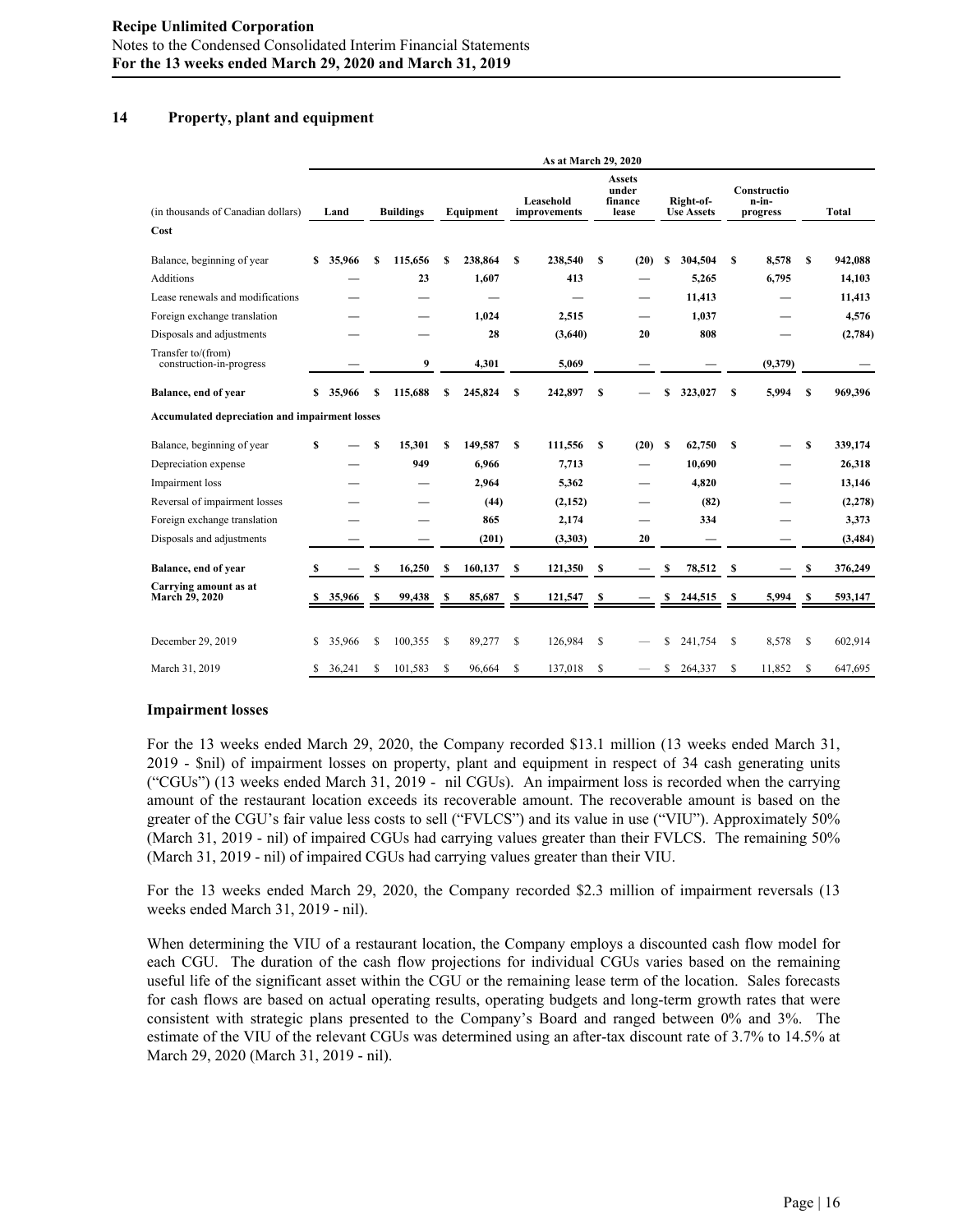### **15 Brands and other assets**

Brands and other assets including re-acquired franchise rights are recorded at their fair value at the date of acquisition. The Company assesses each intangible asset and other assets for legal, regulatory, contractual, competitive or other factors to determine if the useful life is definite. Brands are measured at cost less net accumulated impairment losses and are not amortized as they are considered to have an indefinite useful life. Re-acquired franchise rights and other assets are amortized on a straight-line basis over their estimated useful lives, averaging approximately five years.

|                                                |               |               |               | As at March 29, 2020 |                                              |          |    |              |
|------------------------------------------------|---------------|---------------|---------------|----------------------|----------------------------------------------|----------|----|--------------|
| (in thousands of Canadian dollars)             |               | <b>Brands</b> |               | Other<br>assets      | Investment in<br>joint ventures<br>(note 29) |          |    | <b>Total</b> |
| Cost                                           |               |               |               |                      |                                              |          |    |              |
|                                                | <sup>S</sup>  | 530,456       | <sup>S</sup>  | 82,611               | <sup>\$</sup>                                | 18,139   | \$ | 631,206      |
| Additions from business acquisitions (note 5). |               |               |               | 1,387                |                                              | (1, 124) |    | 263          |
| Additions                                      |               |               |               | 828                  |                                              |          |    | 828          |
| Disposal.                                      |               |               |               |                      |                                              |          |    |              |
|                                                |               |               |               |                      |                                              | 113      |    | 113          |
|                                                |               | 530,456       | <sup>\$</sup> | 84,826               | <b>S</b>                                     | 17,128   | \$ | 632,410      |
| <b>Accumulated amortization</b>                |               |               |               |                      |                                              |          |    |              |
|                                                |               |               | \$            | 19,716               | -\$                                          |          | \$ | 19,716       |
|                                                |               |               |               | 1,123                |                                              |          |    | 1,123        |
| Disposal                                       |               |               |               |                      |                                              |          |    |              |
|                                                |               |               |               | 866                  |                                              |          |    | 866          |
| Other.                                         |               |               |               | 81                   |                                              |          |    | 81           |
|                                                |               |               | \$            | 21,786               | <sup>\$</sup>                                |          | \$ | 21,786       |
| Carrying amount as at March 29, 2020 S         |               | 530,456       | \$            | 63,040               | $\mathbf{s}$                                 | 17,128   | -S | 610,624      |
|                                                | <sup>\$</sup> | 530,456       | <sup>\$</sup> | 62,895               | <sup>\$</sup>                                | 18,139   | \$ | 611,490      |
|                                                |               | 526,072       | S             | 72,045               | \$                                           | 18,357   | \$ | 616,474      |

## **16 Goodwill**

Goodwill arising in a business combination is recognized as an asset at the date that control is acquired. Goodwill represents the excess of the purchase price of a business acquired over the fair value of the underlying net assets acquired at the date of acquisition. Goodwill is allocated at the date of the acquisition to a group of cash generating units that are expected to benefit from the synergies of the business combination, but no higher than an operating segment. Goodwill is not amortized and is tested for impairment at least annually and whenever there is an indication that the asset may be impaired.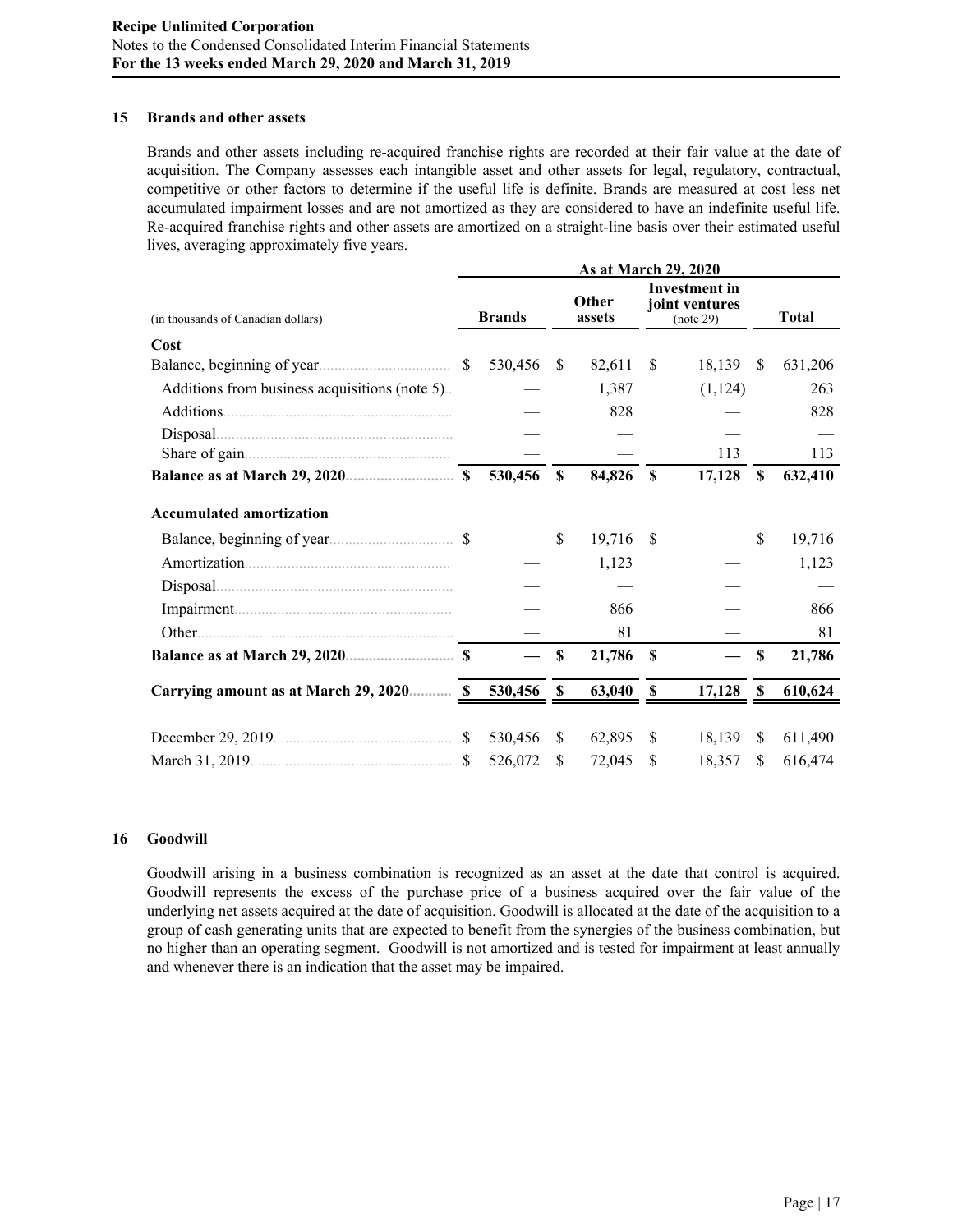## **Recipe Unlimited Corporation** Notes to the Condensed Consolidated Interim Financial Statements **For the 13 weeks ended March 29, 2020 and March 31, 2019**

| (in thousands of Canadian dollars)                                                     | March 29<br>2020 | December 29<br>2019 |     | March 31<br>2019 |
|----------------------------------------------------------------------------------------|------------------|---------------------|-----|------------------|
| Cost<br>Balance, beginning of period.<br>Additions from business acquisitions (note 5) | 198.313          | 196.638<br>1.291    | \$. | 196.638<br>1,291 |
| Additions resulting from change in Preliminary<br>Purchase Equation.                   |                  | 384                 |     | 384              |
| Balance, end of period.                                                                | 198,313          | 198.313             |     | 198.313          |

## **17 Provisions**

Provisions are recognized when there is a legal or constructive obligation as a result of a past event, it is probable that an outflow of economic benefits will be required to settle the obligation and the obligation can be measured reliably. If the effect of the time value of money is material, provisions are discounted using a current pre-tax rate that reflects the risk specific to the liability. Provisions are reviewed on a regular basis and adjusted to reflect management's best current estimates. Due to the judgemental nature of these items, future settlements may differ from amounts recognized.

|                                    | As at March 29, 2020 |                                        |    |         |    |              |  |  |  |  |
|------------------------------------|----------------------|----------------------------------------|----|---------|----|--------------|--|--|--|--|
| (in thousands of Canadian dollars) |                      | <b>Asset retirement</b><br>obligations |    | Other   |    | <b>Total</b> |  |  |  |  |
| Balance, beginning of period.      | S                    | 4,340                                  | -S | 3,970   | -S | 8,310        |  |  |  |  |
| Additions.                         |                      | 37                                     |    |         |    | 37           |  |  |  |  |
| Accretion.                         |                      | 57                                     |    |         |    | 57           |  |  |  |  |
| Adjustments.                       |                      | (58)                                   |    | (1.701) |    | (1,759)      |  |  |  |  |
| Balance as at March 29, 2020.      |                      | 4,376                                  | -S | 2,269   | Я  | 6,645        |  |  |  |  |
| December 29, 2019                  | S                    | 4.340                                  | -S | 3,970   | -S | 8,310        |  |  |  |  |
|                                    |                      |                                        |    |         |    |              |  |  |  |  |
| March 31, 2019                     | S                    | 5.631                                  |    | 2,481   | S. | 8.112        |  |  |  |  |

## **Recorded in the consolidated balance sheets as follows:**

| (in thousands of Canadian dollars) | March 29<br>2020 | December 29<br>2019 |      | March 31<br>2019 |
|------------------------------------|------------------|---------------------|------|------------------|
| Provisions-current.                | 2.994            | 4.721               | - \$ | 3,908            |
| Provisions-long-term.              | 3,651            | 3.589               |      | 4.204            |
|                                    | 6.645            | 8.310               |      | 8.112            |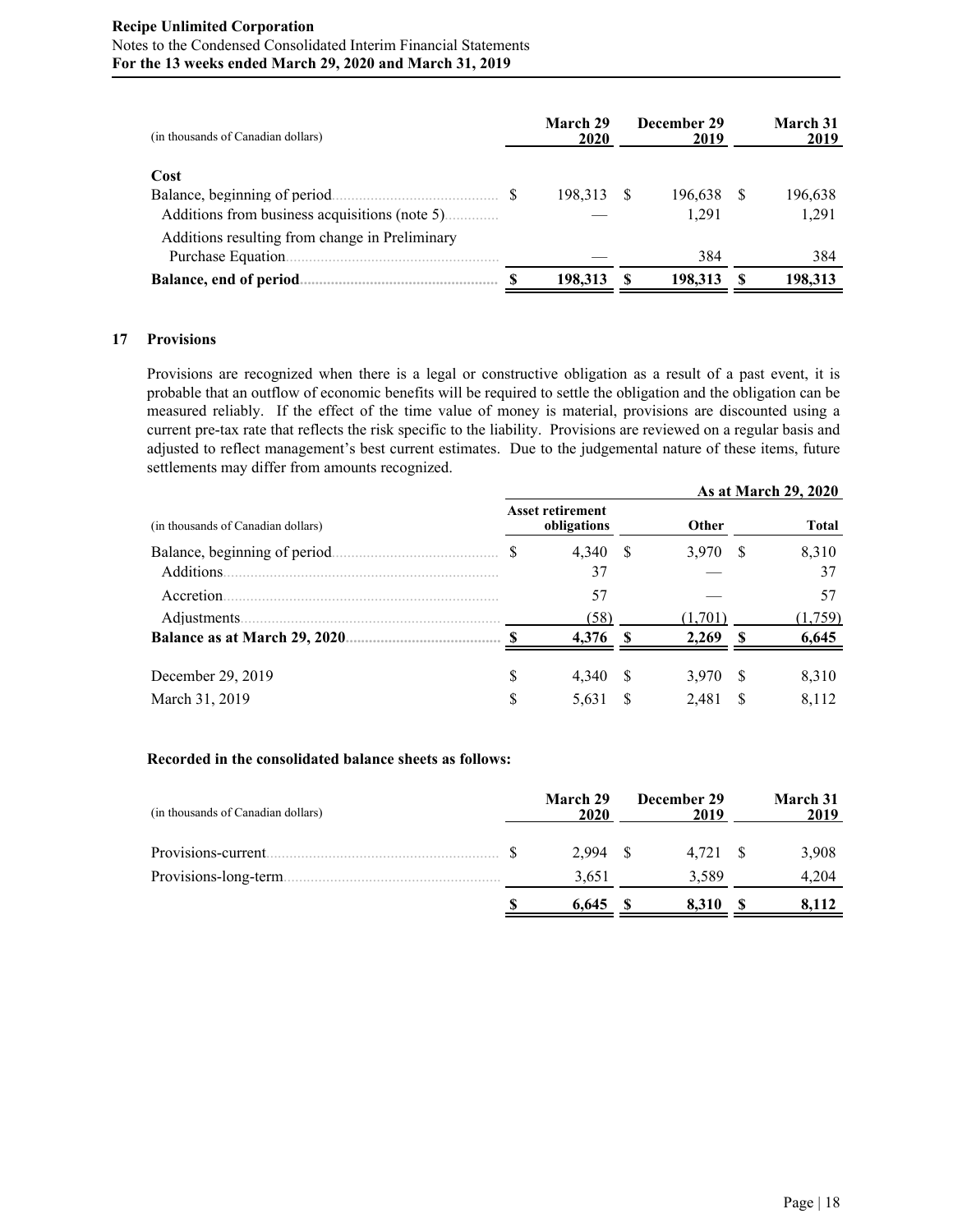## **18 Long-term debt**

| (in thousands of Canadian dollars)   |    | March 29<br>2020 |   | December 29<br>2019 |    | March 31<br>2019 |
|--------------------------------------|----|------------------|---|---------------------|----|------------------|
| Private debt                         | \$ | 250,000          | S | 250,000             | -S |                  |
| Term credit facility - revolving     |    | 505,325          |   | 210,325             |    | 220,025          |
| Term credit facility - non-revolving |    |                  |   |                     |    | 150,000          |
| The Keg credit facilities            |    | 19,000           |   | 19,000              |    | 20,000           |
|                                      |    | 774,325          |   | 479,325             |    | 390,025          |
| Less: financing costs                |    | 3,351            |   | 3,583               |    | 1,263            |
|                                      | S  | 770,974          |   | 475,742             |    | 388,762          |

## **Recorded in the consolidated balance sheets as follows:**

| (in thousands of Canadian dollars)   | March 29<br>2020 | December 29<br>2019 | <b>March 31</b><br>2019 |
|--------------------------------------|------------------|---------------------|-------------------------|
| Current portion of long-term debt.   | $\sim$ $\sim$    |                     | 154.000                 |
| Long-term portion of long-term debt. | 770.974          | 475.742             | 234,762                 |
|                                      | 770.974          | 475,742             | 388,762                 |

## **Private debt**

On May 1, 2019, the Company issued \$250.0 million First Lien 10 year Senior Secured Notes by way of a private placement (the "Notes"). The Notes rank pari passu in right of payment with the lenders under the Company's amended and restated credit agreement ("New Credit Facility"), is secured on a first lien basis on the assets that secure the Company's New Credit Facility, and is guaranteed by all material subsidiaries and holding companies of the Company on the same basis as the New Credit Facility. The Notes bear interest from their date of issue at a rate of 4.72% per annum, payable semi-annually and maturing on May 1, 2029. As at March 29, 2020, \$250.0 million (December 29, 2019 - \$250.0 million; March 31, 2019 - \$ nil) was drawn under the Notes.

## **Term credit facility**

On May 1, 2019, the Company amended and extended the terms of its existing syndicated bank credit facility. The New Credit Facility, the fifth amended and restated credit agreement, is comprised of a revolving credit facility in the amount of \$550.0 million with an accordion feature of up to \$250.0 million. The \$550.0 million revolving facility includes a \$400.0 million tranche that matures on May 1, 2024 and a \$150.0 million tranche that matures on May 1, 2022. The \$250.0 million accordion feature is applicable to either tranche and it has been upsized from \$50.0 million under the Company's previous credit facility.

The interest rate applied on amounts drawn by the Company under its new credit facility is the effective bankers' acceptance rate or prime rate plus a spread. The spread is based on the Company's total funded net debt to Earnings Before Interest, Taxes, Depreciation and Amortization ("EBITDA") ratio, as defined in the new credit agreement, measured using EBITDA for the four most recently completed fiscal quarters.

On March 17, 2020, the Company drew \$300.0 million from its credit facility in response to covid-19 shutdown measures to provide the Company additional liquidity. As at March 29, 2020, \$505.3 million (December 29, 2019 - \$210.3 million; March 31, 2019 - \$370.0 million) was drawn under the amended and extended credit facilities. The effective interest rate for the 13 weeks ended March 29, 2020 was 4.54% representing bankers acceptance rate of 2.32% plus 1.45% borrowing spread, standby fees and the amortization of deferred financing fees of 0.77%.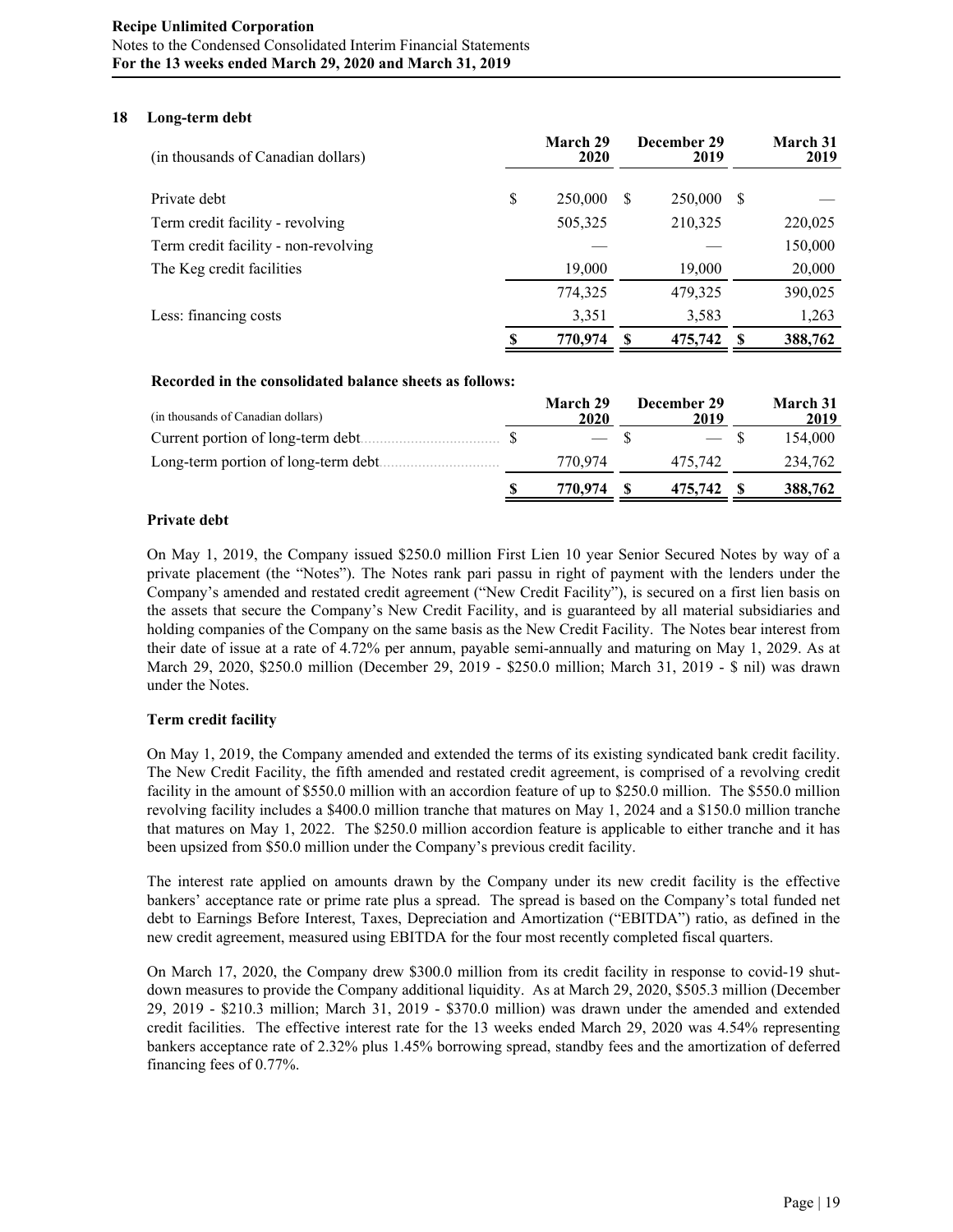The Company is also required to pay a standby fee of between 0.20% and 0.46% per annum on the undrawn portion of the \$550.0 million revolving facility. The standby fee, like the interest rate, is based on the Company's total funded net debt to EBITDA ratio. As of March 29, 2020 the standby fee rate was 0.29%.

As at March 29, 2020, the Company was in compliance with all covenants and has not exceeded any covenant levels requiring early repayments. Subsequent to March 29, 2020, the Company amended its lending covenants with both its syndicated lenders and private note holders. The covenant amendments are effective through Q3 2021 and are expected to be responsive to the financial impacts from continued dining room closures and gradual System Sales recoveries as guests return to restaurants. In return for the covenant amendments, the Company will incur higher interest costs subject to quarterly leverage ratio levels.

# **The Keg Credit Facilities**

On September 28, 2013, Keg Restaurants Ltd. ("KRL") entered into an amended multi-option credit agreement with its Canadian banking syndicate for the expansion of restaurant operations. The revolving credit and term loan facilities, with a syndicate of two Canadian banks, are available to finance the construction of certain new corporate restaurants and major renovations in Canada. On November 29, 2019, the Company renegotiated the terms of its credit agreement with its existing banking syndicate to modify it from a revolving credit/term loan facility to an all revolving facility, increased the size of the facility to \$60.0 million, reduced the interest rate and extended the maturity date. The credit facility is now comprised of a \$55.0 million revolving facility with no set term of repayments and a \$5.0 million revolving demand operating facility. The Company's credit facility now bears interest at a rate between bank prime plus 0% to bank prime plus 0.75%, based on certain financial criteria, rather than at bank prime plus 0.25% to bank prime plus 1.0%. The maturity date was extended from July 2, 2020 to July 4, 2022.

As at March 29, 2020, \$19.0 million of this facility has been drawn (December 29, 2019 - \$19.0 million; March 31, 2019 - \$20.0 million).

The above credit facilities are secured by a general security agreement and hypothecation over KRL's Canadian and US assets and a pledge of all equity interests in the Partnership. As at March 29, 2020, KRL was in compliance with all bank covenants associated with these facilities.

| (in thousands of Canadian dollars)                                              |    | <b>Private Debt</b> |          | Term Credit<br>Facility |   | <b>Keg Credit</b><br><b>Facilities</b> |    | Total   |
|---------------------------------------------------------------------------------|----|---------------------|----------|-------------------------|---|----------------------------------------|----|---------|
| Balance at December 29, 2019.                                                   | \$ | 250,000             | S        | 210,325                 | S | 19,000                                 | S  | 479,325 |
| Less Financing costs.                                                           |    | (1,625)             |          | (1,771)                 |   | (187)                                  |    | (3,583) |
|                                                                                 | \$ | 248,375             | \$       | 208,554 \$              |   | 18,813                                 | \$ | 475,742 |
| <b>Changes from financing cash flows</b>                                        |    |                     |          |                         |   |                                        |    |         |
| Repayment of borrowings.                                                        |    |                     |          | (5,000)                 |   |                                        |    | (5,000) |
| Issuance of borrowings.                                                         |    |                     | <b>S</b> | 300,000                 |   |                                        | S  | 300,000 |
| <b>Balance due to changes from financing</b><br>cash flows as at March 29, 2020 | S  | 248,375             | \$.      | 503,554                 | S | 18,813                                 | S  | 770,742 |
| <b>Non-cash movements</b>                                                       |    |                     |          |                         |   |                                        |    |         |
| Amortization of deferred financing costs.                                       |    | 44                  |          | 168                     |   | 20                                     |    | 232     |
| <b>Balance at March 29, 2020</b>                                                | S  | 248,419             | S        | 503,722                 | S | 18,833                                 |    | 770.974 |

The movement in long-term debt from December 29, 2019 to March 29, 2020 is as follows: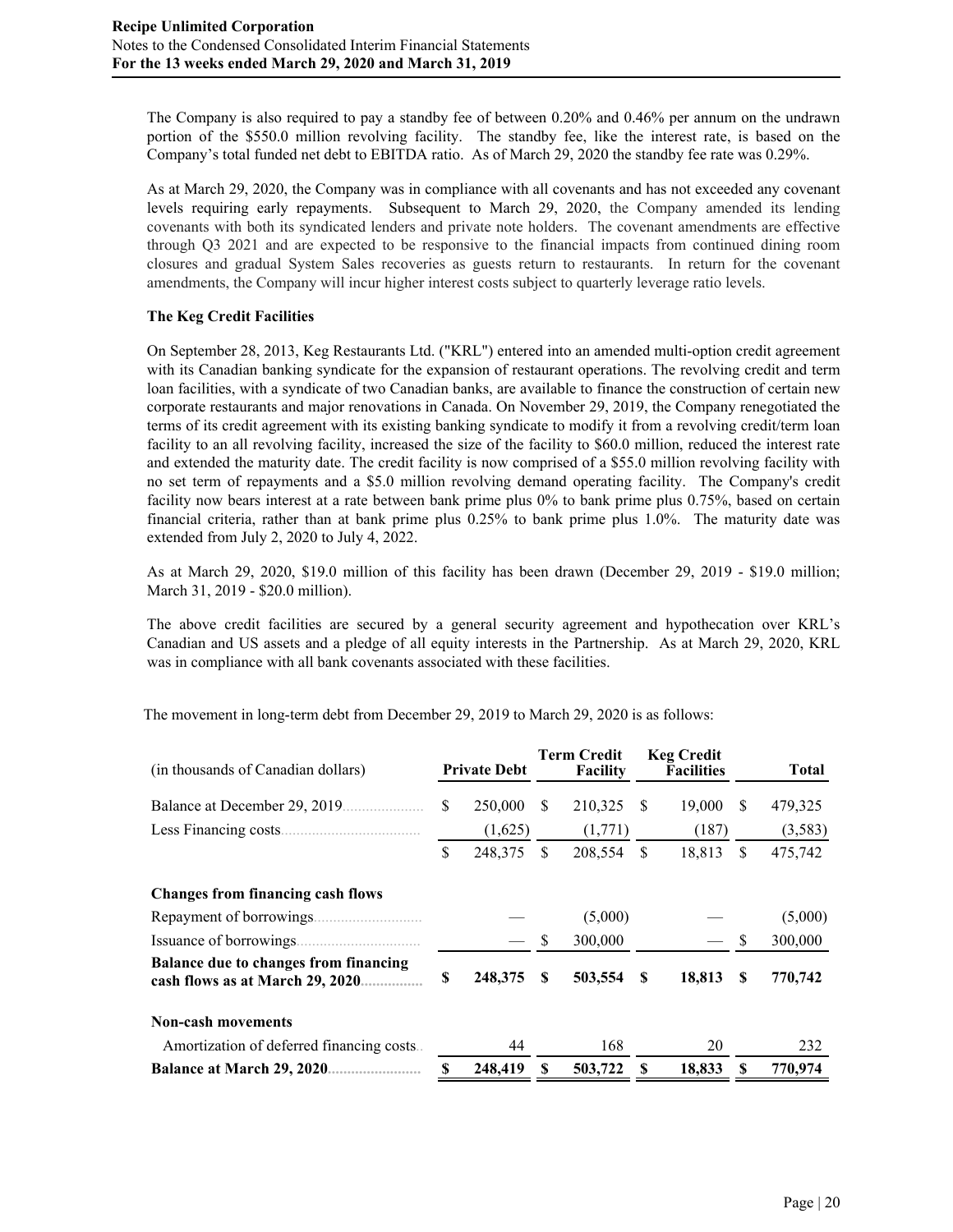The movement in long-term debt from December 30, 2018 to March 31, 2019 is as follows:

| (in thousands of Canadian dollars)                                              | <b>Private Debt</b> |    | <b>Term Credit</b><br><b>Facility</b> |   | <b>Keg Credit</b><br><b>Facilities</b> |   | <b>Total</b> |
|---------------------------------------------------------------------------------|---------------------|----|---------------------------------------|---|----------------------------------------|---|--------------|
| Balance at December 30, 2018                                                    | \$                  | S  | 370,025                               | S | 21,000                                 | S | 391,025      |
| Less Financing costs                                                            |                     |    | (1,306)                               |   | (153)                                  |   | (1, 459)     |
|                                                                                 | \$                  | \$ | 368,719                               | S | 20,847                                 | S | 389,566      |
| Changes from financing cash flows                                               |                     |    |                                       |   |                                        |   |              |
| Repayment of borrowings                                                         |                     |    |                                       |   | (1,000)                                |   | (1,000)      |
| <b>Balance due to changes from financing</b><br>cash flows as at March 31, 2019 | \$                  | S  | 368,719                               | S | 19,847                                 | S | 388,566      |
| Non-cash movements                                                              |                     |    |                                       |   |                                        |   |              |
| Amortization of deferred financing costs                                        |                     |    | 171                                   |   | 25                                     |   | 196          |
| <b>Balance at March 31, 2019</b>                                                |                     |    | 368,890                               | S | 19,872                                 |   | 388,762      |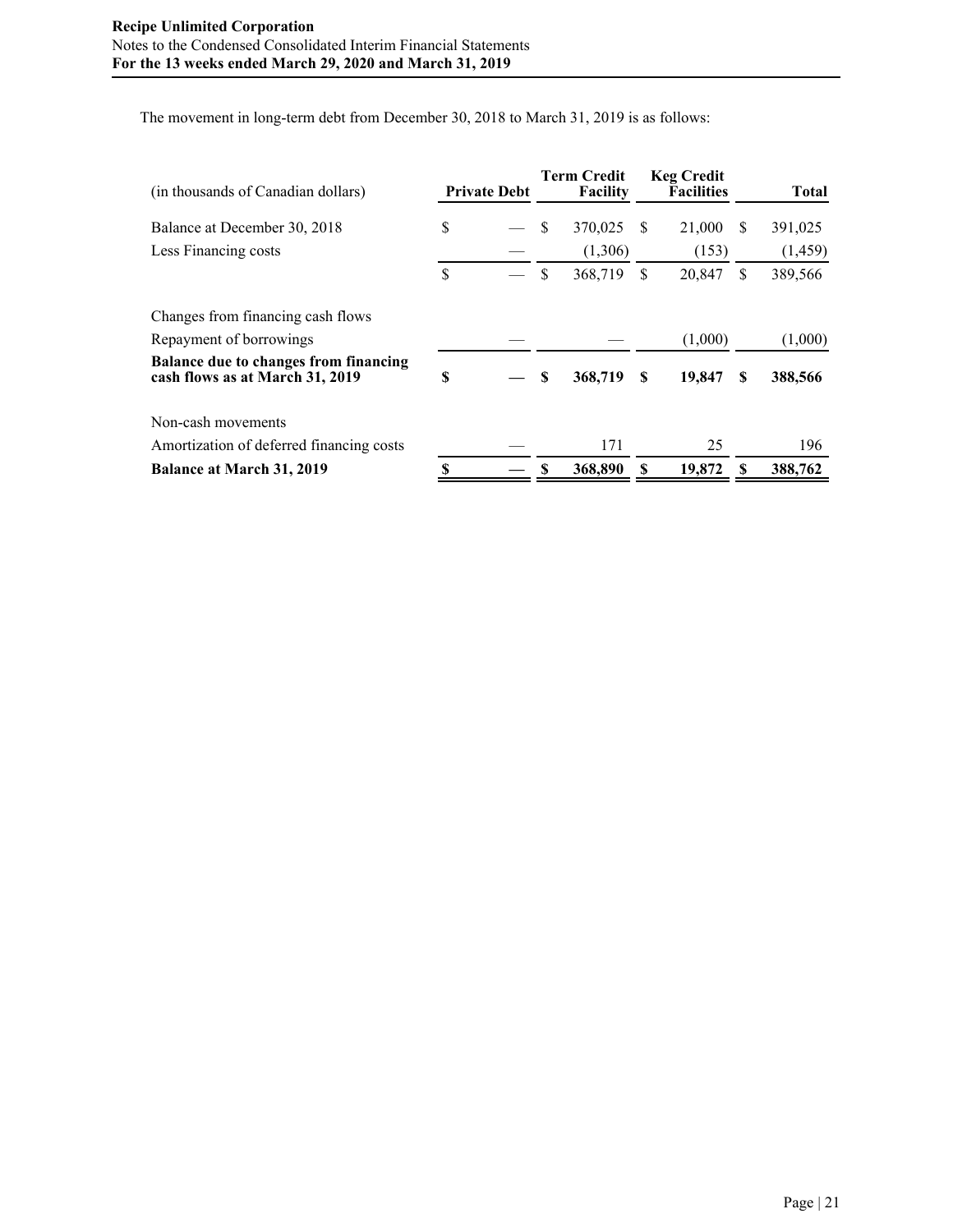# **19 Leases**

At the initial commencement date, the Company's lease liabilities are measured at the present value of the future lease payments using the Company's incremental borrowing rate. After initial recognition, the lease liabilities are measured at amortized cost using the effective interest method.

## *Lease liabilities*

| (in thousands of Canadian dollars) | March 29<br>2020 | December 29<br>2019 | March 31<br>2019 |
|------------------------------------|------------------|---------------------|------------------|
| Balance, beginning of period.      | 768,449          | 26,016              | 26,016           |
|                                    |                  | 782,857             | 782,857          |
| Additions.                         | 6,675            | 41,361              | 3,268            |
| Lease renewals and modifications.  | 21,214           | 60,681              |                  |
| Lease terminations.                | (2,825)          | (13, 168)           |                  |
|                                    | 118              | (1,400)             |                  |
|                                    | 282              | (6,983)             |                  |
| Interest expense                   | 7,564            | 32,212              | 7,621            |
|                                    | 796              | (559)               | (362)            |
| Payments.                          | (37, 742)        | (152, 568)          | (37, 433)        |
| Balance, end of period             | 764,531          | 768,449             | 781,967          |

## **Recorded in the consolidated balance sheets as follows:**

| March 29<br>2020 | 2019       |             | March 31<br>2019 |
|------------------|------------|-------------|------------------|
|                  | 121.847    |             | 120,510          |
| 642.972          | 646,602    |             | 661,457          |
| 764,531          | 768,449    |             | 781,967          |
|                  | 121.559 \$ | December 29 | - \$             |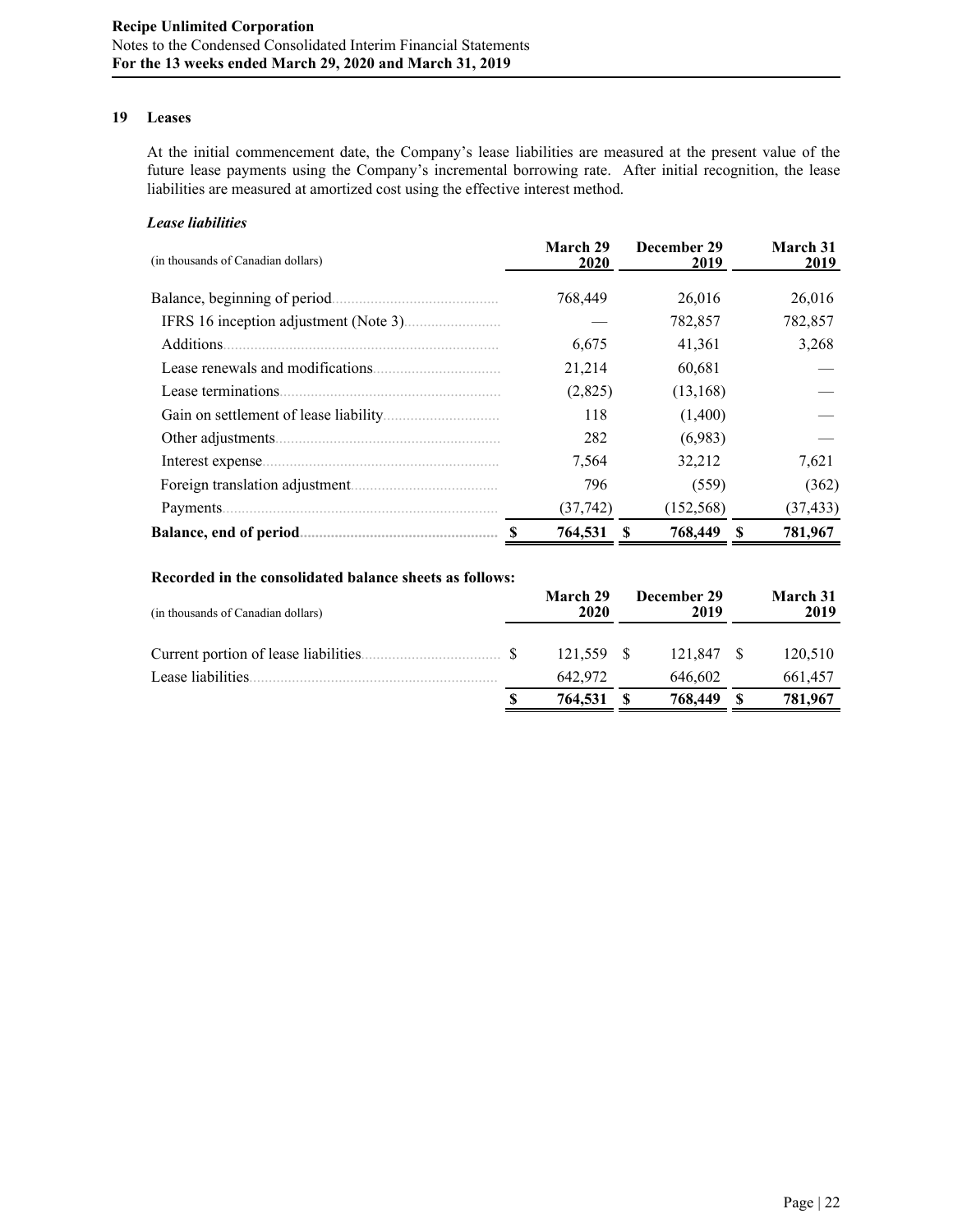## **Recipe Unlimited Corporation** Notes to the Condensed Consolidated Interim Financial Statements **For the 13 weeks ended March 29, 2020 and March 31, 2019**

## **20 Other long-term liabilities**

| (in thousands of Canadian dollars)                | March 29<br>2020 |    | December 29<br>2019 |    | March 31<br>2019 |
|---------------------------------------------------|------------------|----|---------------------|----|------------------|
|                                                   | 22,483           | -S | 22,483              | -S | 23,011           |
| Accrued pension and other benefit plans (note 21) | 21,389           |    | 21,640              |    | 21,901           |
| Deferred income.                                  | 12,657           |    | 12,193              |    | 13,636           |
|                                                   | 7,000            |    | 7,023               |    | 19,778           |
|                                                   | 4,208            |    | 4.721               |    | 6,605            |
|                                                   | 2.527            |    | 1,783               |    | 3,495            |
| Deferred share units.                             | 580              |    | 1,237               |    | 1,329            |
| Restricted share units                            | 368              |    | 543                 |    |                  |
|                                                   | 71,212           | -S | 71,623              | -8 | 89,755           |

#### **Recorded in the consolidated balance sheets as follows:**

| (in thousands of Canadian dollars)        | March 29<br>2020 | December 29<br>2019 | March 31<br>2019 |
|-------------------------------------------|------------------|---------------------|------------------|
| Accounts payable and accrued liabilities. | 6.227            | 4.650               | 7,698            |
| Other long-term liabilities.              | 64.985           | 66.973              | 82,057           |
|                                           | 71.212           | 71,623              | 89,755           |

#### **Accrued pension and other benefit plans**

The Company sponsors a number of pension plans, including a registered funded defined benefit pension plan, a multi-employer pension plan, a defined contribution plan and other supplemental unfunded unsecured arrangements providing pension benefits in excess of statutory limits. The defined benefit plans are noncontributory and these benefits are, in general, based on career average earnings subject to limits.

For the 13 weeks ended March 29, 2020, the Company recorded expenses of \$0.2 million (13 weeks ended March 31, 2019 - \$0.2 million) related to pension benefits.

#### **Non-controlling interest liability**

In connection with the Original Joe's transaction, a non-controlling interest liability representing the expected earn-out liability, on a discounted basis, to purchase the remaining 10.8% ownership of Original Joe's Franchise Group Inc. based on meeting certain targets over a period of time.

For the 13 weeks ended March 29, 2020, the Company recorded \$nil (13 weeks ended March 31, 2019 - \$nil million) related to non-controlling interest liability.

#### **Contingent liability**

In connection with The Keg and the Marigolds and Onions acquisitions, a contingent liability in the amounts of \$7.0 million has been recorded as at March 29, 2020 (December 29, 2019 - \$7.0 million; March 31, 2019 - \$19.8 million), representing amounts payable to the former shareholders contingent on certain targets and conditions being met.

For the 13 weeks ended March 29, 2020, the Company recorded a recovery of \$nil (13 weeks ended March 31, 2019 - \$nil) related to the contingent liability.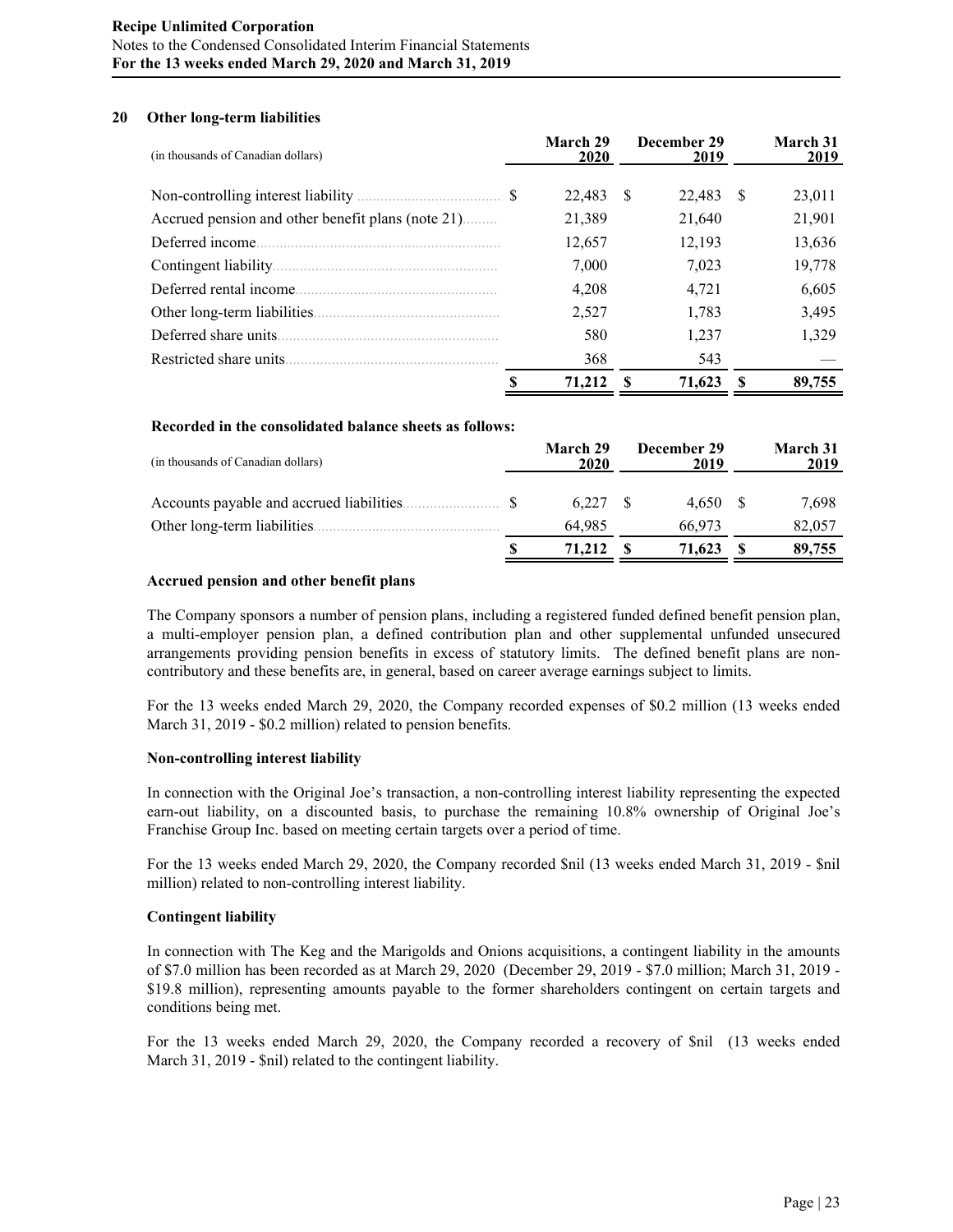## **Deferred income**

#### *Unearned franchise and conversion fee income*

At March 29, 2020, the Company had deferred \$3.1 million (December 29, 2019 - \$3.3 million; March 31, 2019 - \$3.9 million) of initial franchise fees and conversion fees received from franchisees that will be recognized over the remaining term of the respective franchise agreements.

#### *Sale-leaseback transactions*

At March 29, 2020, the Company had deferred \$2.1 million (December 29, 2019 - \$2.2 million; March 31, 2019 - \$2.7 million) related to gains realized on sale-leaseback transactions.

#### *Covenancy fees*

The Company collects covenancy fees from franchisees on subtenant leases. At March 29, 2020, the Company had unearned covenancy fees of \$4.4 million (December 29, 2019 - \$4.4 million; March 31, 2019 - \$3.5 million) in connection with recording a lease receivable on transition to IFRS 16 (see note 3 and 13).

#### *Unearned Revenue*

The Company earns sales incentives which includes rebates and promotional programs based on achievement of specified volume or growth in volume levels and other agreed promotional activities. At March 29, 2020, the Company had unearned revenue of \$3.1 million (December 29, 2019 - \$2.3 million; March 31, 2019 - \$3.5 million).

#### **Deferred rental income**

In prior years, the Company converted certain corporate restaurants to franchise and sold the restaurants to independent operators ("franchisees"). As part of these conversion agreements, certain franchisees entered into rental agreements to rent certain restaurant assets from the Company. The \$4.2 million balance at March 29, 2020 (December 29, 2019 - \$4.7 million; March 31, 2019 - \$6.6 million) represents the unearned revenue associated with the rental agreements calculated as the present value of the minimum lease payments using an interest rate implicit in the rental agreement.

#### **Deferred share units ("DSU")**

The non-employee board members receive DSUs as compensation for their participation on the board. These DSUs are settled for cash when members cease to participate on the board of directors and are remeasured at fair value through profit or loss at each balance sheet date. For the 13 weeks ended March 29, 2020, the Company recognized a recovery of \$0.6 million (13 weeks ended March 31, 2019 - expense of \$0.2 million) and a liability was recorded as part of Other Long-Term Liabilities in the amount of \$0.6 million as at March 29, 2020 (December 29, 2019 - \$1.2 million; March 31, 2019 - \$1.3 million).

#### **Restricted share units ("RSU")**

RSUs are granted at the beginning of each year and are earned only if certain performance conditions are met. RSUs vest after 3 years and will be settled for cash. For the 13 weeks ended March 29, 2020, the Company recognized a recovery of \$0.2 million (13 weeks ended March 31, 2019 - \$nil) and a liability was recorded as part of Other Long-Term Liabilities in the amount of \$0.4 million as at March 29, 2020 (December 29, 2019 - \$0.5 million; March 31, 2019 - \$nil).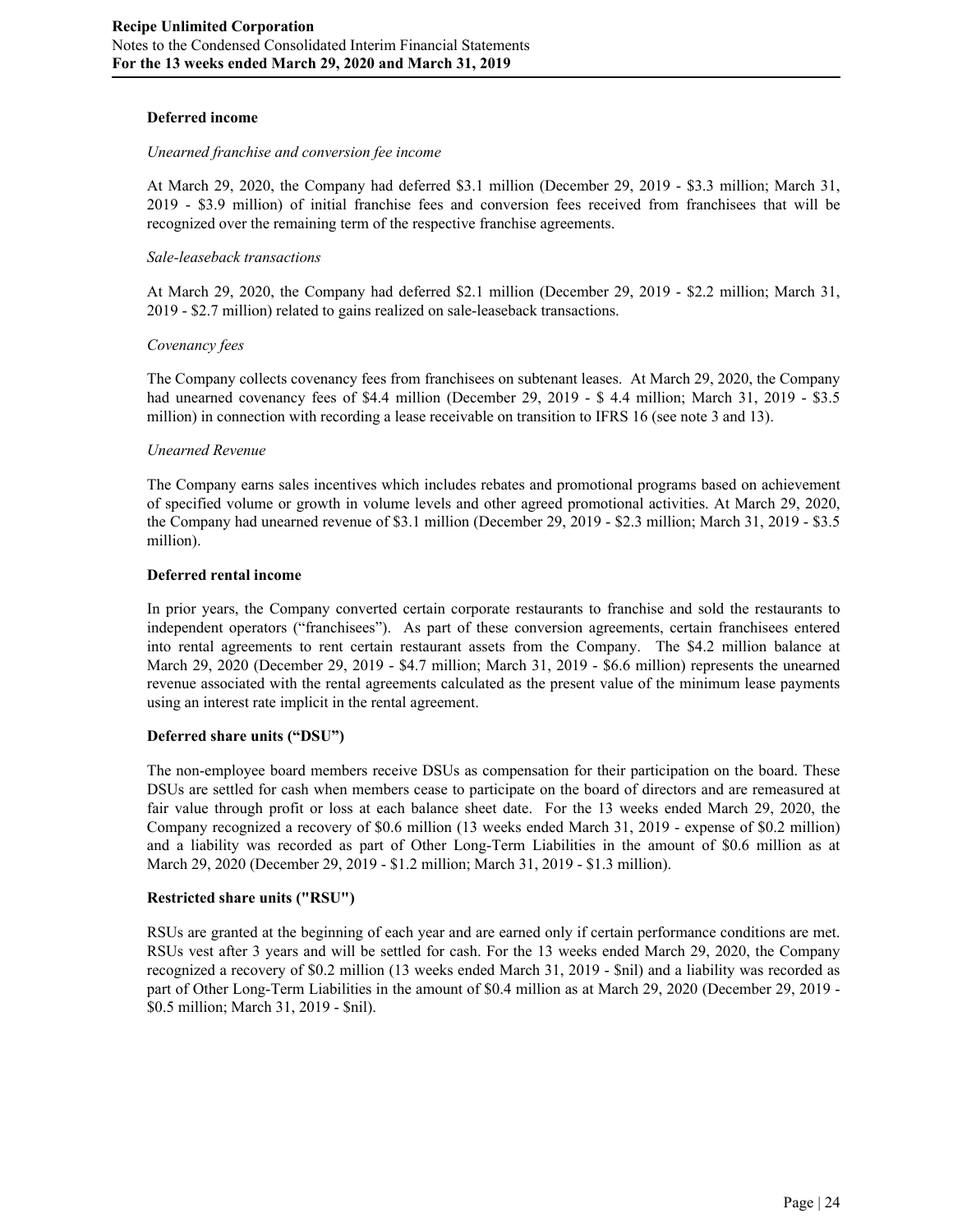## **21 Long-term incentive plans**

Under the various stock option plans, the Company may grant options to buy up to 15% of its total Subordinate and Multiple Voting Shares outstanding, a total of 8.5 million shares, a guideline the Company has set on the number of stock option grants. As at March 29, 2020, approximately 6.5 million stock options were granted and outstanding.

Stock options outstanding as at March 29, 2020 have a term of up to eight years from the initial grant date. Each stock option is exercisable into one Subordinate Voting Share at the price specified in the terms of the option agreement. There were no accelerated vesting features upon the initial public offering under any of the plans described below.

The following table summarizes the options granted:

|                                                                                 |                                         |             |                                                |                                                          |              |                                                | For the 13 weeks ended March 29, 2020   |        |                                                |
|---------------------------------------------------------------------------------|-----------------------------------------|-------------|------------------------------------------------|----------------------------------------------------------|--------------|------------------------------------------------|-----------------------------------------|--------|------------------------------------------------|
|                                                                                 | CEO stock option plan                   |             | <b>Employee stock option</b><br>plan           |                                                          | <b>Total</b> |                                                |                                         |        |                                                |
|                                                                                 | <b>Options</b><br>(number<br>of shares) |             | Weighted<br>average<br>exercise<br>price/share | <b>Options</b><br>(number<br>of shares)                  |              | Weighted<br>average<br>exercise<br>price/share | <b>Options</b><br>(number<br>of shares) |        | Weighted<br>average<br>exercise<br>price/share |
| Outstanding options. December 29, 2019.<br>Granted.<br>Exercised.<br>Forfeited. | 2.749,355 \$                            | S<br>S<br>S | 10.75                                          | 3.743,977 \$<br>$\overline{\phantom{m}}$<br>$(5,693)$ \$ | S<br>S       | 32.91<br>(31.81)                               | 6.493.332 \$<br>$(5,693)$ \$            | S<br>S | 23.53<br>(31.81)                               |
| Outstanding options, end of period.                                             | 2,749,355                               | -8          | 10.75                                          | 3,738,284 \$                                             |              | 32.90                                          | 6,487,639 \$                            |        | 23.52                                          |
| Options exercisable, end of period.                                             | 2,509,355                               | -8          | 9.18                                           | 586,601 \$                                               |              | 23.68                                          | 3,095,956 \$                            |        | 11.93                                          |

|                                                     | For the 15 weeks ended march 51, 2017    |                                                |                                         |                                                |                                         |                                                |  |  |  |  |
|-----------------------------------------------------|------------------------------------------|------------------------------------------------|-----------------------------------------|------------------------------------------------|-----------------------------------------|------------------------------------------------|--|--|--|--|
|                                                     | CEO stock option plan                    |                                                | <b>Employee stock option</b><br>plan    |                                                | Total                                   |                                                |  |  |  |  |
|                                                     | <b>Options</b><br>(number<br>of shares)  | Weighted<br>average<br>exercise<br>price/share | <b>Options</b><br>(number<br>of shares) | Weighted<br>average<br>exercise<br>price/share | <b>Options</b><br>(number<br>of shares) | Weighted<br>average<br>exercise<br>price/share |  |  |  |  |
| Outstanding options. December 30, 2018.<br>Granted. | 2.899.355 \$<br>$\overline{\phantom{0}}$ | 11.61<br>S                                     | 4.495.106 \$                            | 29.63<br>-S                                    | 7.394.461 \$                            | 22.56<br>-S                                    |  |  |  |  |
| Exercised.<br>Forfeited.                            |                                          | S<br>\$                                        | $(125,040)$ \$<br>$(30,250)$ \$         | (10.31)<br>(25.21)                             | $(125,040)$ \$<br>$(30,250)$ \$         | (10.31)<br>(25.21)                             |  |  |  |  |
| Outstanding options, end of period.                 | 2,899,355 \$                             | 11.61                                          | 4,339,816 \$                            | 30.21                                          | 7,239,171 \$                            | 22.76                                          |  |  |  |  |
| Options exercisable, end of period.                 | 2,419,355 \$                             | 8.51                                           | 811,181 \$                              | 15.61                                          | 3,230,536 \$                            | 10.29                                          |  |  |  |  |

#### **For the 13 weeks ended March 31, 2019**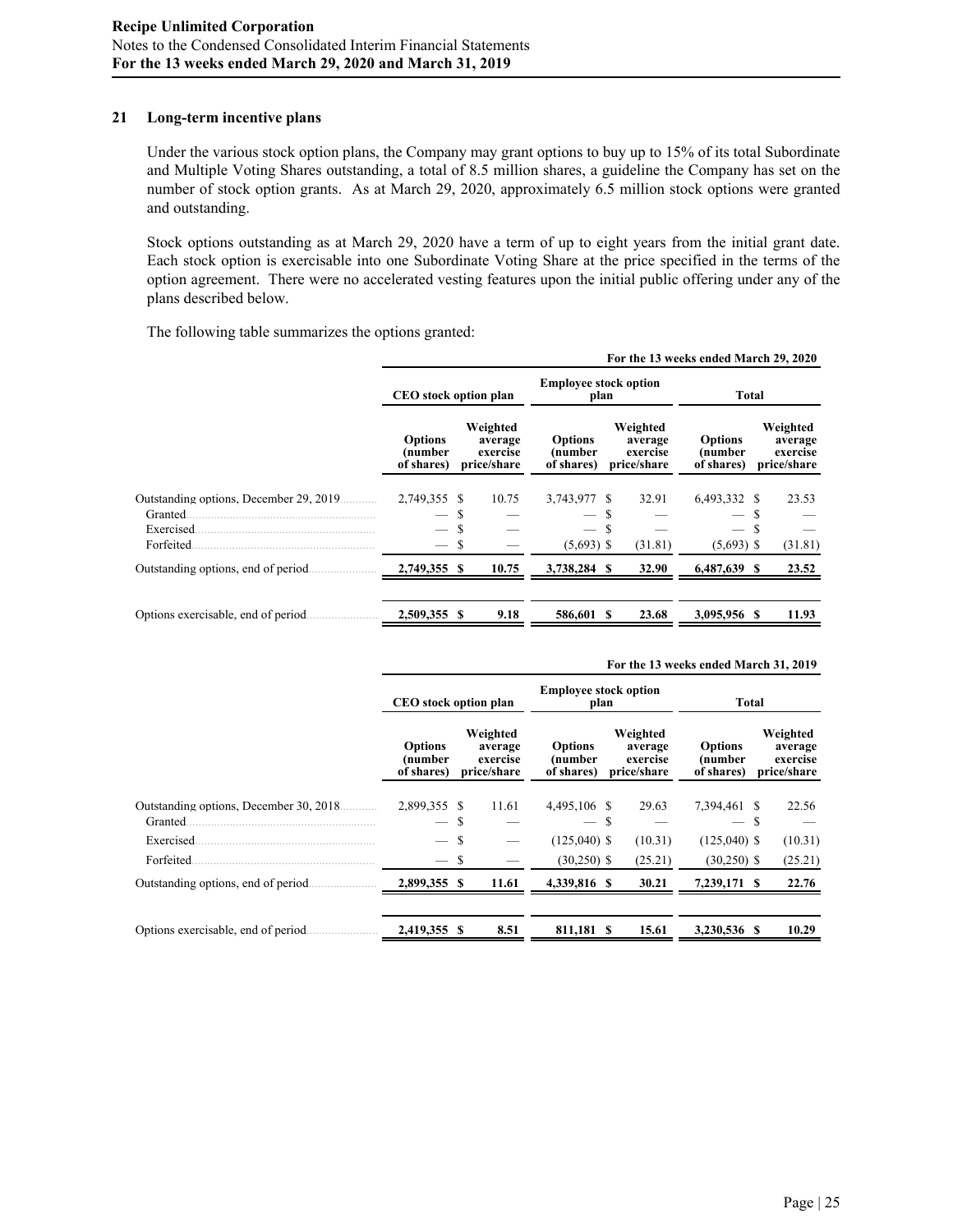## **CEO stock option plan**

Under the CEO Stock Option Plan ("CEO Plan"), the Company's CEO was granted the right to purchase Subordinate Voting Shares of the Company. The options vest pro-rata each year and expire after eight years. The settlement of the option can only be into the common share equity of the Company.

During the 13 weeks ended March 29, 2020 and March 31, 2019, no stock options were granted, exercised or forfeited under the CEO Plan.

For the 13 weeks ended March 29, 2020, the Company recognized stock-based compensation costs of \$0.1 million (13 weeks ended March 31, 2019 - \$1.1 million) related to the CEO Plan with a corresponding increase to contributed surplus.

## **Employee stock option plan**

Under the Employee Stock Option Plan ("Employee Plan"), the Company granted options in accordance with certain terms of the CFO employment agreement to purchase Subordinate Voting Shares of the Company.

Under the Employee Plan, the Company also granted options to various members of the Company's management team to purchase Subordinate Voting Shares of the Company. The options vest after 3 years and expire after eight years.

Under this plan, the CFO has 180,000 options at an average exercise price of \$27.36 and the Company's management team has 3,558,284 at an average exercise price of \$33.20.

During the 13 weeks ended March 29, 2020 and March 31, 2019, the Company granted no stock options.

During the 13 weeks ended March 29, 2020, no stock options were exercised (13 weeks ended March 31, 2019 – 125,040 stock options with a weighted average exercise price of \$10.31).

During the 13 weeks ended March 29, 2020, 5,693 stock options with a weighted average exercise price of \$31.81 were forfeited (13 weeks ended March 31, 2019 – 30,250 stock options with a weighted average exercise price of \$25.21 were forfeited).

For the 13 weeks ended March 29, 2020, the Company recognized a stock-based compensation expense of less than \$0.1 million (13 weeks ended March 31, 2019 - \$0.1 million) related to the Employee Plan with a corresponding decrease to contributed surplus.

#### **Restricted share units ("RSU")**

RSUs are granted at the beginning of each year and are earned only if certain performance conditions are met. RSUs earned and outstanding represent RSUs that have been earned as a result of achieving certain performance targets. RSUs vest after 3 or 4 years and will be settled for subordinate voting shares.

|                                        | For the 13 weeks ended |                  |  |  |  |  |
|----------------------------------------|------------------------|------------------|--|--|--|--|
| RSUs earned and outstanding            | March 29<br>2020       | March 31<br>2019 |  |  |  |  |
| RSUs outstanding, beginning of period. | 200,736                | 256,470          |  |  |  |  |
| RSUs granted and earned in the period. |                        | 38,164           |  |  |  |  |
| RSU <sub>s</sub> forfeited             | (687)                  | (3,327)          |  |  |  |  |
| RSUs outstanding, end of period.       | 200,049                | 291,307          |  |  |  |  |
| RSUs vested, end of period.            |                        |                  |  |  |  |  |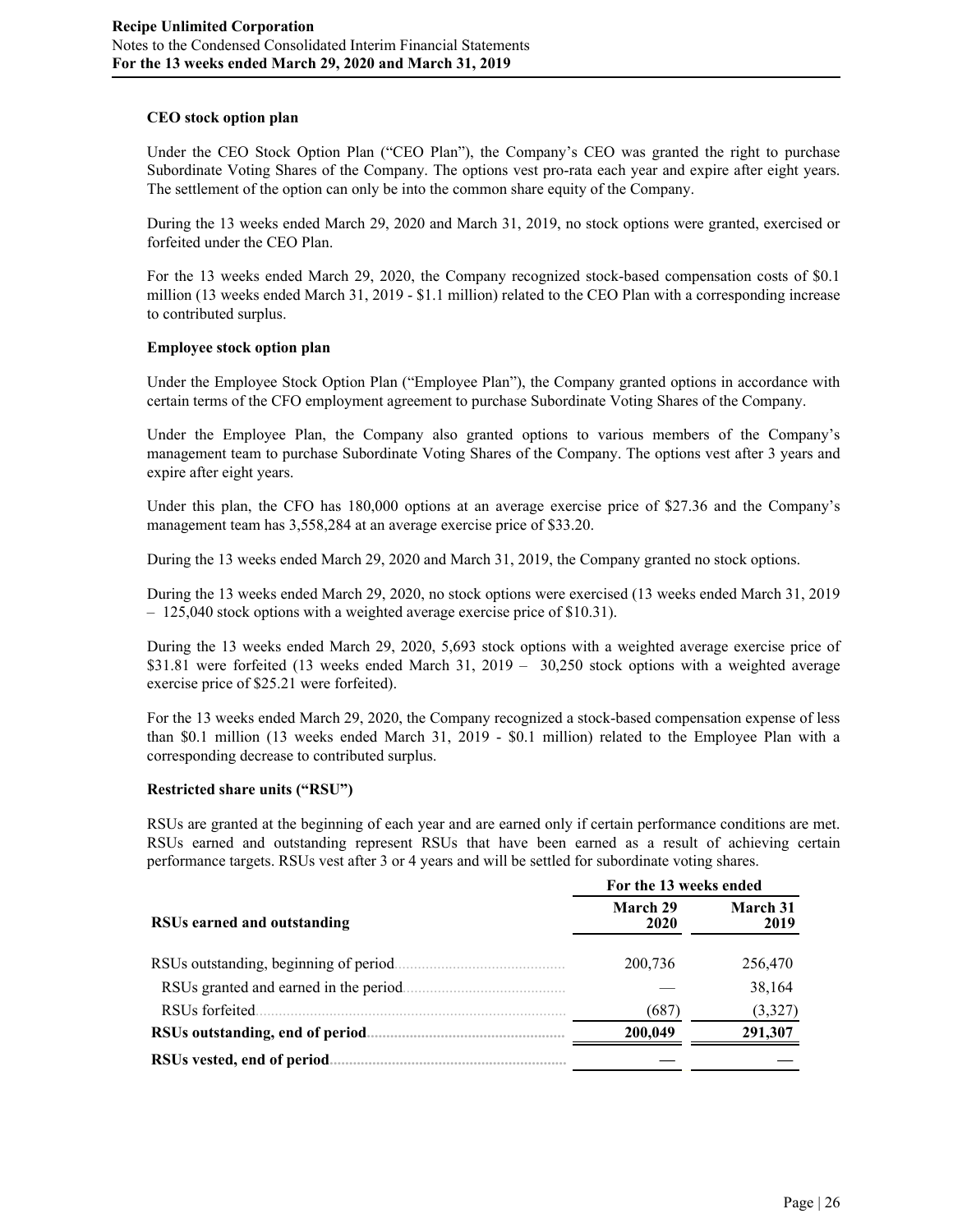During the 13 weeks ended March 29, 2020, nil RSUs were granted and earned and 687 RSUs were forfeited (13 weeks ended March 31, 2019 - 38,164 RSUs were granted and earned and 3,327 RSUs were forfeited). For the 13 weeks ended March 29, 2020, the Company recognized a stock-based compensation expense of \$0.3 million (13 weeks ended March 31, 2019 - \$0.8 million) related to RSUs with a corresponding increase to contributed surplus.

# **Performance Share Units ("PSU")**

PSUs are granted at the beginning of each year and are earned when certain long-term performance targets are achieved. The total number of PSUs earned can increase if maximum performance targets are met. PSUs are earned only if the performance target is achieved at the end of the 3-year period from grant date, vest 5 years from the grant date and expire 10 years from the grant date. As at March 29, 2020, there were 123,928 PSUs granted but not yet earned or vested that can increase to 227,857 PSUs if maximum 3 year performance targets are achieved. PSUs will be settled for subordinate voting shares. For the 13 weeks ended March 29, 2020, the Company recognized a stock-based compensation expense of \$nil (13 weeks ended March 31, 2019 - \$nil) related to PSUs.

## **22 Share capital**

The Company's authorized share capital consists of an unlimited number of two classes of issued and outstanding shares: Subordinate Voting Shares and Multiple Voting Shares, and together with the Subordinate Voting Shares (the ''Shares''). The Multiple Voting Shares are held by the Principal Shareholders, either directly or indirectly. Multiple Voting Shares may only be issued to the Principal Shareholders. The Subordinate Voting Shares and the Multiple Voting Shares are substantially identical with the exception of the voting, pre-emptive and conversion rights attached to the Multiple Voting Shares. Each Subordinate Voting Share is entitled to one vote and each Multiple Voting Share is entitled to 25 votes on all matters. The Multiple Voting Shares are convertible into Subordinate Voting Shares on a one-for-one basis at any time at the option of the holders thereof and automatically in certain other circumstances. The holders of Subordinate Voting Shares benefit from ''coattail'' provisions that give them certain rights in the event of a take-over bid for the Multiple Voting Shares.

Holders of Multiple Voting Shares and Subordinate Voting Shares will be entitled to receive dividends out of the assets of the Company legally available for the payment of dividends at such times and in such amount and form as the Board may determine. The Company will pay dividends thereon on a pari passu basis, if, as and when declared by the Board.

On June 20, 2019, the Company announced its notice of intention to continue its normal course issuer bid ("NCIB") for its Subordinate Voting Shares. The Company may purchase up to 1,822,329 Subordinate Voting Shares during the period from June 24, 2019 to June 23, 2020. Purchases of the Subordinate Voting Shares are made at market prices and any Subordinate Voting Shares purchased through the NCIB will be cancelled. During the 13 weeks ended March 29, 2020, the Company purchased and cancelled 25,518 Subordinate Voting Shares for \$0.3 million (13 weeks ended March 31, 2019 – 266,197 Subordinate Voting Shares for \$7.1 million).

On August 14, 2019, the Company announced its notice of intention to make a substantial issuer bid ("SIB") to purchase for cancellation its Subordinate Voting and Multiple Voting Shares. On September 25, 2019, the Company completed the repurchase and cancellation of 4,629,629 Subordinate Voting Shares at a price of \$27.00 per share under the SIB for an aggregate purchase price of \$125.4 million.

As at March 29, 2020, there were 34,054,824 Multiple Voting Shares and 22,298,083 Subordinate Voting Shares issued and outstanding (March 31, 2019 - 34,396,284 Multiple Voting Shares and 27,218,153 Subordinate Voting Shares).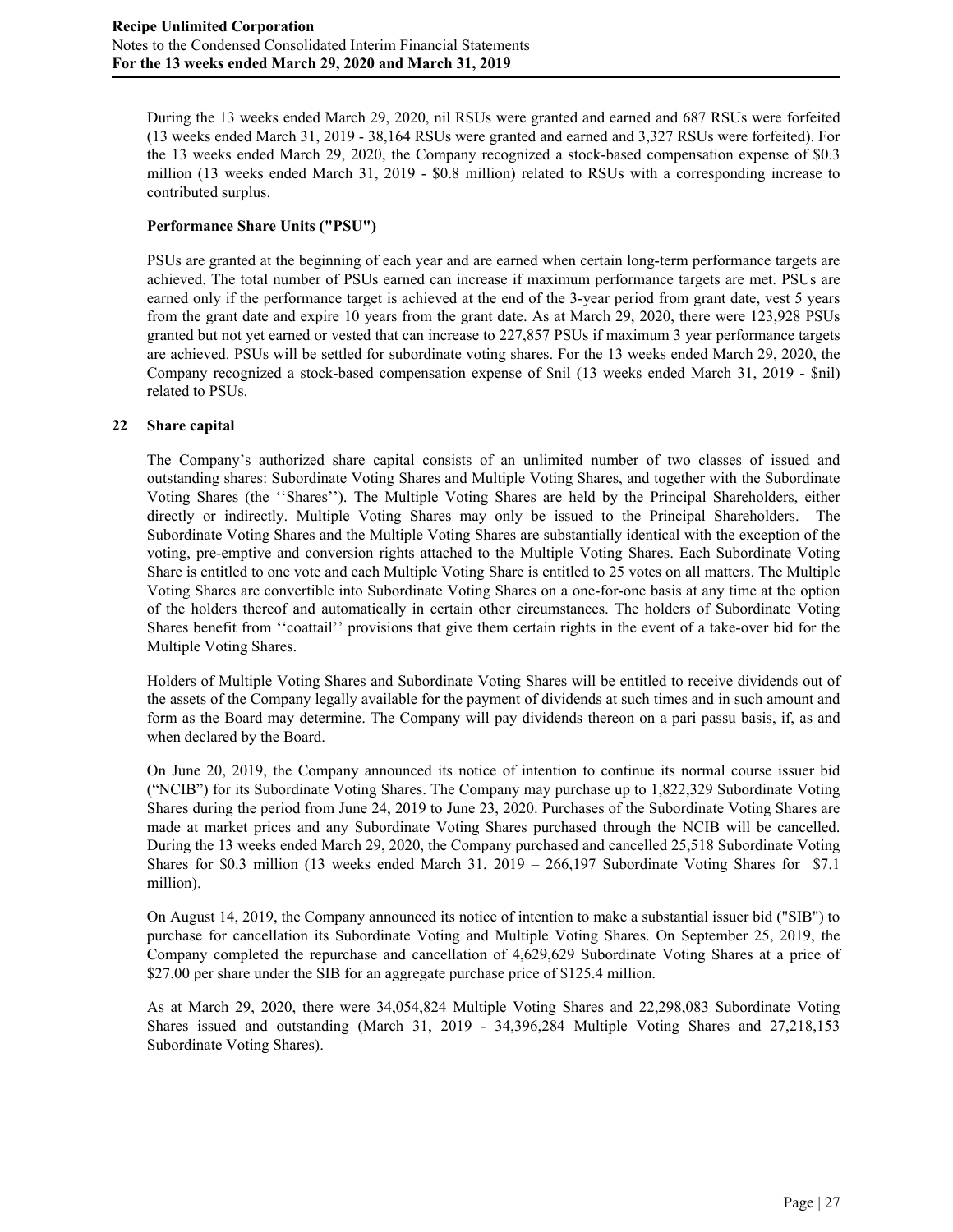The following table provides a summary of changes to the Company's share capital:

|                                                                                                      |                                               | <b>Number of Common Shares</b><br>(in thousands) |                                         | <b>Share Capital</b><br>(in thousands of dollars) |                                           |                                    |  |  |
|------------------------------------------------------------------------------------------------------|-----------------------------------------------|--------------------------------------------------|-----------------------------------------|---------------------------------------------------|-------------------------------------------|------------------------------------|--|--|
|                                                                                                      | <b>Multiple</b><br>voting<br>common<br>shares | <b>Subordinate</b><br>voting<br>common<br>shares | <b>Total</b><br>Common<br><b>Shares</b> | <b>Multiple</b><br>voting<br>common<br>shares     | Subordinate<br>voting<br>common<br>shares | Total<br><b>Share</b><br>Capital   |  |  |
| Balance at December 31, 2018                                                                         | 34,396                                        | 27,359                                           | 61,755                                  |                                                   | \$192,548 \$ 577,114                      | \$769,662                          |  |  |
| Shares issued under stock option plan<br>Share re-purchase under NCIB                                |                                               | 125<br>(266)                                     | 125<br>(266)                            |                                                   | 2,222<br>(7.079)                          | 2,222<br>(7,079)                   |  |  |
| <b>Balance at March 31, 2019</b>                                                                     | 34,396                                        | 27,218                                           | 61,614                                  |                                                   | \$192,548 \$ 572,257                      | \$764,805                          |  |  |
| Shares issued under stock option plan<br>Share re-purchase under NCIB<br>Share re-purchase under SIB | (341)                                         | 450<br>(1,057)<br>(4,288)                        | 450<br>(1,057)<br>(4,629)               | -\$<br>(9,251)                                    | 5,897<br>(28, 150)<br>(116, 175)          | \$5,897<br>(28, 150)<br>(125, 426) |  |  |
| <b>Balance at December 29, 2019</b>                                                                  | 34,055                                        | 22,323                                           | 56,378                                  |                                                   | \$183,297 \$433,829                       | \$617,126                          |  |  |
| Share re-purchase under NCIB<br><b>Balance at March 29, 2020</b>                                     | 34,055                                        | (26)<br>22,297                                   | (26)<br>56,352                          | -S<br>\$183,297                                   | (312)<br><sup>S</sup><br>\$433,517        | (312)<br><sup>8</sup><br>\$616,814 |  |  |

## **23 Earnings per share**

Basic earnings per share amounts are calculated by dividing the net earnings attributable to common shareholders of the Company by the weighted average number of shares issued during the period. Diluted earnings per share amounts are calculated by dividing the net earnings attributable to common shareholders of the Company by the weighted average number of shares issued during the period.

The following table sets forth the calculation of basic and diluted earnings per share ("EPS") attributable to Common Shareholders:

|          |                                                               | 13 weeks ended March 29, 2020              |      |             | 13 weeks ended March 31, 2019 |                                                                   |                                            |            |      |  |  |  |
|----------|---------------------------------------------------------------|--------------------------------------------|------|-------------|-------------------------------|-------------------------------------------------------------------|--------------------------------------------|------------|------|--|--|--|
|          | Net loss<br>attributable to<br>shareholders of<br>the Company | Weighted<br>average<br>number of<br>shares |      | <b>EPS</b>  |                               | Net earnings<br>attributable to<br>shareholders of<br>the Company | Weighted<br>average<br>number of<br>shares | <b>EPS</b> |      |  |  |  |
| Basic \$ | (40, 974)                                                     | 56,378                                     | - \$ | $(0.73)$ \$ |                               | 22,469                                                            | 61,630                                     | S          | 0.36 |  |  |  |
| Diluted. | (40, 974)                                                     | 56,378                                     |      | $(0.73)$ \$ |                               | 22,469                                                            | 63,662                                     |            | 0.35 |  |  |  |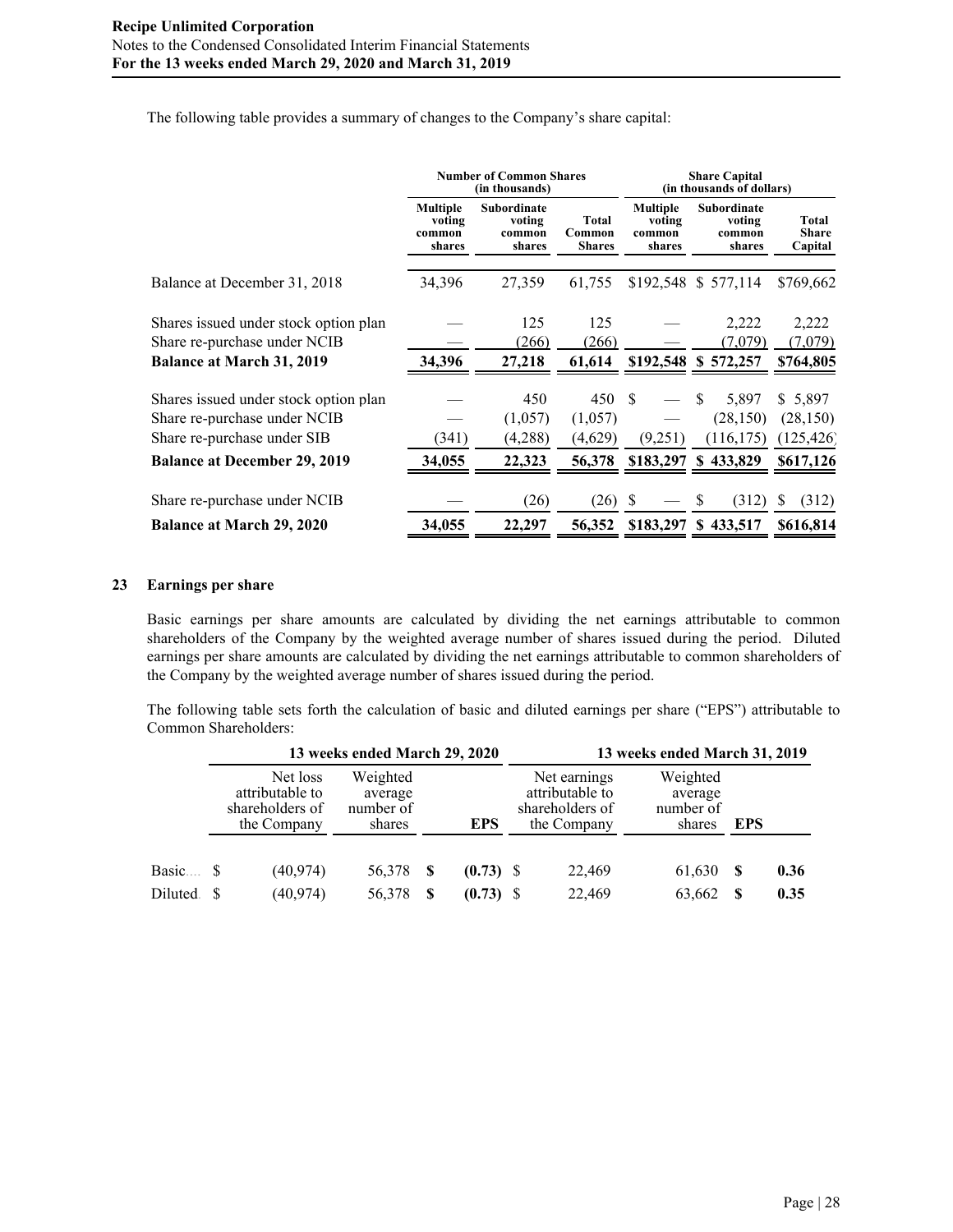The weighted average number of shares used in the calculation of basic and diluted earnings per share ("EPS"):

|                                        | For the 13 weeks ended |                  |  |  |
|----------------------------------------|------------------------|------------------|--|--|
|                                        | March 29<br>2020       | March 31<br>2019 |  |  |
| Common shares.                         | 56,378,425             | 61,630,219       |  |  |
| Effect of stock options issued $(1)$ . |                        | 2,031,687        |  |  |
|                                        | 56,378,425             | 63,661,906       |  |  |

 $^{(1)}$  All shares have been excluded from March 29, 2020 because they are anti-dilutive (March 31, 2019 - 3,994,490 shares)

#### **24 Cash flows**

The changes in non-cash working capital components, net of the effects of acquisitions and discontinued operations, are as follows:

|                                           |   | For the 13 weeks ended |    |                         |
|-------------------------------------------|---|------------------------|----|-------------------------|
| (in thousands of Canadian dollars)        |   | March 29<br>2020       |    | <b>March 31</b><br>2019 |
| Accounts receivable.                      | S | 41,337                 | -S | 32,319                  |
| Inventories.                              |   | 2,633                  |    | 3,332                   |
| Income taxes payable.                     |   | (12,022)               |    | $\overline{4}$          |
| Prepaid expenses and other assets.        |   | (1, 874)               |    | 2,742                   |
| Accounts payable and accrued liabilities. |   | (8,512)                |    | (20, 159)               |
| Gift card liability.                      |   | (38, 974)              |    | (42, 238)               |
| Income taxes paid.                        |   | 14,451                 |    | 4,810                   |
| Change in interest payable.               |   | (1,895)                |    | 1,063                   |
|                                           | S | (4, 856)               | S  | (18, 127)               |

#### **25 Commitments, contingencies and guarantees**

The Company is involved in and potentially subject to various claims by third parties arising out of the normal course and conduct of its business including, but not limited to, labour and employment, regulatory, franchisee related and environmental claims. In addition, the Company is involved in and potentially subject to regular audits from federal and provincial tax authorities relating to income, commodity and capital taxes and as a result of these audits may receive assessments and reassessments.

Although such matters cannot be predicted with certainty, management currently considers the Company's exposure to such claims and litigation, to the extent not covered by the Company's insurance policies or otherwise provided for, not to be material to these condensed consolidated interim financial statements.

The Company has outstanding letters of credit amounting to \$0.6 million (March 31, 2019 - \$0.6 million) primarily for various utility companies that provide services to corporate owned or franchised locations and support for certain franchisees' external financing used to fund their initial franchise fees and conversion fees, if applicable, payable to the Company. The probability of the letters of credit being drawn as a result of default by a franchisee is low.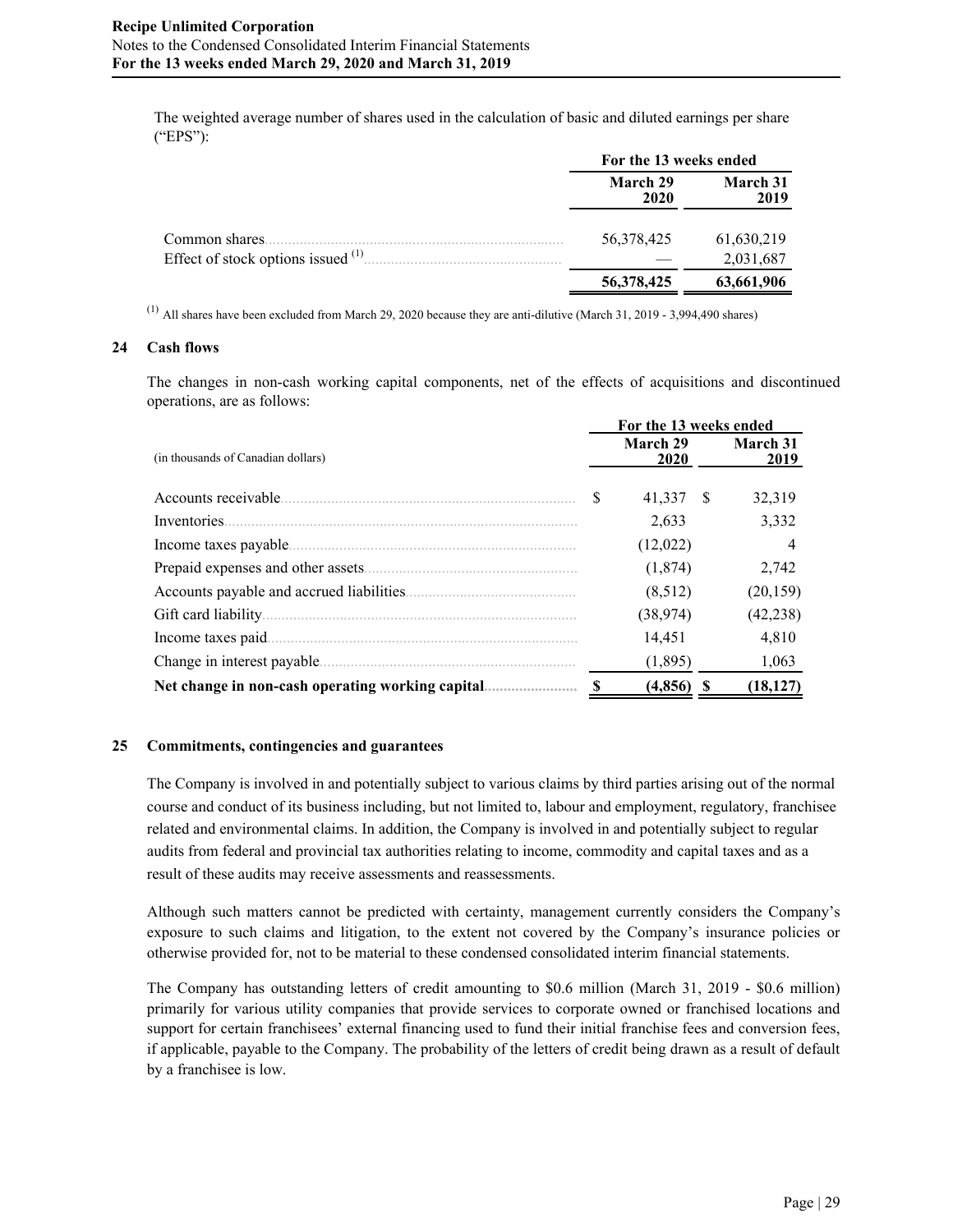## **Indemnification provisions**

In addition to the above guarantees, the Company has also provided and the Company receives customary indemnifications in the normal course of business and in connection with business dispositions and acquisitions. These indemnifications include items relating to taxation, litigation or claims that may be suffered by a counterparty as a consequence of the transaction. Until such times as events take place and/or claims are made under these provisions, it is not possible to reasonably determine the amount of liability under these arrangements. Historically, the Company has not made significant payments relating to these types of indemnifications.

### **26 Financial instruments and risk management**

## **Market risk**

Market risk is the loss that may arise from changes in factors such as interest rate, commodity prices and the impact these factors may have on other counterparties.

#### *Interest rate risk*

The Company is exposed to interest rate risk from the issuance of variable rate long-term debt. To manage the exposure, the Company closely monitors market conditions for potential changes in interest rates and may enter into interest rate derivatives from time to time.

## *Commodity price risk*

The Company is exposed to increases in the prices of commodities in operating its corporate restaurants and food manufacturing and distribution division. To manage this exposure, the Company uses purchase arrangements for a portion of its needs for certain consumer products that may be commodities based.

## **Liquidity and capital availability risk**

Liquidity risk is the risk that the Company cannot meet a demand for cash or fund its obligations as they come due. Liquidity risk also includes the risk of not being able to liquidate assets in a timely manner at a reasonable price.

Should the Company's financial performance and condition deteriorate, the Company's ability to obtain funding from external sources may be restricted. In addition, credit and capital markets are subject to inherent global risks that may negatively affect the Company's access and ability to fund its long-term debt as it matures. The Company mitigates these risks by maintaining appropriate availability under the credit facilities and varying maturity dates of long-term obligations and by actively monitoring market conditions. On March 17, 2020, the Company drew \$300.0 million from its credit facility in response to COVID-19 shut-down measures to provide the Company additional liquidity. The Company has completed various cash flow forecast scenarios as a result of COVID-19 and believe that the Company has sufficient liquidity to meet its cash obligations for an extended period of time.

## **Credit risk**

Credit risk refers to the risk of losses due to failure of the Company's customers or other counterparties to meet their payment obligations.

In the normal course of business, the Company is exposed to credit risk from its customers, primarily franchisees, joint ventures, and retail customers of the Company's food manufacturing operations. The Company performs ongoing credit evaluations of new and existing customers', primarily franchisees, financial condition and reviews the collectability of its trade and long-term accounts receivable in order to mitigate any possible credit losses.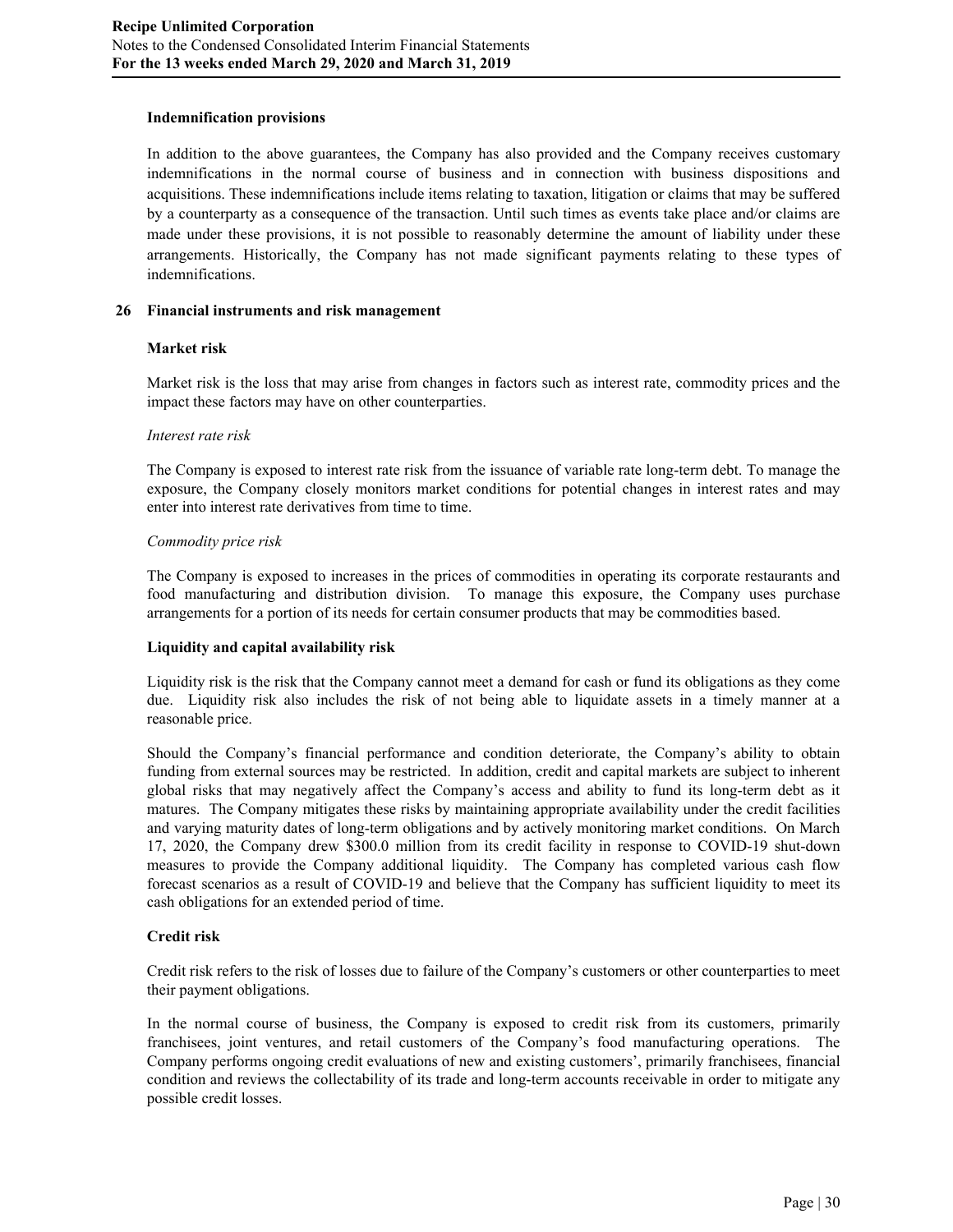The following is an aging of the Company's accounts receivable, net of the allowance for uncollectible accounts, as at March 29, 2020 and March 31, 2019:

| (in thousands of Canadian dollars)       |            |                         |                        | <b>March 29, 2020</b> |
|------------------------------------------|------------|-------------------------|------------------------|-----------------------|
|                                          | Current    | $>$ 30 days<br>past due | $>60$ days<br>past due | Total                 |
| Accounts receivable (net of allowance) S | 63,878 \$  | 9.028 S                 | 2,868 \$               | 75,774                |
| Balance at December 29, 2019.            | 106.551 \$ | 7.250 \$                | 3.478 \$               | 117.279               |
| Balance at March 31, 2019.               | 62.391 \$  | 4,697                   | 4.107                  | 71.195                |

As a result of COVID-19, the Company has suspended collections of all fees from franchisees including April 1st rent. The Company is working with each franchisee to arrange lender accommodations and expanded credit facilities and the Company is working with each franchise landlord to arrange rent deferrals or reductions for the COVID-19 disruption period.

There are no significant impaired receivables that have not been provided for in the allowance. As at March 29, 2020, the Company believes that the \$14.8 million (December 29, 2019 - \$13.3 million; March 31, 2019 - \$16.5 million) allowance sufficiently covers any credit risk related to the receivable balances past due. The remaining amounts past due were not classified as impaired as the past due status was reasonably expected to remedied.

## **Fair value of financial instruments**

The fair value of derivative financial instruments is the estimated amount that the Company would receive or pay to terminate the instrument at the reporting date. The fair values have been determined by reference to prices provided by counterparties. The fair values of all derivative financial instruments are recorded in other long-term liabilities on the consolidated balance sheets.

The different levels used to determine fair values have been defined as follows:

• Level 1 - inputs use quoted prices (unadjusted) in active markets for identical financial assets or financial liabilities that the Company has the ability to access.

• Level 2 - inputs other than quoted prices included in Level 1 that are observable for the financial asset or financial liability, either directly or indirectly. Level 2 inputs include quoted prices for similar financial assets and financial liabilities in active markets, and inputs other than quoted prices that are observable for the financial assets or financial liabilities.

• Level 3 - inputs are unobservable inputs for the financial asset or financial liability and include situations where there is little, if any, market activity for the financial asset or financial liability.

The following describes the fair value determinations of financial instruments:

#### *Long-term debt*

Fair value (Level 2) is based on the Company's current incremental borrowing rate for similar types of borrowing arrangements. The carrying amount of the debt associated with the Company's current financing would approximate its fair value as at March 29, 2020.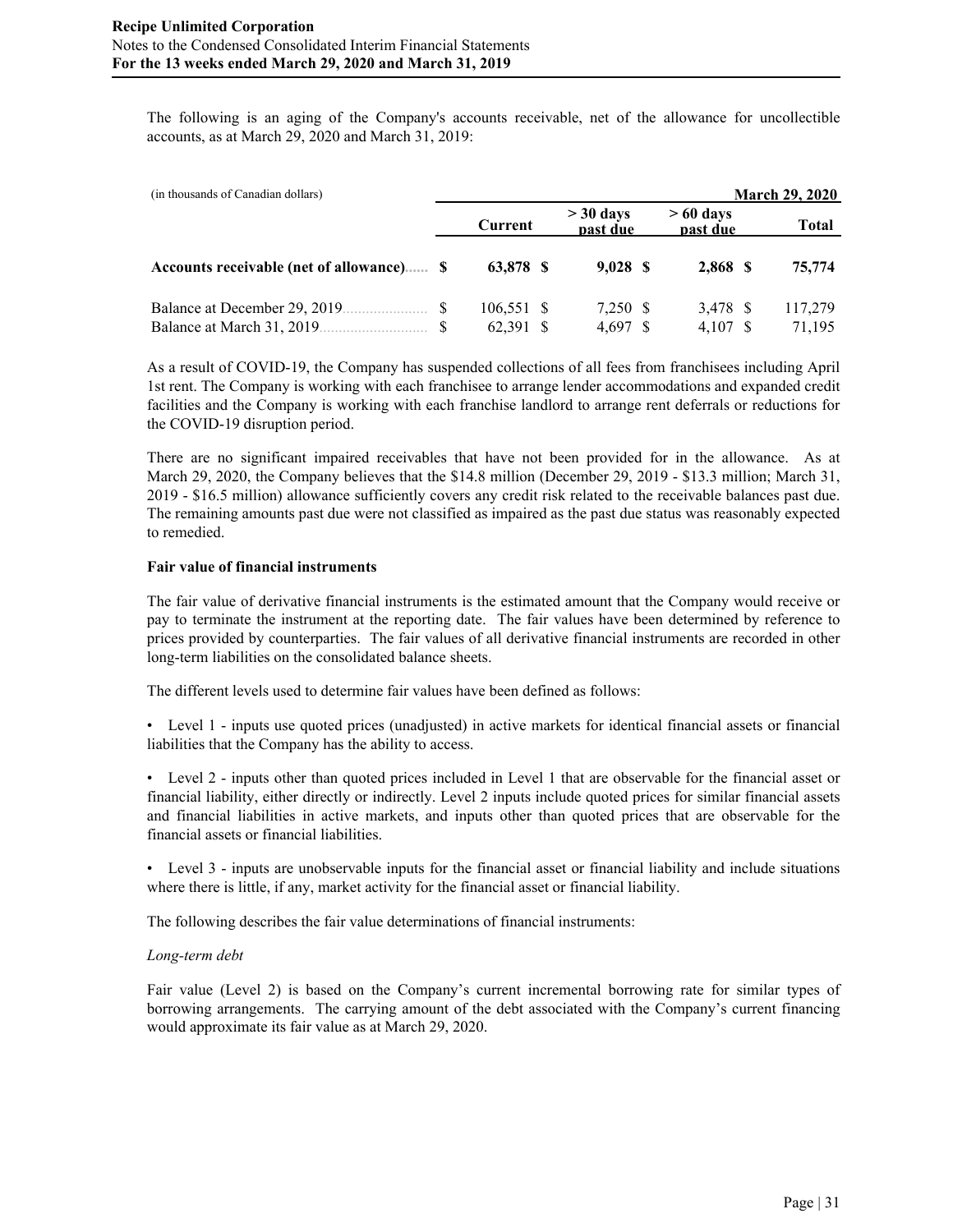## *Other financial instruments*

Other financial instruments of the Company consist of cash, accounts receivable, franchise receivables, due from related parties, and accounts payable and accrued liabilities. The carrying amount for these financial instruments approximates fair value due to the short term maturity of these instruments and/or the use of at market interest rates.

## **27 Related parties**

### **Shareholders**

As at March 29, 2020, the Principal Shareholders hold 70.7% of the total issued and outstanding shares and have 98.1% of the voting control attached to all the shares. Cara Holdings holds 22.6% of the total issued and outstanding shares, representing 36.5% voting control. Fairfax holds 48.1% of the total issued and outstanding shares, representing 61.7% voting control.

During 13 weeks ended March 29, 2020, the Company declared a dividend of \$0.1177 per share (13 weeks ended March 31, 2019 - \$0.1121 per share) on the Subordinate and Multiple Voting Shares of which Fairfax received \$3.2 million (13 weeks ended March 31, 2019 - \$3.0 million) and Cara Holdings received \$1.5 million (13 weeks ended March 31, 2019 - \$1.6 million), respectively on April 15, 2020.

Fairfax and the Company are parties to a Shared Services and Purchasing Agreement. Under this agreement, Fairfax is authorized to enter into negotiations on behalf of the Company (and Fairfax associated restaurant companies) to source shared services and purchasing arrangements for any aspect of Recipe's operations, including food and beverages, information technology, payment processing, marketing and advertising or other logistics. There were no transactions under this agreement for 13 weeks ended March 29, 2020 and March 31, 2019.

The Company's policy is to conduct all transactions and settle all balances with related parties on market terms and conditions.

#### **Insurance Provider**

Some of Recipe's insurance policies are held by a company that is a subsidiary of Fairfax. The transaction is on market terms and conditions. As at March 29, 2020, no payments were outstanding.

## **Investment in The Keg Partnership (the "Partnership") and The Keg Royalties Income Fund ("KRIF")**

The Company's equity investment in the Partnership is represented by the investment in The Keg GP Ltd ("KGP"). The value of the equity investment in the Partnership is nominal as substantially all of the cash flows from the Partnership are attributable to the Class C and Class A, B and D Partnership units ("Exchangeable Partnership units" or "Exchangeable units").

#### *Investment in The Keg Royalties Income Fund*

During the 13 weeks ended March 29, 2020, the Company purchased nil KRIF units (52 weeks ended December 29, 2019 - 250,000 shares for \$4.0 million, 13 weeks ended March 31, 2019 - nil). The KRIF units held by the Company are measured at fair value through profit or loss. The closing market price of a Fund unit as at March 29, 2020 was \$8.85. Distributions on KRIF units are recorded as interest income on Partnership and Fund units in the consolidated statement of earnings.

#### *Exchangeable Unit Investment in the Partnership*

The Exchangeable unit investment in the Partnership is comprised of the Exchangeable Partnership units held by the Company, and measured at fair value through profit or loss. The closing market price of a Fund unit as at March 29, 2020 was \$8.85 (December 29, 2019 - \$15.37, March 31, 2019 - \$17.40).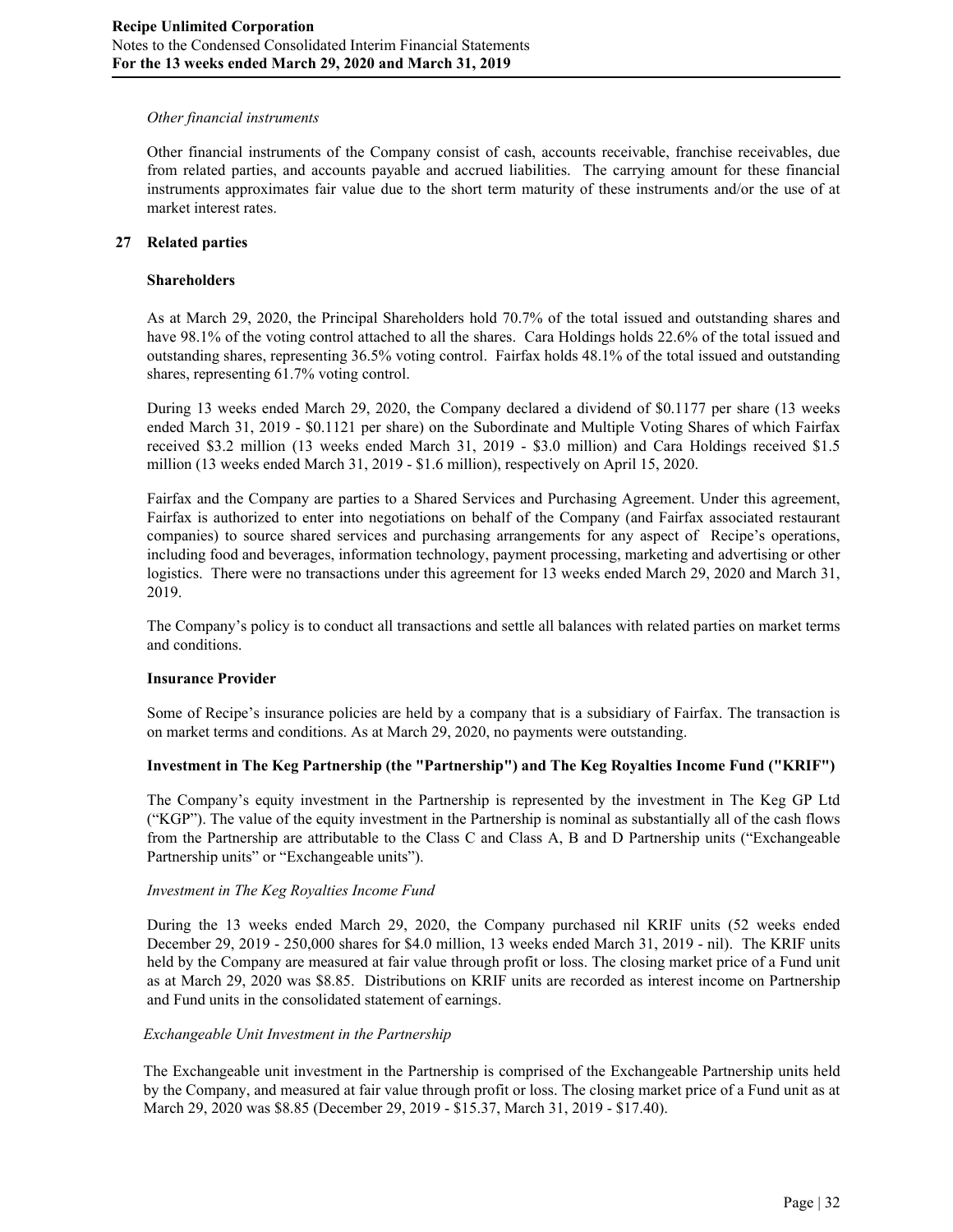|                                                    | March 29, 2020 |                   |         | December 29, 2019 |                   | March 31, 2019 |              |    |                   |  |
|----------------------------------------------------|----------------|-------------------|---------|-------------------|-------------------|----------------|--------------|----|-------------------|--|
| (in thousands of Canadian dollars)                 | # of units     | <b>Fair Value</b> |         | $#$ of units      | <b>Fair Value</b> |                | $#$ of units |    | <b>Fair Value</b> |  |
| Class A Partnership units                          | 905,944        | S                 | 8,018   | 905,944           | S                 | 13,924         | 905,944      | -S | 15,763            |  |
| Class B Partnership units                          | 176,700        |                   | 1,564   | 176,700           |                   | 2,716          | 176,700      |    | 3,075             |  |
| Class D Partnership units<br>.                     | 3,679,692      |                   | 32,565  | 3,325,280         |                   | 51,110         | 3,236,213    |    | 56,310            |  |
| Exchangeable unit investment in<br>the Partnership | 4,762,336      | \$.               | 42,147  | 4,407,924         | S.                | 67,750         | 4,318,857    | S  | 75,148            |  |
| Class C unit investment in<br>the Partnership.     | 5,700,000      |                   | 57,000  | 5,700,000         |                   | 57,000         | 5,700,000    |    | 57,000            |  |
| Investment in the Partnership                      | 10,462,336     | S                 | 99,147  | 10,107,924        | \$                | 124,750        | 10,018,857   | \$ | 132,148           |  |
| Investment in KRIF units                           | 250,000        |                   | 2,213   | 250,000           |                   | 3,843          |              |    |                   |  |
| Distributions earned on KRIF units                 |                |                   | 120     |                   |                   | 47             |              |    |                   |  |
|                                                    | 10,712,336     |                   | 101,480 | 10,357,924        |                   | 128,640        | 10,018,857   | S  | 132,148           |  |

### **Other**

As at March 29, 2020, long-term receivables include a non-interest bearing employee demand note in the amount \$0.8 million (December 29, 2019 - \$0.8 million, March 31, 2019 - \$0.8 million).

As at March 29, 2020, the Company has a \$1.4 million royalty fee payable, including GST, to the Fund (December 29, 2019 - \$2.9 million, March 31, 2019 - \$2.5 million) and a \$0.3 million interest payable amount due to the Fund on the Keg Loan (December 29, 2019 - \$0.3, March 31, 2019 - \$0.4 million) included in accounts payable and accrued liabilities.

As at March 29, 2020, the Company has \$0.7 million in distributions receivable from the Partnership (December 29, 2019 - \$1.2 million March 31, 2019 - \$1.0 million) related to its ownership of the Class C and Exchangeable Partnership units. These amounts were received from the Partnership when due, subsequent to the above periods.

The Company performs accounting services for a company owned by a director. For 13 weeks ended March 29, 2020, KRL earned \$nil for these services (13 weeks ended March 31, 2019 – \$0.1 million), which has been recognized by the Company as other income, net of the costs to provide these services.

The Company incurs royalty expense with respect to the licence and royalty agreement between the Company and the Partnership. As a result of the common directors on the board of the Company and on the board of The Keg GP, the general partner of the Partnership, the royalty expense is treated as a related party transaction. The Company incurred royalty expense of \$5.7 million for the 13 weeks ended March 29, 2020 (13 weeks ended March 31, 2019 – \$6.7 million).

The Company also records investment income on its investment in Exchangeable units of the Partnership, Class C units of the Partnership, and investment in The Keg Royalties Income Fund units which is presented as interest income on Partnership and Fund units in the statements of earnings and comprehensive income. During 13 weeks ended March 29, 2020, the Company recorded investment income of \$2.7 million related to these units (13 weeks ended March 31, 2019 – \$2.8 million).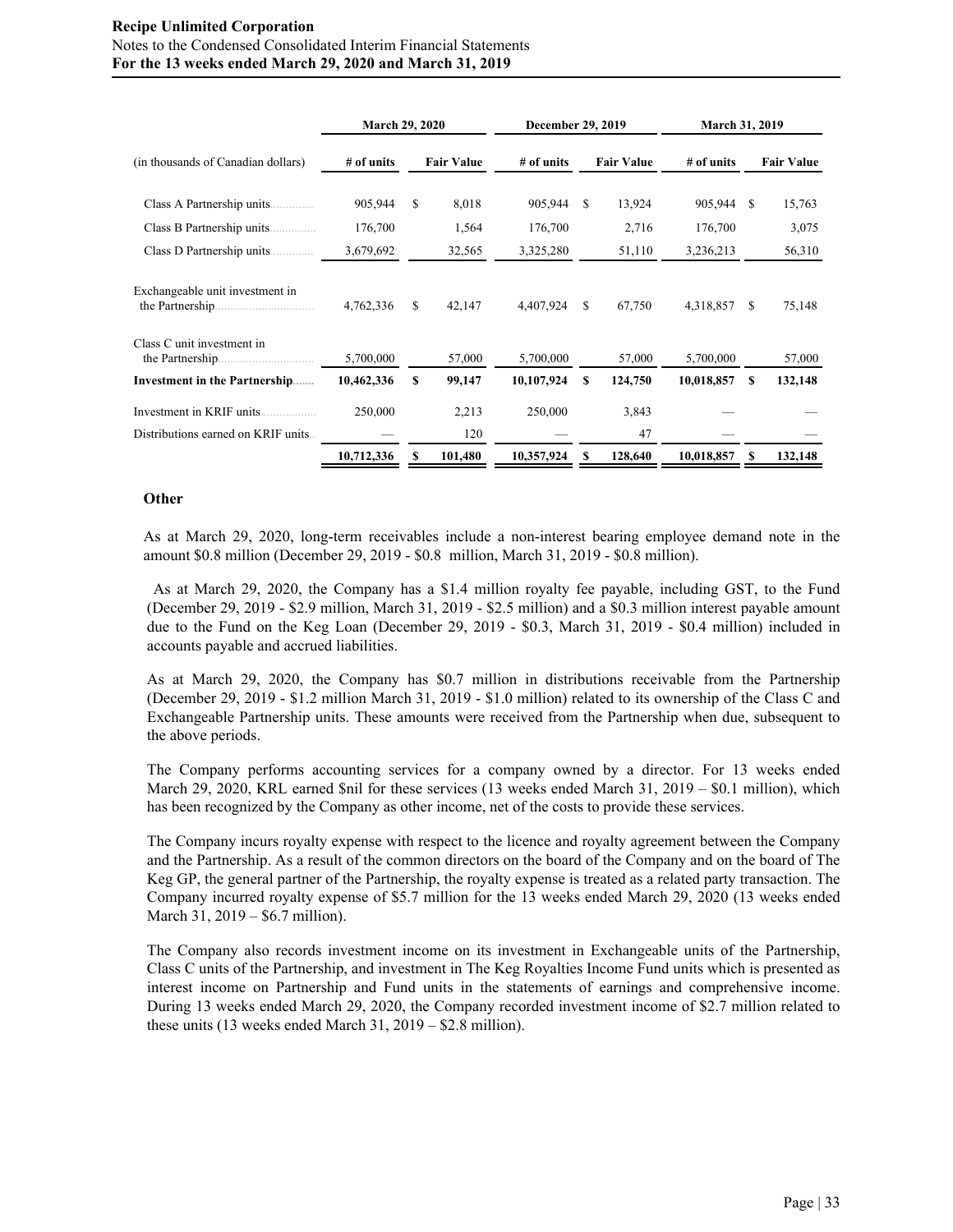### **Investment in Original Joe's joint venture companies**

The Company has joint venture arrangements with certain Original Joe's franchises. The Company has an equity investment in these restaurants at varying ownership interests as well as term loans and demand loans related to new restaurant construction, renovation and working capital. As at March 29, 2020 there was a due from related party balance of \$14.7 million (December 29, 2019 - \$13.0 million, March 31, 2019 - \$10.5 million) which consists of term loans and demand loans secured by restaurant assets of the joint venture company which has been recorded at fair value and will be accreted up to the recoverable value over the remaining term of the loans. The term loans bear interest at rates ranging from 7.75% to 9.76% and all mature September 21, 2020. The term loans are reviewed and renewed on an annual basis. The expected current portion of these loans is \$1.0 million (December 29, 2019 - \$1.0 million, March 31, 2019 - \$1.0 million). The demand loans bear interest at 5% and have no specific terms of repayment. Pooling arrangements between the joint venture companies to share costs and repay the loans exist such that restaurants within a certain restaurant pool of common ownership agree that available cash from restaurants can be used to apply against balances outstanding among the group. For the 13 weeks ended March 29, 2020, the Company charged interest in the amount of \$37 thousand (13 weeks ended March 31, 2019 - \$0.1 million) on the term loans and demand loans.

The Company charges Original Joe's joint venture franchises a royalty and marketing fee of 5% and 2%, respectively, on net sales. As at March 29, 2020 the accounts receivable balance included \$0.2 million (December 29, 2019 - \$0.1 million, March 31, 2019 - \$0.1 million) due from related parties in relation to these royalty and marketing payments. These transactions are measured at the exchange amount, which is the amount of consideration established and agreed to by the related parties in accordance with the franchise agreement.

The Company's investment in joint ventures are increased by the proportionate share of income earned. For the 13 weeks ended March 29, 2020, a decrease of \$0.1 million (13 weeks ended March 31, 2019 - \$38.0 thousand increase) to the investment balance was recorded in relation to the Company's proportionate share of income or loss for the period and included in share of income from investment in joint ventures on the statement of earnings.

#### **Investment in Burger's Priest joint venture**

The Company has a 79.4% ownership interest in New & Old Kings and Priests Restaurants Inc. ("Burger's Priest") with the remaining 20.6% owned by a third party who has an earn-out agreement that can grow their ownership interest to 50% if certain earnings targets are met. Both parties have joint control and all relevant activities require the unanimous consent from both parties. The Company has accounted for the investment by using the equity method.

The Company's investment is increased by the proportionate share of income earned. For the for the 13 weeks ended March 29, 2020, there was a \$0.2 million increase to the investment balance (13 weeks ended March 31, 2019 - decrease of \$0.2 million). The changes were recorded in relation to the Company's proportionate share of income for the period and included in share of loss from investment in joint ventures on the statement of earnings.

## **Investment in 1909 Taverne Moderne joint venture**

The Company has an investment in a joint venture to operate two 1909 Taverne Moderne restaurants with a third party. As at March 29, 2020, the Company has invested \$5.2 million, recorded in long-term receivables (December 29, 2019 - \$4.7 million, March 31, 2019 - \$4.2 million). The loan receivable is unsecured, noninterest bearing and does not have defined repayment terms. As at March 29, 2020, an allowance of \$5.2 million (December 29, 2019 - \$4.7 million, March 31, 2019 - \$nil) has been provided against the long-term receivable. The Company and the third party each have a 50% ownership interest in the joint venture. Both parties have joint control and all relevant activities require the unanimous consent from both parties. The Company has accounted for the investment by using the equity method.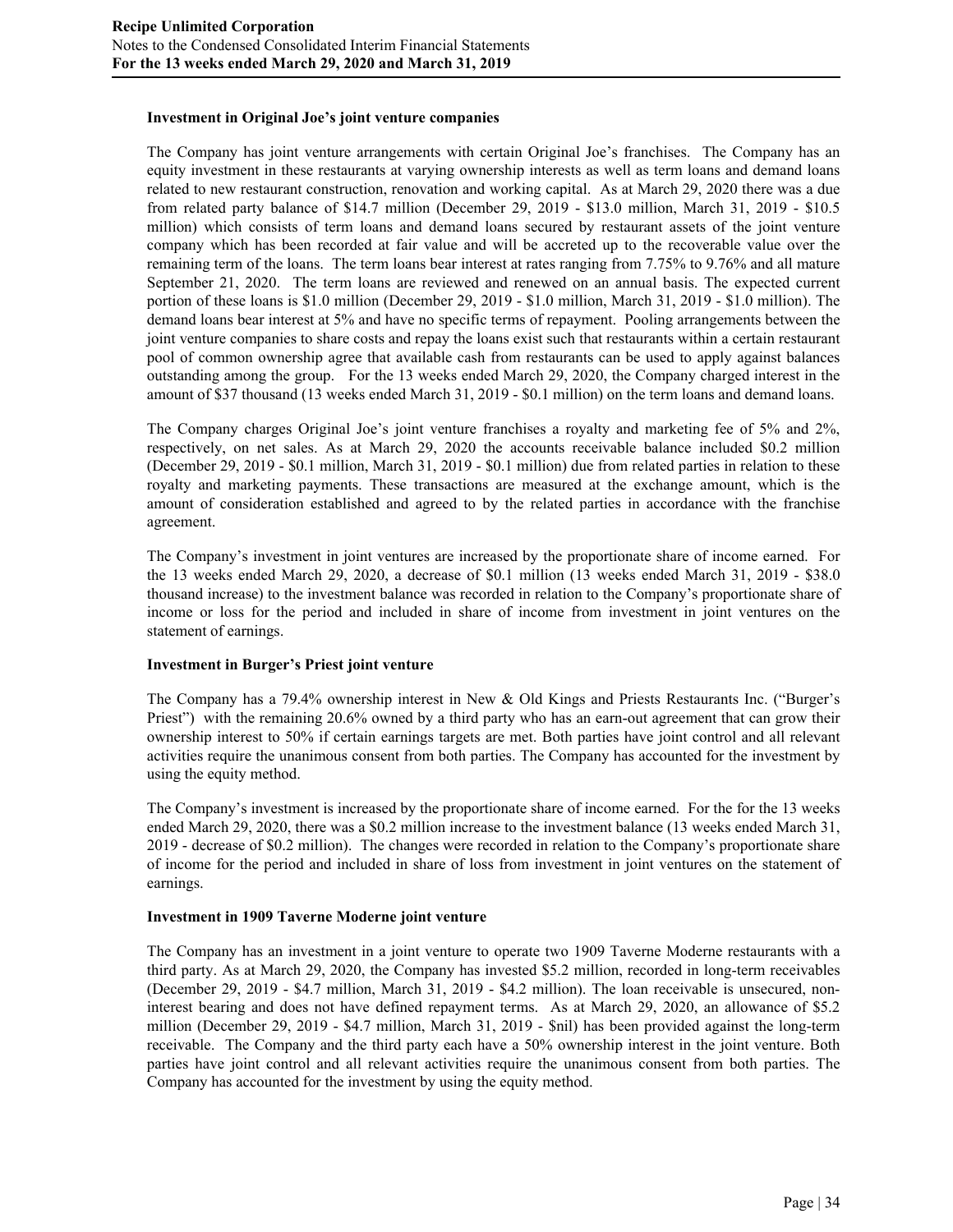The Company's investment is increased by the proportionate share of income earned. For the 13 weeks ended March 29, 2020, there was \$nil recorded in the long term receivable balance (13 weeks ended March 31, 2019 - \$0.3 million decrease) was recorded in relation to the Company's proportionate share of loss for the period and included in share of losses from investment in joint ventures on the statement of earnings.

## **Investment in Rose Reisman Catering joint venture**

In connection with the acquisition of Pickle Barrel on December 1, 2017, the Company had a 50% ownership interest in Rose Reisman Catering and is considered a joint venture arrangement as both parties have joint control and all relevant activities require the unanimous consent from both parties.

On January 31, 2020, the Company purchased the remaining 50% interest in Rose Reisman Catering for an immaterial amount. The results of the business is 100% included in the consolidated financial statements from February 1, 2020 to March 29, 2020.

All entities above are related by virtue of being under joint control with, or significant influence by, the Company.

## **Significant subsidiaries**

Subsidiaries are entities controlled by the Company. The financial statements of subsidiaries are included in the consolidated financial statements. Intercompany balances and transactions are eliminated in preparing the consolidated financial statements.

## **28 Segmented information**

Recipe divides its operations into the following four business segments: corporate restaurants, franchise restaurants, retail and catering, and central operations.

The Corporate restaurant segment includes the operations of the company-owned restaurants, the proportionate results from the Company's joint venture restaurants from the Original Joe's investment, the Burger's Priest investment, and 1909 Taverne Moderne joint venture, which generate revenues from the direct sale of prepared food and beverages to consumers.

Franchised restaurants represent the operations of its franchised restaurant network operating under the Company's several brand names from which the Company earns royalties calculated at an agreed upon percentage of franchise and joint venture restaurant sales. Recipe provides financial assistance to certain franchisees and the franchise royalty income reported is net of any assistance being provided.

Retail and catering represent sales of St-Hubert, Swiss Chalet, Montana's and Keg branded products; and other private label products produced and shipped from the Company's manufacturing plant and distribution centers to retail grocery customers and to its network of St-Hubert restaurants. Catering represents sales and operating expenses related to the Company's catering divisions which operate under the names of Pickle Barrel, Rose Reisman, and Marigolds and Onions.

Central operations includes sales from call centre services which earn fees from off-premise phone, mobile and web orders processed for corporate and franchised restaurants; income generated from the lease of buildings and certain equipment to franchisees; and the collection of new franchise and franchise renewal fees. Central operations also includes corporate (non-restaurant) expenses which include head office people and non-people overhead expenses, finance and IT support, occupancy costs, and general and administrative support services offset by vendor purchase allowances. The Company has determined that the allocation of corporate (nonrestaurant) revenues and expenses which include finance and IT support, occupancy costs, and general and administrative support services would not reflect how the Company manages the business and has not allocated these revenues and expenses to a specific segment.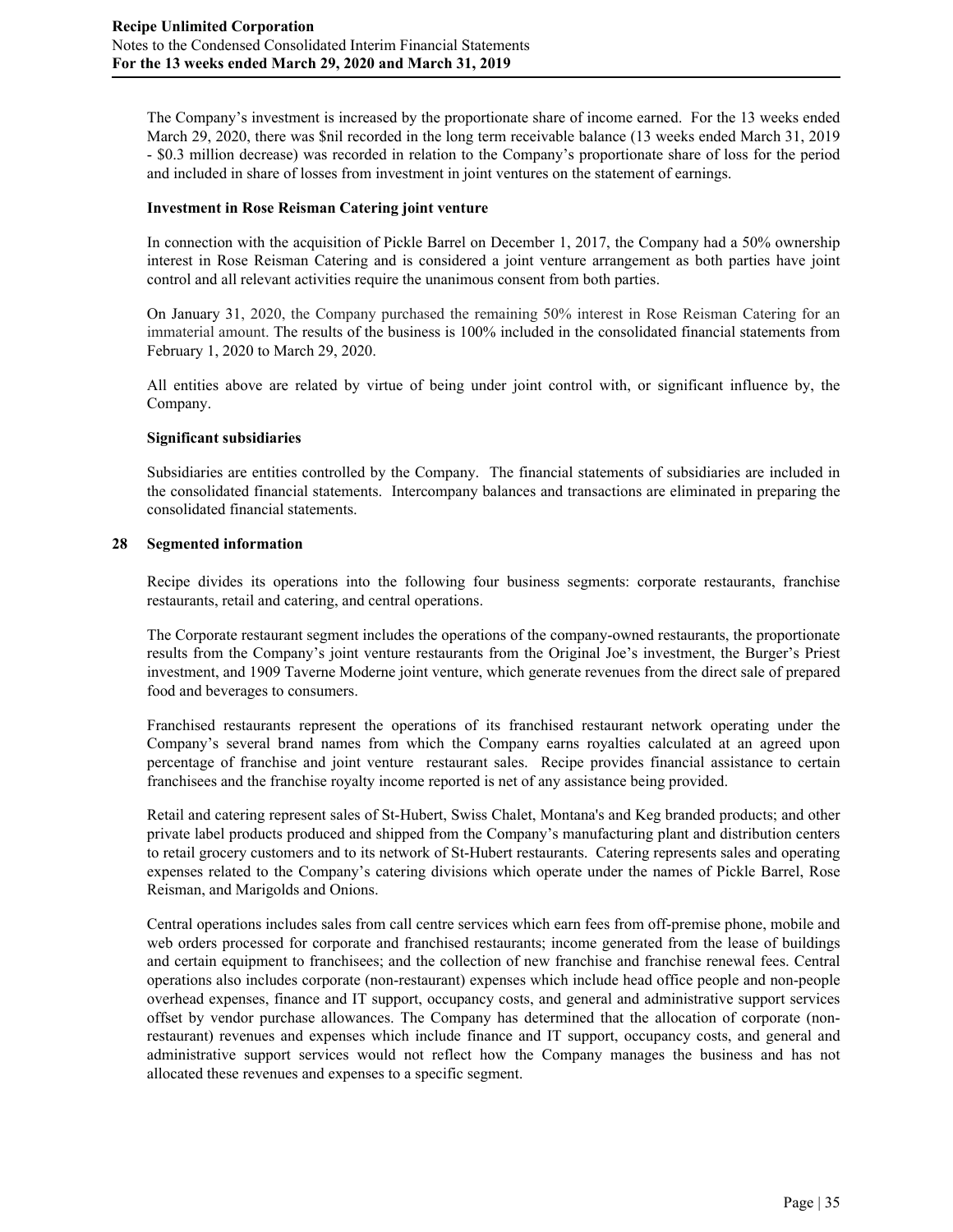The CEO and the CFO are the chief operating decision makers and they regularly review the operations and performance by segment. The CEO and CFO review operating income as a key measure of performance for each segment and to make decisions about the allocation of resources. The accounting policies of the reportable operating segments are the same as those described in the Company's summary of significant accounting policies. Segment results include items directly attributable to a segment as well as those that can be allocated on a reasonable basis.

|                                                                        |                           | For the 13 weeks ended |    |          |
|------------------------------------------------------------------------|---------------------------|------------------------|----|----------|
| (in thousands of Canadian dollars)                                     |                           | March 29               |    | March 31 |
| <b>Gross revenue</b>                                                   |                           | 2020                   |    | 2019     |
|                                                                        | <sup>S</sup>              | 158,149                | \$ | 192,610  |
|                                                                        |                           | (6,345)                |    | (7,518)  |
|                                                                        |                           | 151,804 \$             |    | 185,092  |
| <b>Franchise revenues</b>                                              |                           | 22,849                 |    | 26,579   |
| Proportionate share of equity accounted joint venture royalty revenue  |                           | 79                     |    | 300      |
|                                                                        |                           | 22,928 \$              |    | 26,879   |
|                                                                        |                           | 75,225                 |    | 71,504   |
| Central.                                                               |                           | 5,414                  |    | 5,913    |
|                                                                        |                           | 14,551                 |    | 15,259   |
|                                                                        |                           | $269,922$ \$           |    | 304,647  |
| <b>Operating income (loss)</b>                                         |                           |                        |    |          |
|                                                                        |                           | $(11,072)$ \$          |    | 9,138    |
|                                                                        |                           | 21,886                 |    | 25,489   |
|                                                                        |                           | 6,433                  |    | 3,022    |
|                                                                        |                           | (23,967)               |    | (15,748) |
| Proportionate share equity accounted joint venture results included in |                           |                        |    |          |
|                                                                        |                           | (256)                  |    | (209)    |
|                                                                        |                           | (3,749)                |    | 9,824    |
|                                                                        | $\boldsymbol{\mathsf{S}}$ | $(10,725)$ \$          |    | 31,516   |
| Depreciation and amortization                                          |                           |                        |    |          |
|                                                                        | <sup>\$</sup>             | $10,676$ \$            |    | 9,441    |
|                                                                        |                           |                        |    |          |
|                                                                        |                           | 1,446                  |    | 1,523    |
|                                                                        |                           | 15,319                 |    | 17,404   |
|                                                                        | S                         | 27,441 \$              |    | 28,368   |
| <b>Capital expenditures</b>                                            |                           |                        |    |          |
| Corporate                                                              | S                         | 7,166                  | \$ | 6,304    |
| Franchise.                                                             |                           |                        |    |          |
|                                                                        |                           | 71                     |    | 327      |
| Central.                                                               |                           | 18,279                 |    | 2,995    |
|                                                                        | S                         | 25,516                 | \$ | 9,626    |